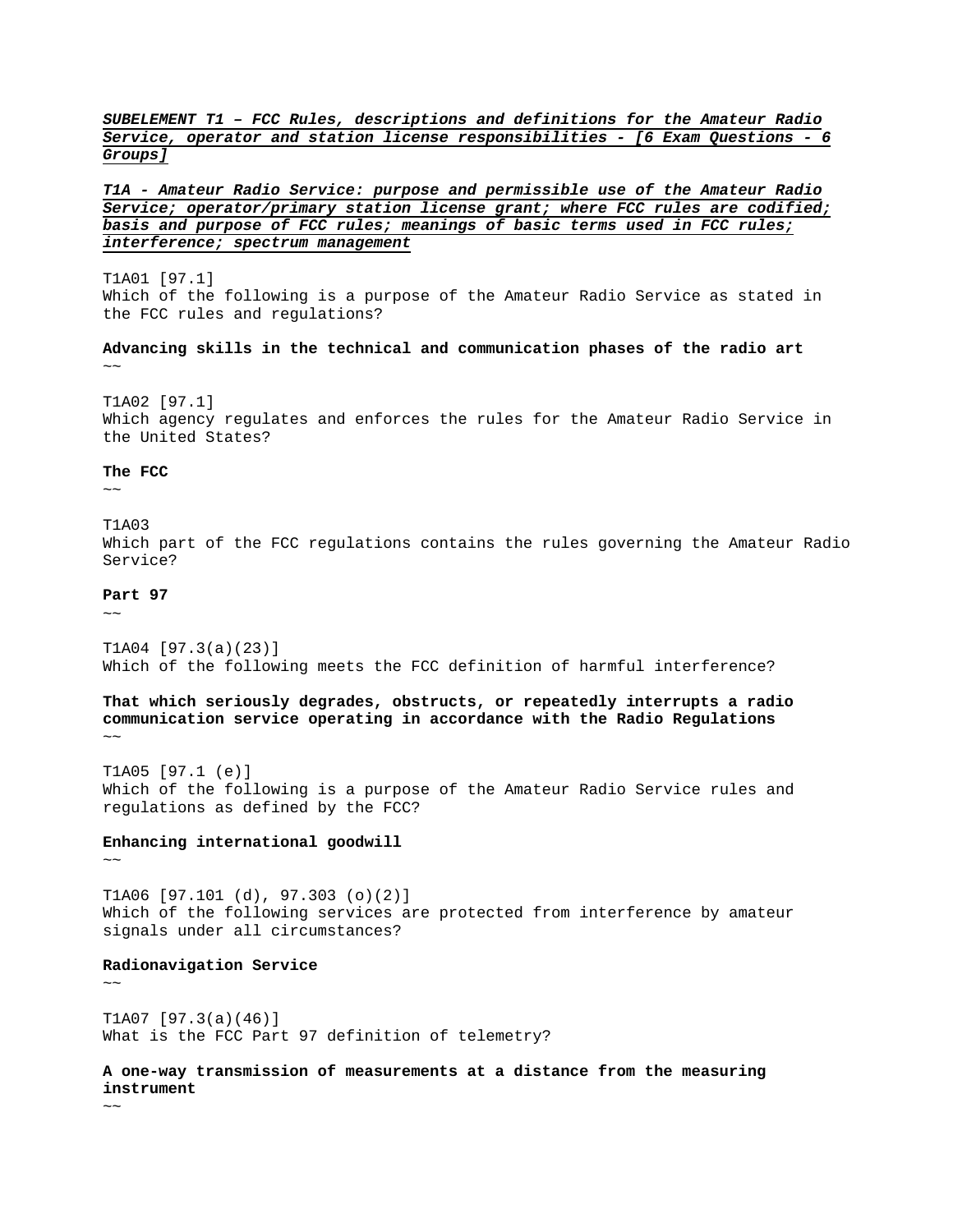Which of the following entities recommends transmit/receive channels and other parameters for auxiliary and repeater stations? **Frequency Coordinator**  $\sim\sim$ T1A09 [97.3(a)(22)] Who selects a Frequency Coordinator? **Amateur operators in a local or regional area whose stations are eligible to be auxiliary or repeater stations**  $\sim$   $\sim$ T1A10 [97.3(a)(5)] What is the FCC Part 97 definition of an amateur station? **A station in the Amateur Radio Service consisting of the apparatus necessary for carrying on radio communications**  $\sim$  ~ T1A11 [97.101 (d)] When is willful interference to other amateur radio stations permitted? **At no time**   $\sim\sim$ T1A12 Which of the following is a permissible use of the Amateur Radio Service? **Allowing a person to conduct radio experiments and to communicate with other licensed hams around the world**  $\sim\sim$ T1A13 [97.3(a)(45)] What is the FCC Part 97 definition of telecommand? **A one-way transmission to initiate, modify or terminate functions of a device at a distance**  $\sim\sim$ T1A14 [97.303(d)] What must you do if you are operating on the 23 cm band and learn that you are interfering with a radiolocation station outside the United States? **Stop operating or take steps to eliminate the harmful interference**  $\sim\sim$ *T1B - Authorized frequencies: frequency allocations; ITU regions; emission modes; restricted sub-bands; spectrum sharing; transmissions near band edges*  T1B01 What is the ITU? **A United Nations agency for information and communication technology issues**  $\sim$  ~

T1A08 [97.3(a)(22)]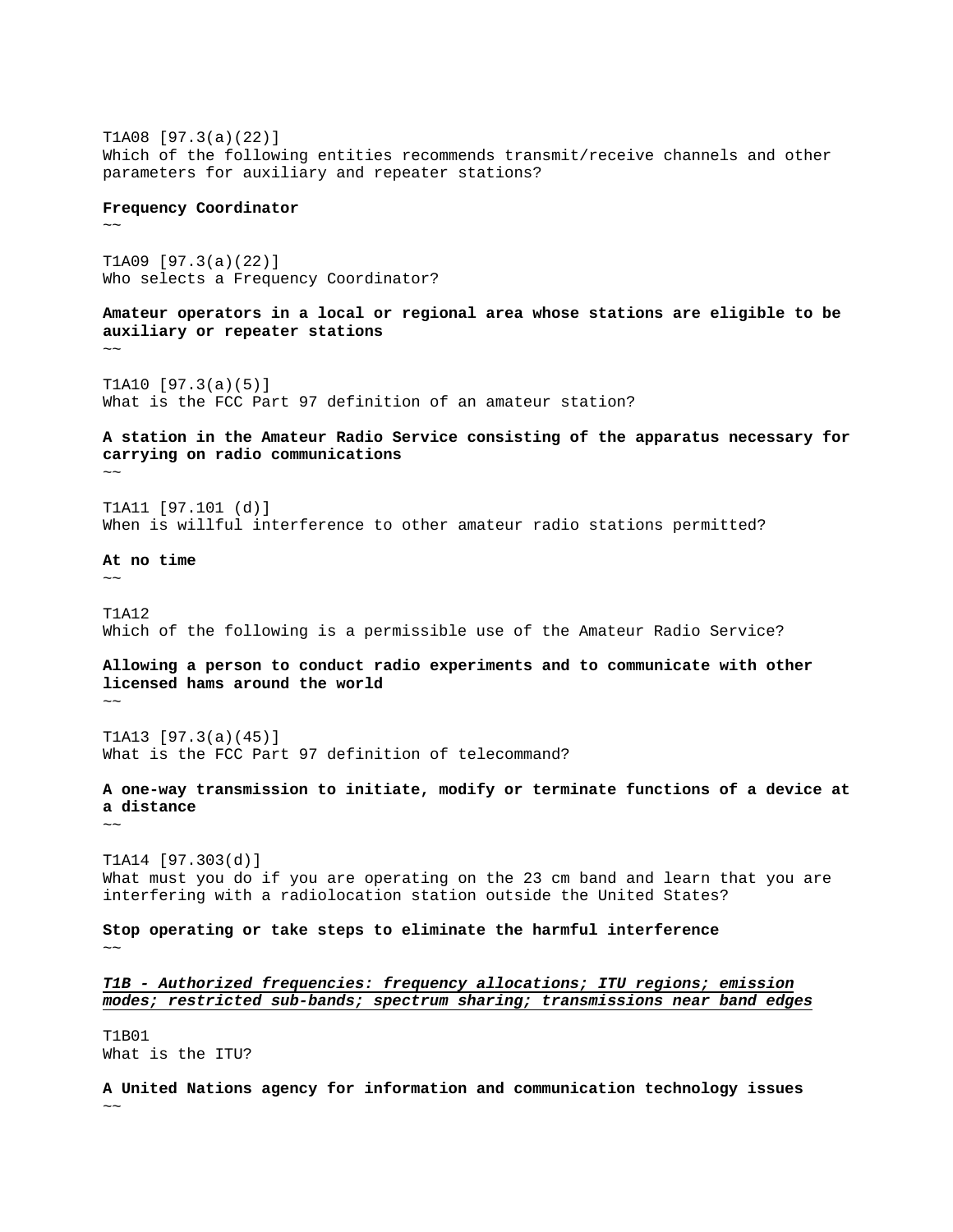T1B02 [97.301] Why are the frequency assignments for some U.S. Territories different from those in the 50 U.S. States? **Some U. S. Territories are located in ITU regions other than region 2**  $\sim\sim$ T1B03 [97.301(a)] Which frequency is within the 6 meter band? **52.525 MHz**  $\sim\sim$ T1B04 [97.301(a)] Which amateur band are you using when your station is transmitting on 146.52 MHz? **2 meter band**  $\sim\sim$ T1B05 [97.301(a)] Which 70 cm frequency is authorized to a Technician Class license holder operating in ITU Region 2? **443.350 MHz**  $\sim\sim$ T1B06 [97.301(a)] Which 23 cm frequency is authorized to a Technician Class licensee? **1296 MHz**  $\sim$   $\sim$ T1B07 [97.301(a)] What amateur band are you using if you are transmitting on 223.50 MHz? **1.25 meter band**  $\sim$   $\sim$ T1B08 [97.303] Which of the following is a result of the fact that the amateur service is secondary in some portions of the 70 cm band? **U.S. amateurs may find non-amateur stations in the bands, and must avoid interfering with them**  $\sim\sim$ T1B09 [97.101(a), 97.301(a-e)] Why should you not set your transmit frequency to be exactly at the edge of an amateur band or sub-band? **All of these choices are correct**  $\sim\sim$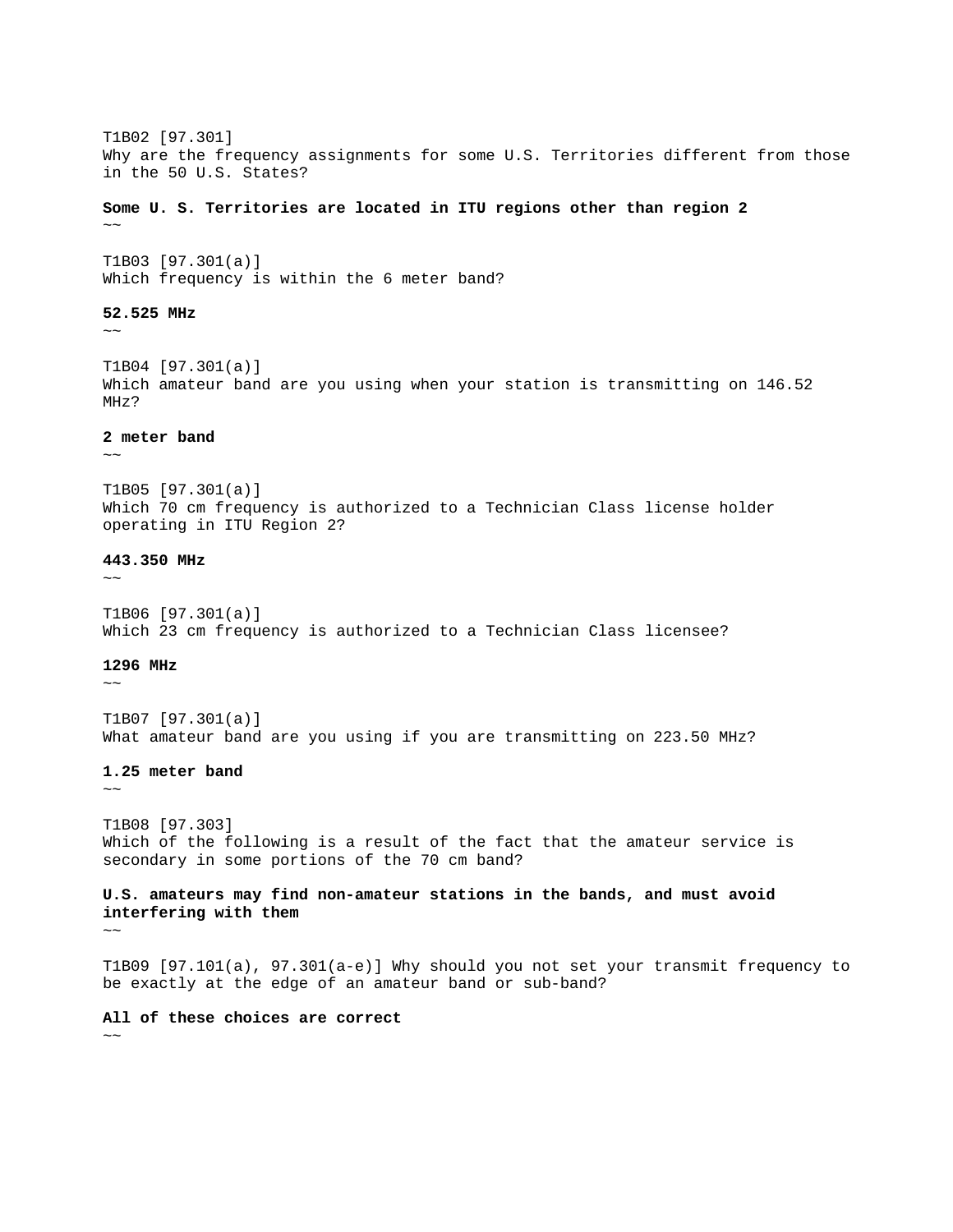T1B10 (C) [97.301(e), 97.305(c)] Which of the bands above 30 MHz that are available to Technician Class operators have mode-restricted sub-bands?

**The 6 meter, 2 meter, and 1.25 meter bands**

T1B11 (A) [97.301(a), 97.305 (a)(c)] What emission modes are permitted in the mode-restricted sub-bands at 50.0 to 50.1 MHz and 144.0 to 144.1 MHz?

#### **CW only**

 $\sim\sim$ 

 $\sim\!\sim$ 

T1B12 (B) [97.301] Why are frequency assignments for U.S. stations operating maritime mobile not the same everywhere in the world?

**Amateur frequency assignments can vary among the three ITU regions**  $\sim\,$ 

T1B13 (B) [97.305(c)] Which emission may be used between 219 and 220 MHz?

### **Data**

 $\sim\sim$ 

*T1C - Operator licensing: operator classes; sequential, special event, and vanity call sign systems; international communications; reciprocal operation; station license and licensee; places where the amateur service is regulated by the FCC; name and address on FCC license database; license term; renewal; grace period*

T1C01 (C) [97.3(a)(11)(iii)] Which type of call sign has a single letter in both its prefix and suffix?

#### **Special event**

 $\sim\sim$ 

T1C02 (B) Which of the following is a valid US amateur radio station call sign?

#### **W3ABC**

 $\sim\sim$ 

T1C03 (A) [97.117] What types of international communications are permitted by an FCC-licensed amateur station?

**Communications incidental to the purposes of the amateur service and remarks of a personal character**

 $\sim\!\sim$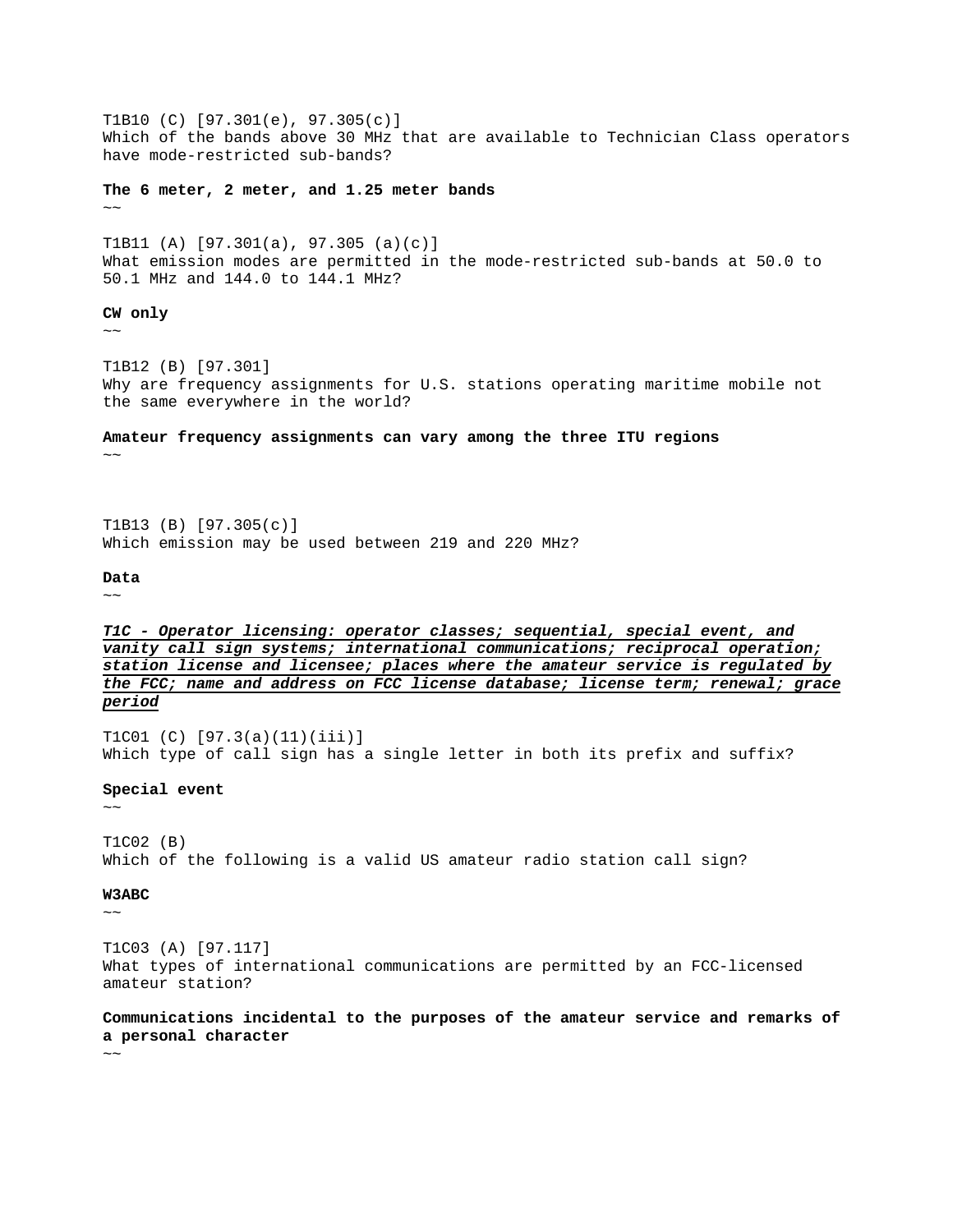T1C04 (A) [97.107] When are you allowed to operate your amateur station in a foreign country? **When the foreign country authorizes it**  $\sim\,$ T1C05 (A) Which of the following is a vanity call sign which a technician class amateur operator might select if available? **K1XXX**  $\sim\sim$ T1C06 (D) [97.5(a)(2)] From which of the following locations may an FCC-licensed amateur station transmit, in addition to places where the FCC regulates communications? **From any vessel or craft located in international waters and documented or registered in the United States**  $\sim$  ~ T1C07 (B) [97.23] What may result when correspondence from the FCC is returned as undeliverable because the grantee failed to provide the correct mailing address? **Revocation of the station license or suspension of the operator license**  $\sim\sim$ T1C08 (C) [97.25] What is the normal term for an FCC-issued primary station/operator amateur radio license grant? **Ten years**  $\sim\sim$ T1C09 (A) [97.21(a)(b)] What is the grace period following the expiration of an amateur license within which the license may be renewed? **Two years**  $\sim\sim$ T1C10 (C) [97.5a] How soon after passing the examination for your first amateur radio license may you operate a transmitter on an amateur service frequency? **As soon as your operator/station license grant appears in the FCC's license database**  $\sim\sim$ T1C11 (A) [97.21(b)]

If your license has expired and is still within the allowable grace period, may you continue to operate a transmitter on amateur service frequencies?

**No, transmitting is not allowed until the FCC license database shows that the license has been renewed**  $\sim$  ~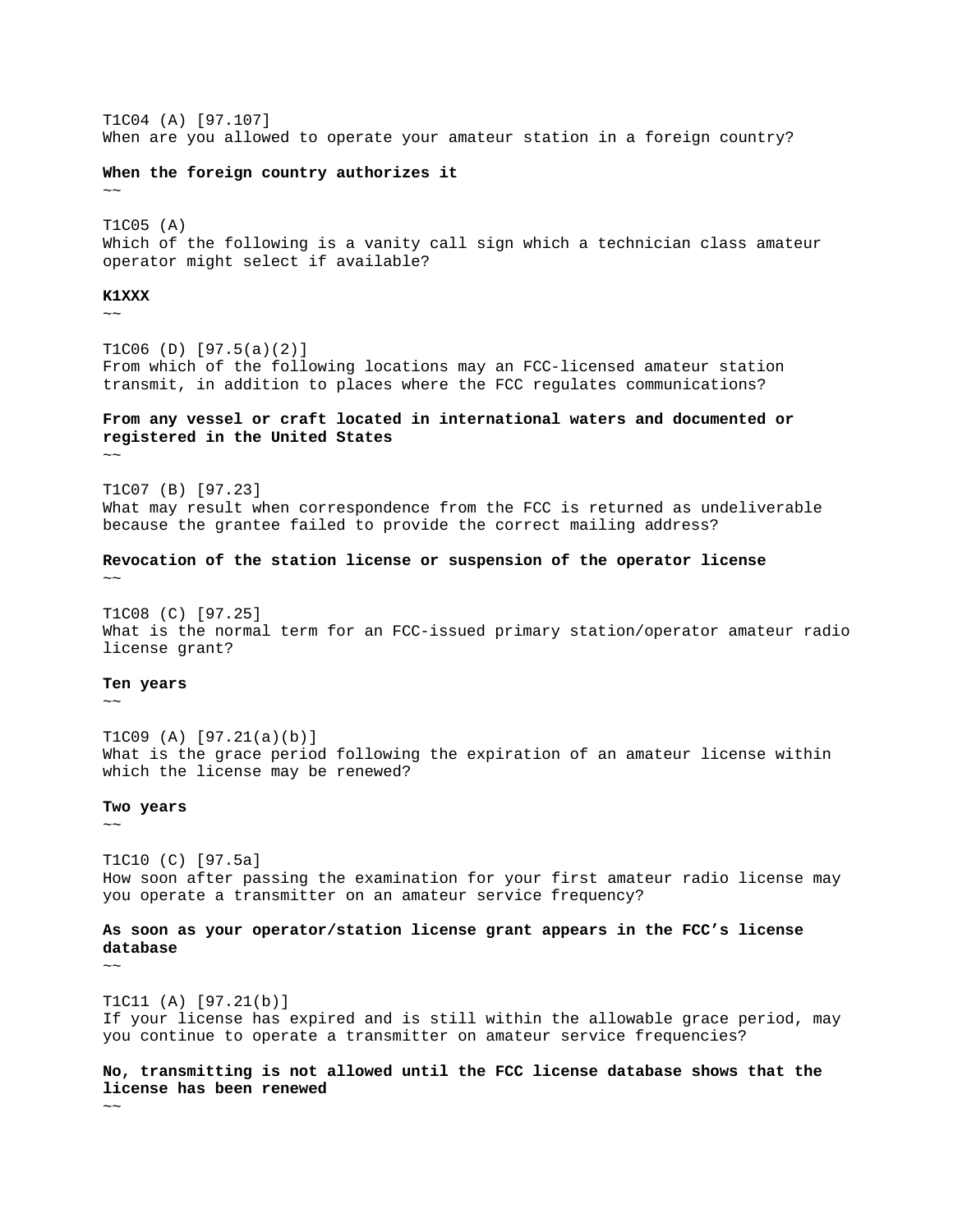T1C12 (D) [97.19] Who may select a desired call sign under the vanity call sign rules?

#### **Any licensed amateur**

 $\sim\, \sim$ 

T1C13 (D) [97.9(a), 97.17(a)] For which licenses classes are new licenses currently available from the FCC?

#### **Technician, General, Amateur Extra**

 $\sim\sim$ T1C14 (D) [97.21(a) (1)] Who may select a vanity call sign for a club station?

**Only the person named as trustee on the club station license grant**  $\sim\sim$ 

*T1D - Authorized and prohibited transmission: communications with other countries; music; exchange of information with other services; indecent language; compensation for use of station; retransmission of other amateur signals; codes and ciphers; sale of equipment; unidentified transmissions; broadcasting* 

T1D01 (A) [97.111(a)(1)] With which countries are FCC-licensed amateur stations prohibited from exchanging communications?

# **Any country whose administration has notified the ITU that it objects to such communications**

 $\sim\sim$ 

T1D02 (A) [97.111(a)(5)] On which of the following occasions may an FCC-licensed amateur station exchange messages with a U.S. military station?

**During an Armed Forces Day Communications Test**  $\sim\sim$ 

T1D03 (C) [97.211(b), 97.215(b)] When is the transmission of codes or ciphers that hide the meaning of a message allowed by an amateur station?

**Only when transmitting control commands to space stations or radio control craft**  $\sim$  ~

T1D04 (A) [97.113(a)(4), 97.113(c)] What is the only time an amateur station is authorized to transmit music?

**When incidental to an authorized retransmission of manned spacecraft communications**

 $\sim\sim$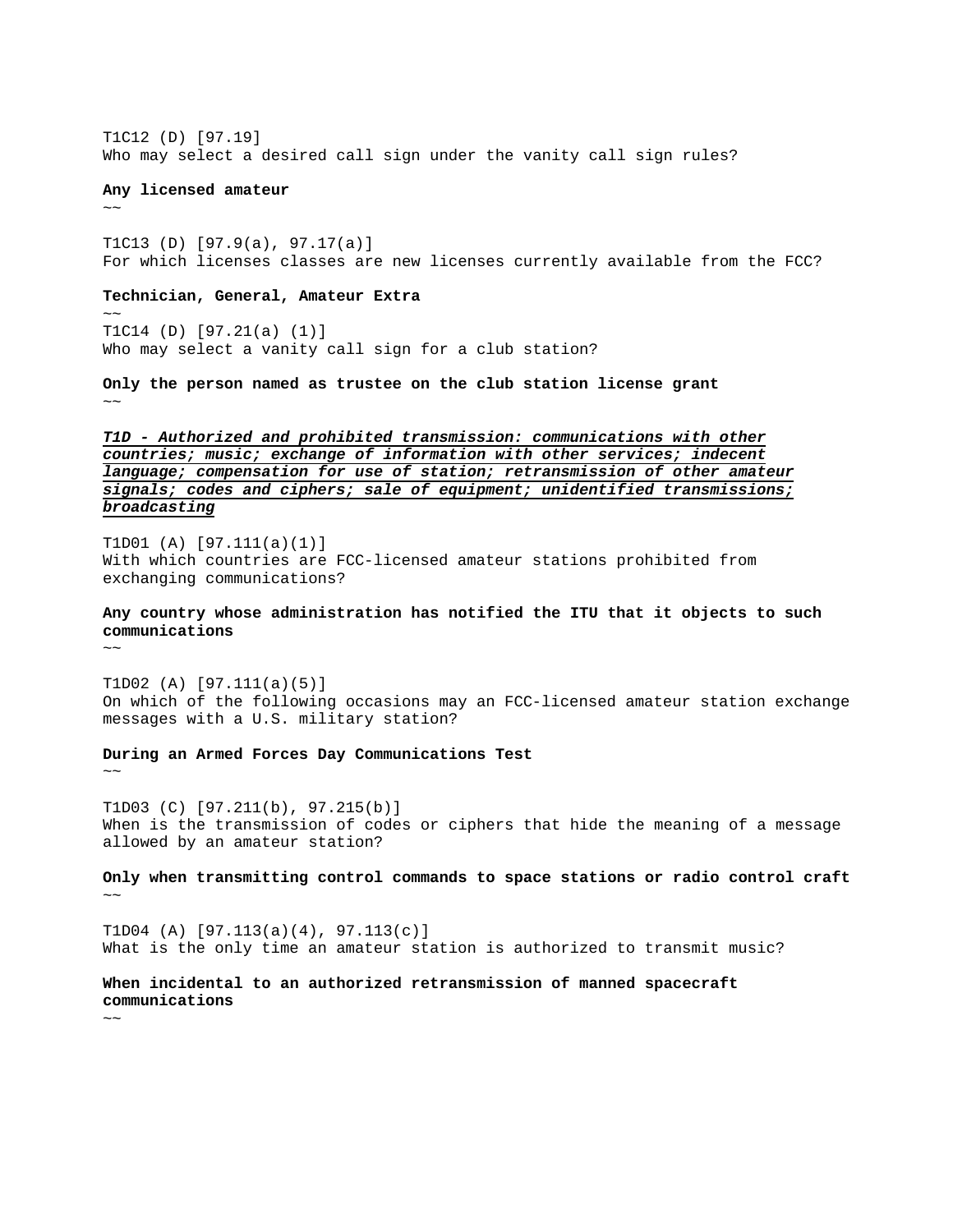T1D05 (A) [97.113(a)(3)(ii)] When may amateur radio operators use their stations to notify other amateurs of the availability of equipment for sale or trade?

**When the equipment is normally used in an amateur station and such activity is not conducted on a regular basis**

 $\sim\sim$ 

T1D06 (B) [97.113(a)(4)] What, if any, are the restrictions concerning transmission of language that may be considered indecent or obscene?

# **Any such language is prohibited**

 $\sim\sim$ 

T1D07 [97.113(d)] What types of amateur stations can automatically retransmit the signals of other amateur stations?

#### **Auxiliary, repeater, or space stations**

 $\sim\sim$ 

T1D08 [97.113(a)(3)(iii)] In which of the following circumstances may the control operator of an amateur station receive compensation for operating the station?

# **When the communication is incidental to classroom instruction at an educational institution**

 $\sim$   $\sim$ 

T1D09 [97.113(5)(b)] Under which of the following circumstances are amateur stations authorized to transmit signals related to broadcasting, program production, or news gathering, assuming no other means is available?

**Only where such communications directly relate to the immediate safety of human life or protection of property**

 $\sim$   $\sim$ 

 $\sim\sim$ 

T1D10 [97.3(a)(10)] What is the meaning of the term "broadcasting" in the FCC rules for the amateur services?

**Transmissions intended for reception by the general public**  $\sim$  ~

T1D11 [97.119(a)] When may an amateur station transmit without identifying?

**When transmitting signals to control a model craft**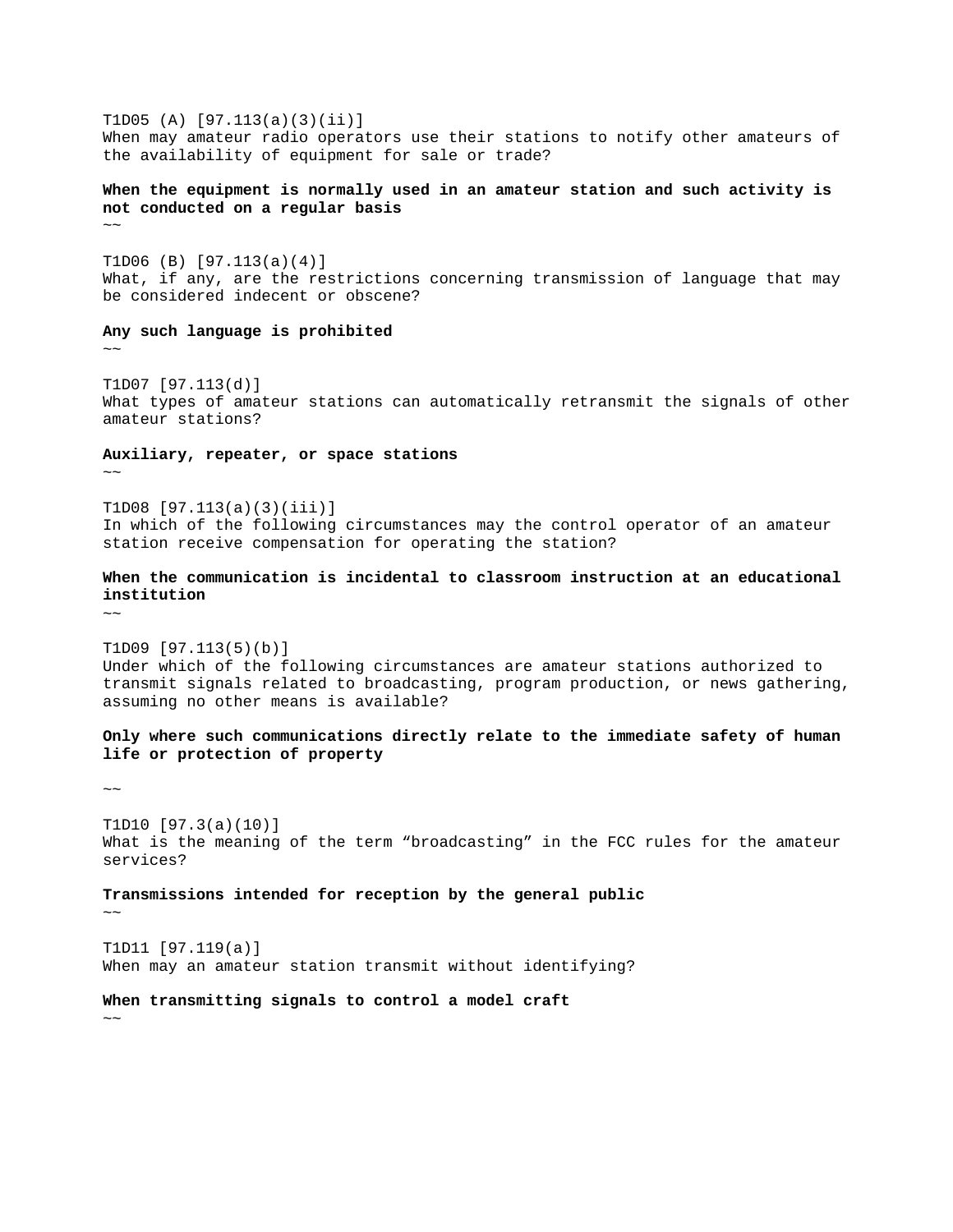T1D12 [97.111(b)(4,5,6) Under which of the following circumstances may an amateur radio station engage in broadcasting? **When transmitting code practice, information bulletins, or transmissions necessary to provide emergency communications**  $\sim\sim$ *T1E - Control operator and control types: control operator required; eligibility; designation of control operator; privileges and duties; control point; local, automatic and remote control; location of control operator*  T1E01 [97.7(a)] When is an amateur station permitted to transmit without a control operator? **Never**  $\sim\sim$ T1E02 [97.7(a)] Who may a station licensee designate to be the control operator of an amateur station? **Only a person for whom an amateur operator/primary station license grant appears in the FCC database or who is authorized for alien reciprocal operation**  $\sim$  ~ T1E03 [97.103(b)] Who must designate the station control operator? **The station licensee**  $\sim\sim$ T1E04 [97.103(b)] What determines the transmitting privileges of an amateur station? **The class of operator license held by the control operator**  $\sim\sim$ T1E05 [97.3(a)(14)] What is an amateur station control point? **The location at which the control operator function is performed**  $\sim\sim$ T1E06 [97.109(d)] Under what type of control do APRS network digipeaters operate? **Automatic**  $\sim$   $\sim$ T1E07 [97.103(a)] When the control operator is not the station licensee, who is responsible for the proper operation of the station? **The control operator and the station licensee are equally responsible**

 $\sim$   $\sim$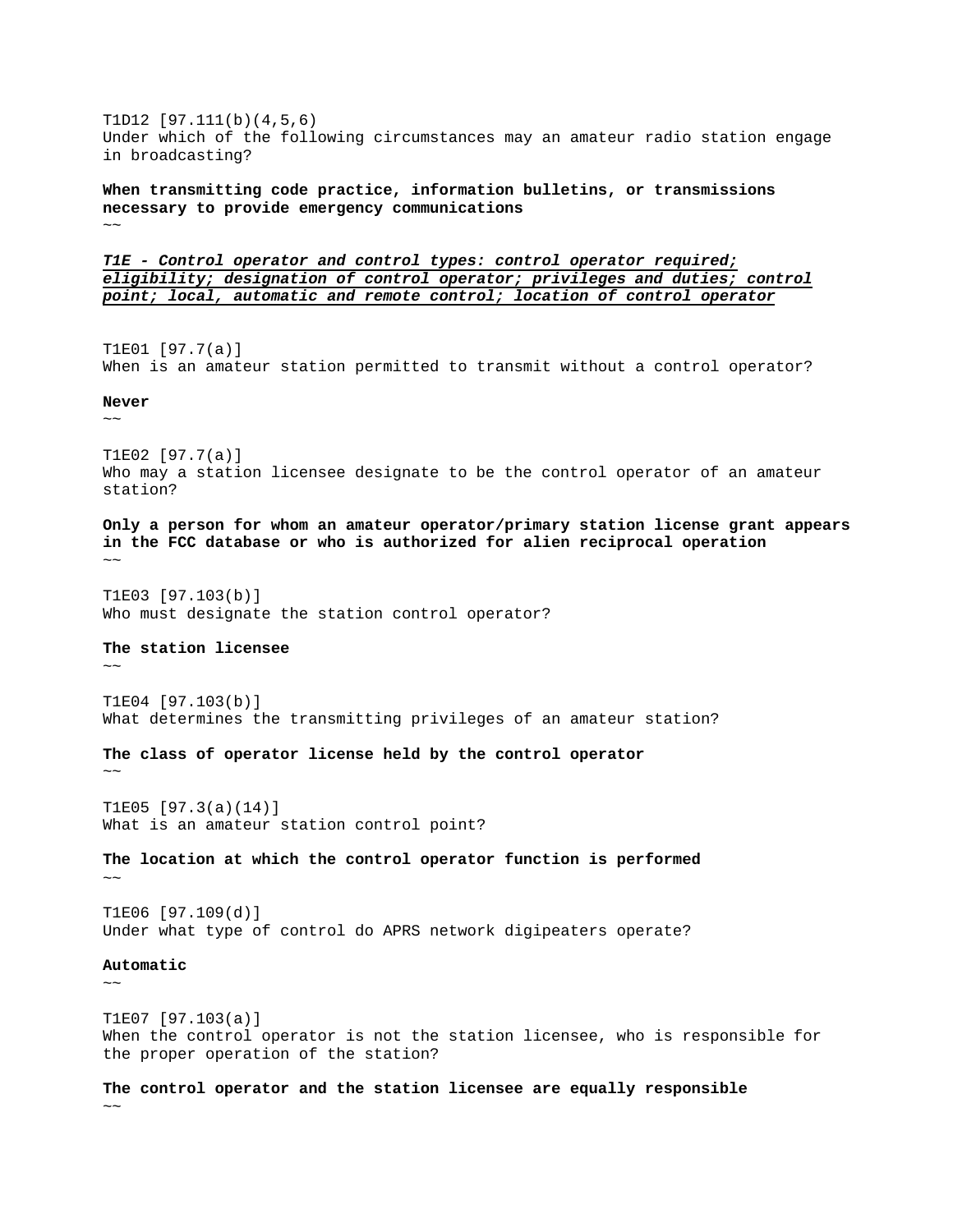T1E08 (A) [97.3(a)(6), 97.205(d)] Which of the following is an example of automatic control?

### **Repeater operation**

 $\sim\, \sim$ 

T1E09 [97.109(b)] What type of control is being used when the control operator is at the control point?

**Local control**

 $\sim$   $\sim$ 

T1E10 [97.3(a)(39)] Which of the following is an example of remote control as defined in Part 97?

**Operating the station over the Internet**

 $\sim\sim$ 

T1E11 [97.103(a)] Who does the FCC presume to be the control operator of an amateur station, unless documentation to the contrary is in the station records?

#### **The station licensee**

 $\sim\sim$ 

T1E12 [97.119(e)] When, under normal circumstances, may a Technician Class licensee be the control operator of a station operating in an exclusive Extra Class operator segment of the amateur bands?

#### **At no time**

 $\sim\sim$ 

# *T1F - Station identification; repeaters; third party communications; club stations; FCC inspection*

T1F01

What type of identification is being used when identifying a station on the air as Race Headquarters?

#### **Tactical call sign**

 $\sim\!\sim$ 

T1F02 [97.119 (a)] When using tactical identifiers such as "Race Headquarters" during a community service net operation, how often must your station transmit the station's FCCassigned call sign?

**At the end of each communication and every ten minutes during a communication**  $\sim\sim$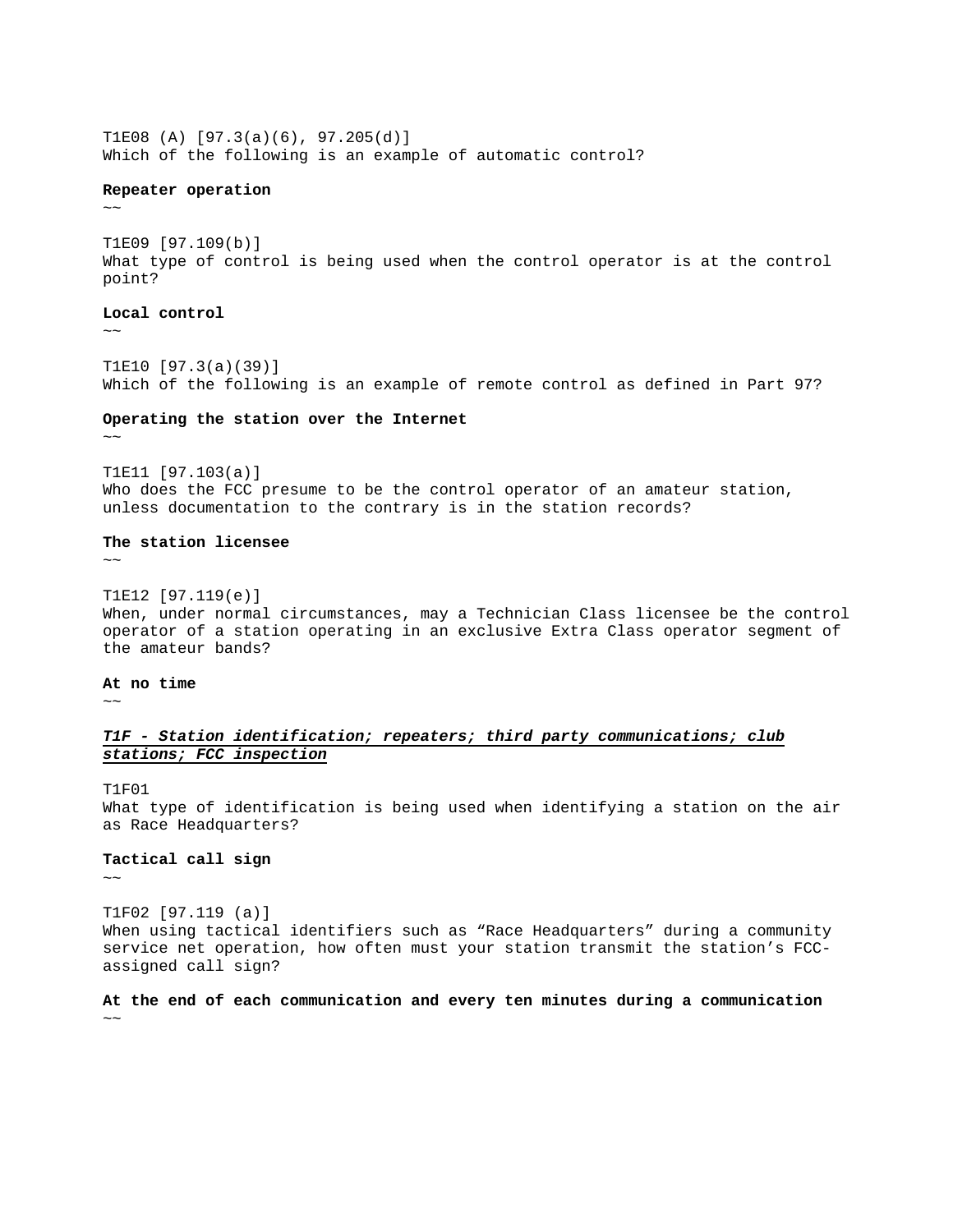T1F03 [97.119(a)] When is an amateur station required to transmit its assigned call sign?

**At least every 10 minutes during and at the end of a communication**  $\sim\!\sim$ 

T1F04 [97.119(b)(2)] Which of the following is an acceptable language to use for station identification when operating in a phone sub-band?

#### **The English language**

 $\sim\sim$ 

T1F05 [97.119(b)(2)] What method of call sign identification is required for a station transmitting phone signals?

**Send the call sign using CW or phone emission**

 $\sim\sim$ 

T1F06 [97.119(c)]

Which of the following formats of a self-assigned indicator is acceptable when identifying using a phone transmission?

# **All of these choices are correct**

 $\sim\sim$ 

T1F07 [97.115(a)(2)] Which of the following restrictions apply when a non-licensed person is allowed to speak to a foreign station using a station under the control of a Technician Class control operator?

**The foreign station must be one with which the U.S. has a third party agreement**  $\sim\sim$ 

T1F08 [97.119(f)] Which indicator is required by the FCC to be transmitted after a station call sign?

**/KT, /AE or /AG when using new license privileges earned by CSCE while waiting for an upgrade to a previously issued license to appear in the FCC license database**

 $\sim\sim$ 

T1F09 [97.3(a)(40)] What type of amateur station simultaneously retransmits the signal of another amateur station on a different channel or channels?

**Repeater station**

~~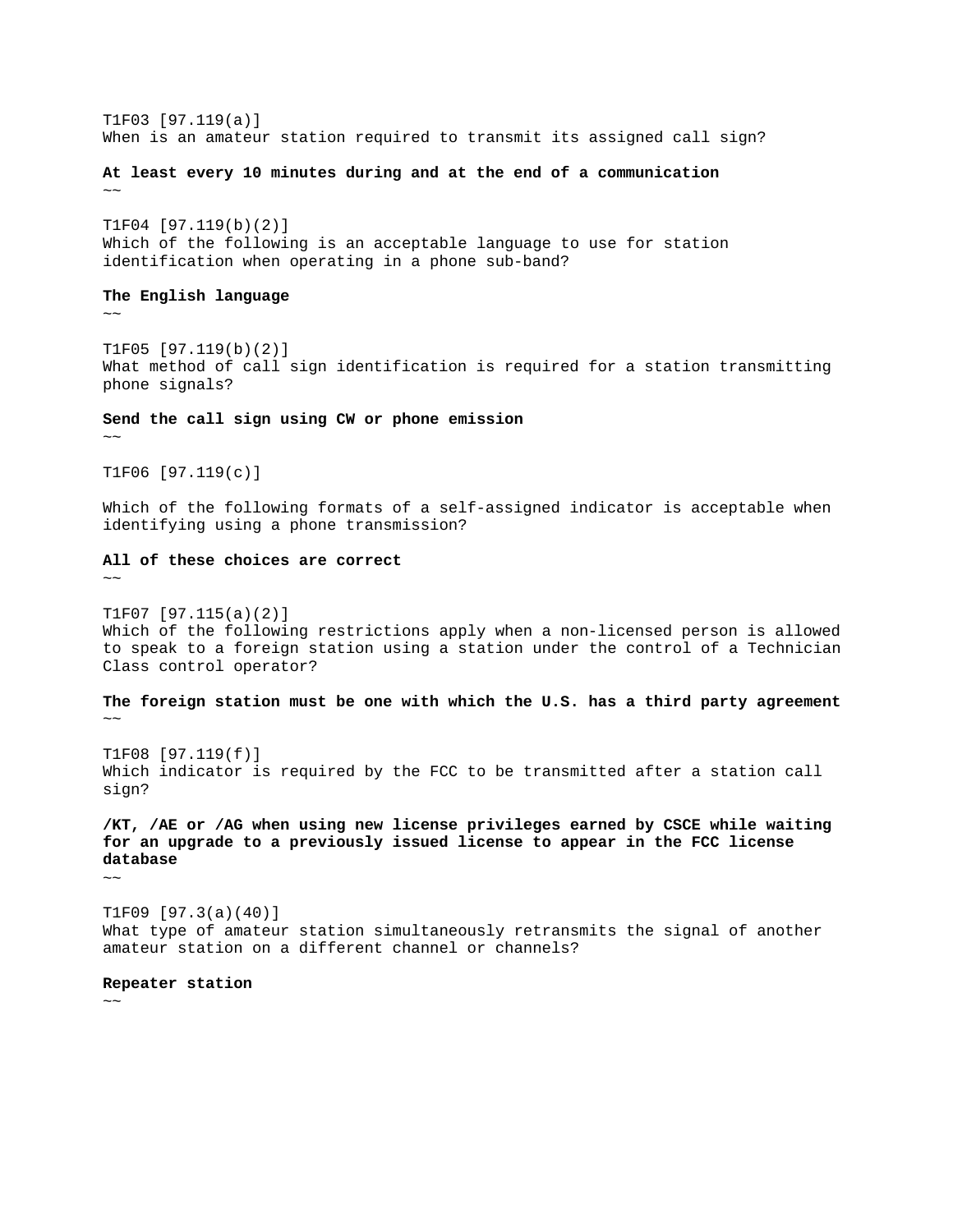T1F10 [97.205(g)] Who is accountable should a repeater inadvertently retransmit communications that violate the FCC rules?

**The control operator of the originating station**  $\sim\!\sim$ 

T1F11 [97.115(a)] To which foreign stations do the FCC rules authorize the transmission of nonemergency third party communications?

**Any station whose government permits such communications**  $\sim$   $\sim$ 

T1F12 [97.5(b)(2)] How many persons are required to be members of a club for a club station license to be issued by the FCC?

#### **At least 4**

 $\sim\sim$ 

T1F13 [97.103(c)] When must the station licensee make the station and its records available for FCC inspection?

# **At any time upon request by an FCC representative**

 $\sim\sim$ 

**SUBELEMENT T2 - Operating Procedures [3 Exam Questions - 3 Groups]**

# *T2A - Station operation: choosing an operating frequency; calling another station; test transmissions; procedural signs; use of minimum power; choosing an operating frequency; band plans; calling frequencies; repeater offsets*

T2A01

What is the most common repeater frequency offset in the 2 meter band?

# **Plus or minus 600 kHz**

 $\sim\sim$ 

T2A02

What is the national calling frequency for FM simplex operations in the 70 cm band?

# **446.000 MHz**

 $\sim$  ~

T2A03 What is a common repeater frequency offset in the 70 cm band?

# **Plus or minus 5 MHz**

 $\sim\sim$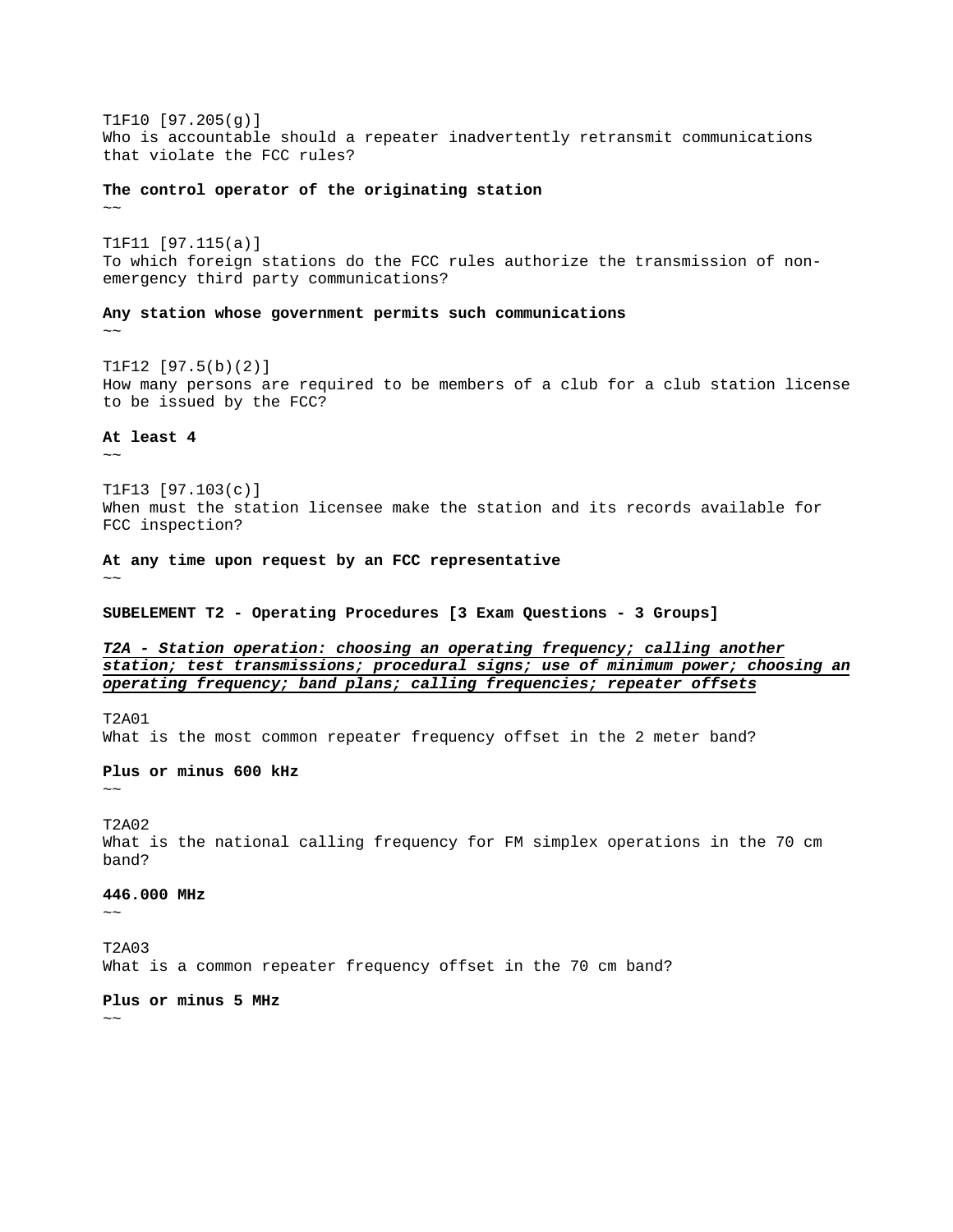T2A04 What is an appropriate way to call another station on a repeater if you know the other station's call sign? **Say the station's call sign then identify with your call sign**  $\sim\!\sim$ T2A05 How should you respond to a station calling CQ? **Transmit the other station's call sign followed by your call sign**  $\sim$   $\sim$ T2A06 What must an amateur operator do when making on-air transmissions to test equipment or antennas? **Properly identify the transmitting station**  $\sim\sim$ T2A07 Which of the following is true when making a test transmission? **Station identification is required at least every ten minutes during the test and at the end of the test**  $\sim\sim$ T2A08 What is the meaning of the procedural signal "CQ"? **Calling any station**  $\sim\sim$ T2A09 What brief statement is often transmitted in place of "CQ" to indicate that you are listening on a repeater? **Your call sign**   $\sim$   $\sim$ T2A10 What is a band plan, beyond the privileges established by the FCC? **A voluntary guideline for using different modes or activities within an amateur band**  $\sim\sim$ T2A11 [97.313(a)] Which of the following is an FCC rule regarding power levels used in the amateur bands, under normal, non-distress circumstances? **While not exceeding the maximum power permitted on a given band, use the minimum power necessary to carry out the desired communication**  $\sim\,$   $\sim$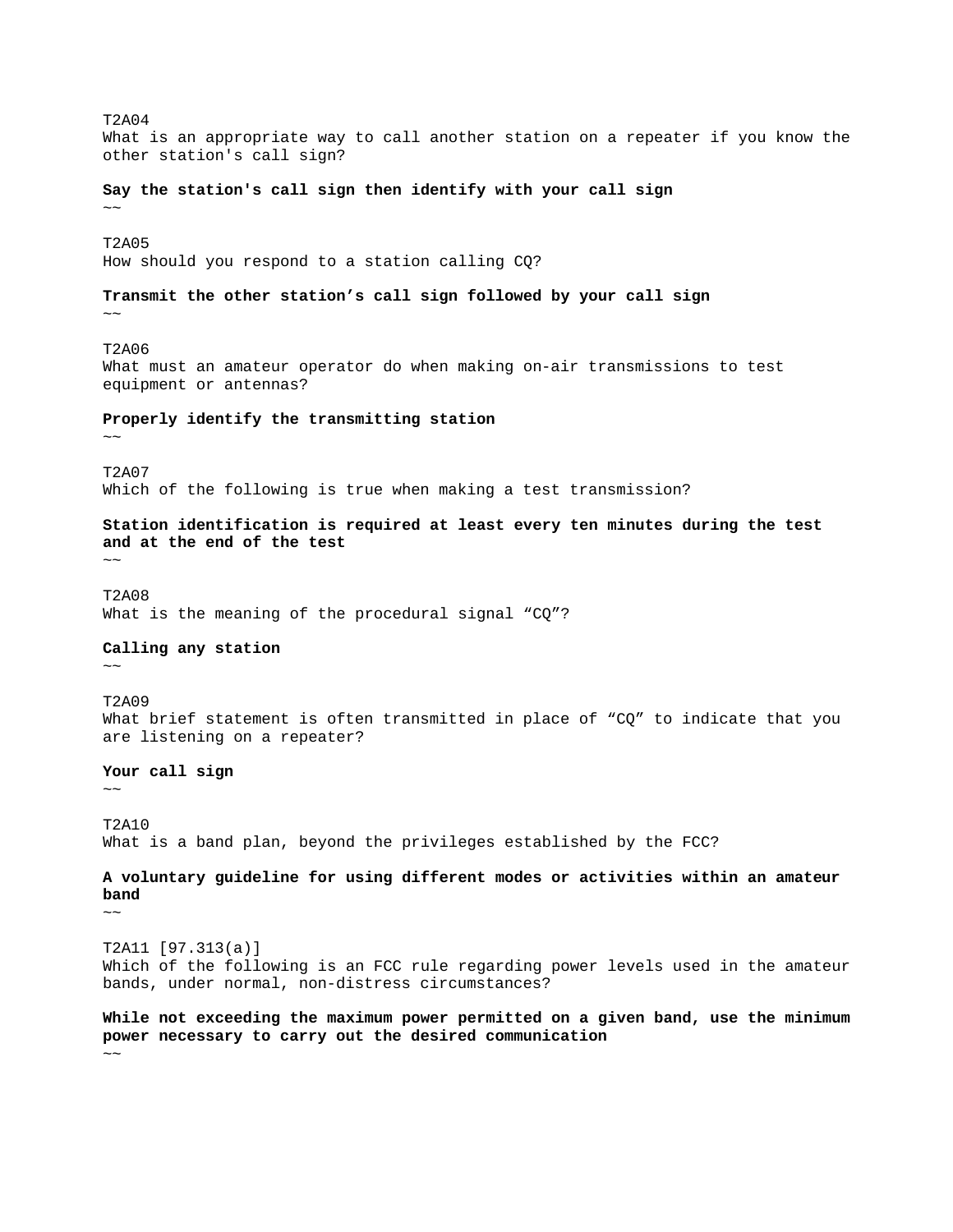T2A12 Which of the following is a guideline to use when choosing an operating frequency for calling CQ?

# **All of these choices are correct**

 $\sim\sim$ 

# *T2B – VHF/UHF operating practices: SSB phone; FM repeater; simplex; splits and shifts; CTCSS; DTMF; tone squelch; carrier squelch; phonetics; operational problem resolution; Q signals*

T2B01

What is the term used to describe an amateur station that is transmitting and receiving on the same frequency?

# **Simplex communication**

 $\sim\sim$ 

T2B02

What is the term used to describe the use of a sub-audible tone transmitted with normal voice audio to open the squelch of a receiver?

#### **CTCSS**

 $\sim\, \sim$ 

T2B03

Which of the following describes the muting of receiver audio controlled solely by the presence or absence of an RF signal?

### **Carrier squelch**

 $\sim\sim$ 

T2B04 Which of the following common problems might cause you to be able to hear but not access a repeater even when transmitting with the proper offset?

#### **All of these choices are correct**

 $\sim\sim$ 

T2B05 What determines the amount of deviation of an FM (as opposed to PM) signal?

#### **The amplitude of the modulating signal**

 $\sim\!\sim$ 

 $\sim$   $\sim$ 

T2B06 What happens when the deviation of an FM transmitter is increased?

# **Its signal occupies more bandwidth**

T2B07 What could cause your FM signal to interfere with stations on nearby frequencies?

**Microphone gain too high, causing over-deviation**   $\sim$  ~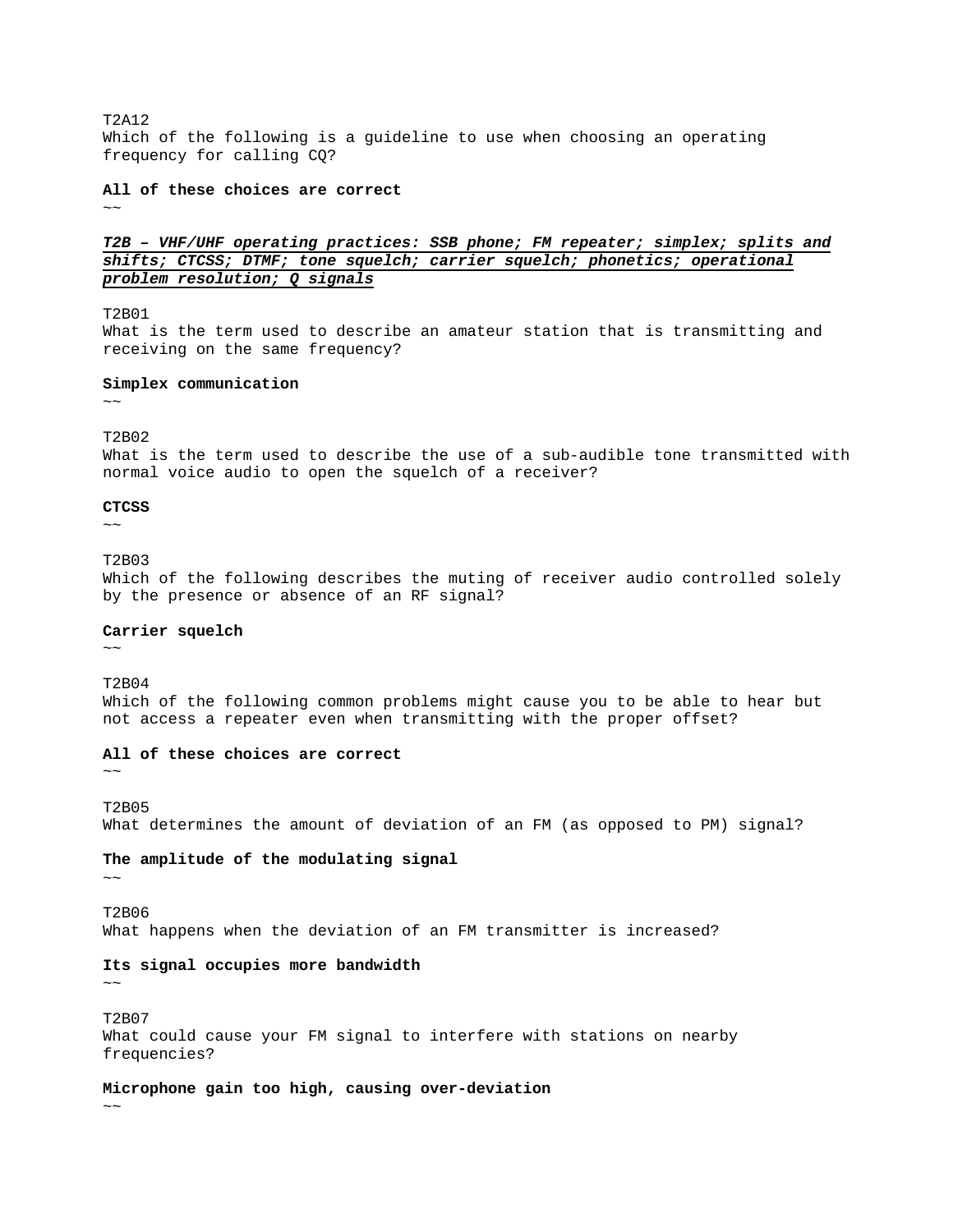T2B08 Which of the following applies when two stations transmitting on the same frequency interfere with each other?

# **Common courtesy should prevail, but no one has absolute right to an amateur frequency**

 $\sim\sim$ 

T2B09 [97.119(b)(2)] Which of the following methods is encouraged by the FCC when identifying your station when using phone?

### **Use of a phonetic alphabet**

 $\sim\sim$ 

T2B10 Which Q signal indicates that you are receiving interference from other stations?

# **QRM**

 $\sim$   $\sim$ 

T2B11 Which Q signal indicates that you are changing frequency?

### **QSY**

 $\sim\sim$ 

# T2B12

Under what circumstances should you consider communicating via simplex rather than a repeater?

# **When the stations can communicate directly without using a repeater**

 $\sim\sim$ 

T2B13 Which of the following is true of the use of SSB phone in amateur bands above 50 MHz?

**It is permitted in at least some portion of all the amateur bands above 50 MHz**  $\sim\sim$ 

*T2C – Public service: emergency and non-emergency operations; applicability of FCC rules; RACES and ARES; net and traffic procedures; emergency restrictions*

T2C01 [97.103(a)] When do the FCC rules NOT apply to the operation of an amateur station?

**Never, FCC rules always apply**  $\sim$   $\sim$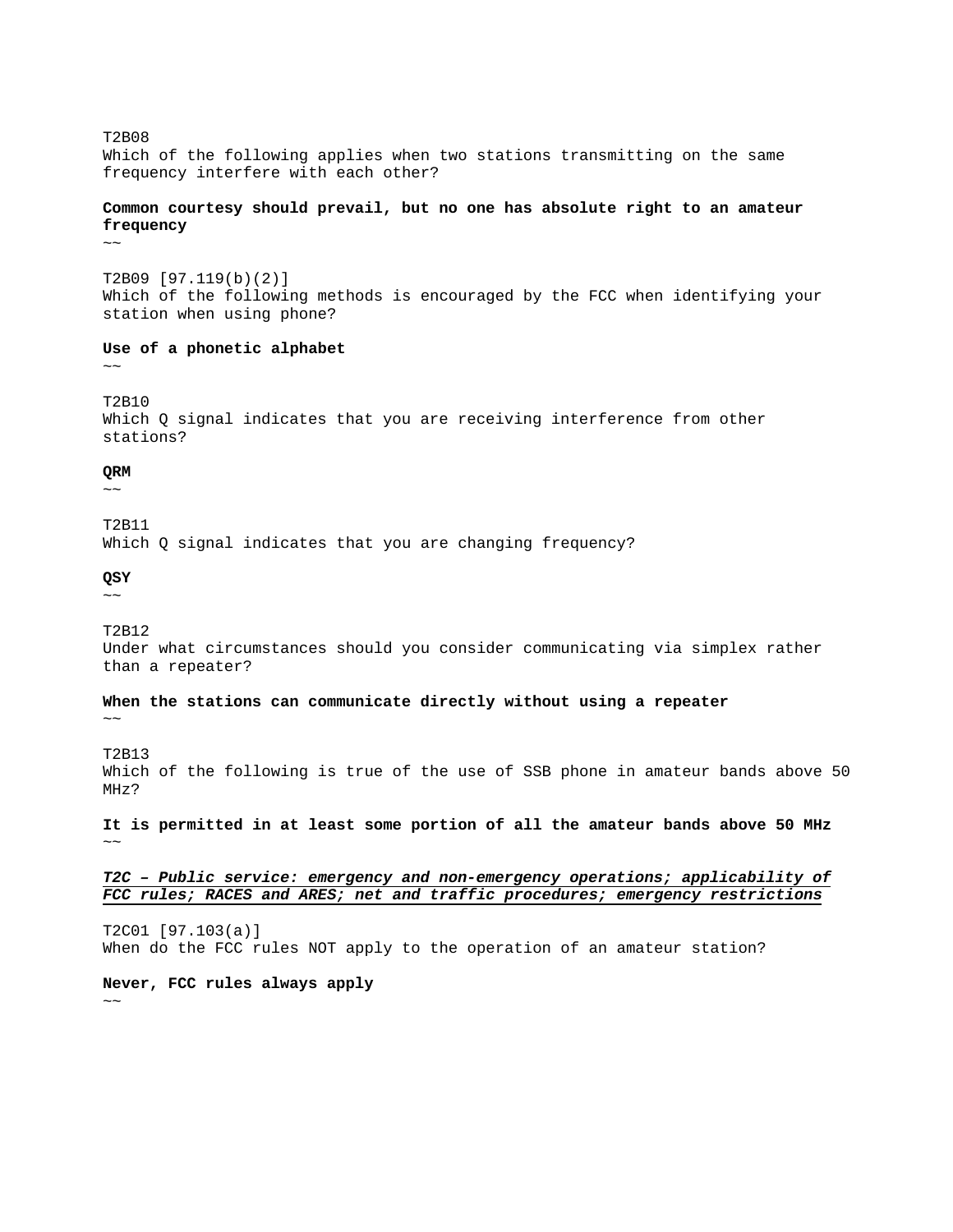T2C02 What is one way to recharge a 12-volt lead-acid station battery if the commercial power is out? **Connect the battery in parallel with a vehicle's battery and run the engine**  $\sim\, \sim$ T2C03 What should be done to insure that voice message traffic containing proper names and unusual words are copied correctly by the receiving station? **Such words and terms should be spelled out using a standard phonetic alphabet**  $\sim$   $\sim$ T2C04 What do RACES and ARES have in common? **Both organizations may provide communications during emergencies**  $\sim\, \sim$ T2C05 [97.3(a)(38), 97.407] Which of the following describes the Radio Amateur Civil Emergency Service (RACES)? **All of these choices are correct**  $\sim\sim$ T2C06 Which of the following is an accepted practice to get the immediate attention of a net control station when reporting an emergency? **Begin your transmission by saying "Priority" or "Emergency" followed by your call sign**  $\sim\sim$ T2C07 Which of the following is an accepted practice for an amateur operator who has checked into an emergency traffic net? **Remain on frequency without transmitting until asked to do so by the net control station**  $\sim$   $\sim$ T2C08 Which of the following is a characteristic of good emergency traffic handling? **Passing messages exactly as received**  $\sim\sim$ T2C09 Are amateur station control operators ever permitted to operate outside the frequency privileges of their license class? **Yes, but only if necessary in situations involving the immediate safety of human life or protection of property**  $\sim$   $\sim$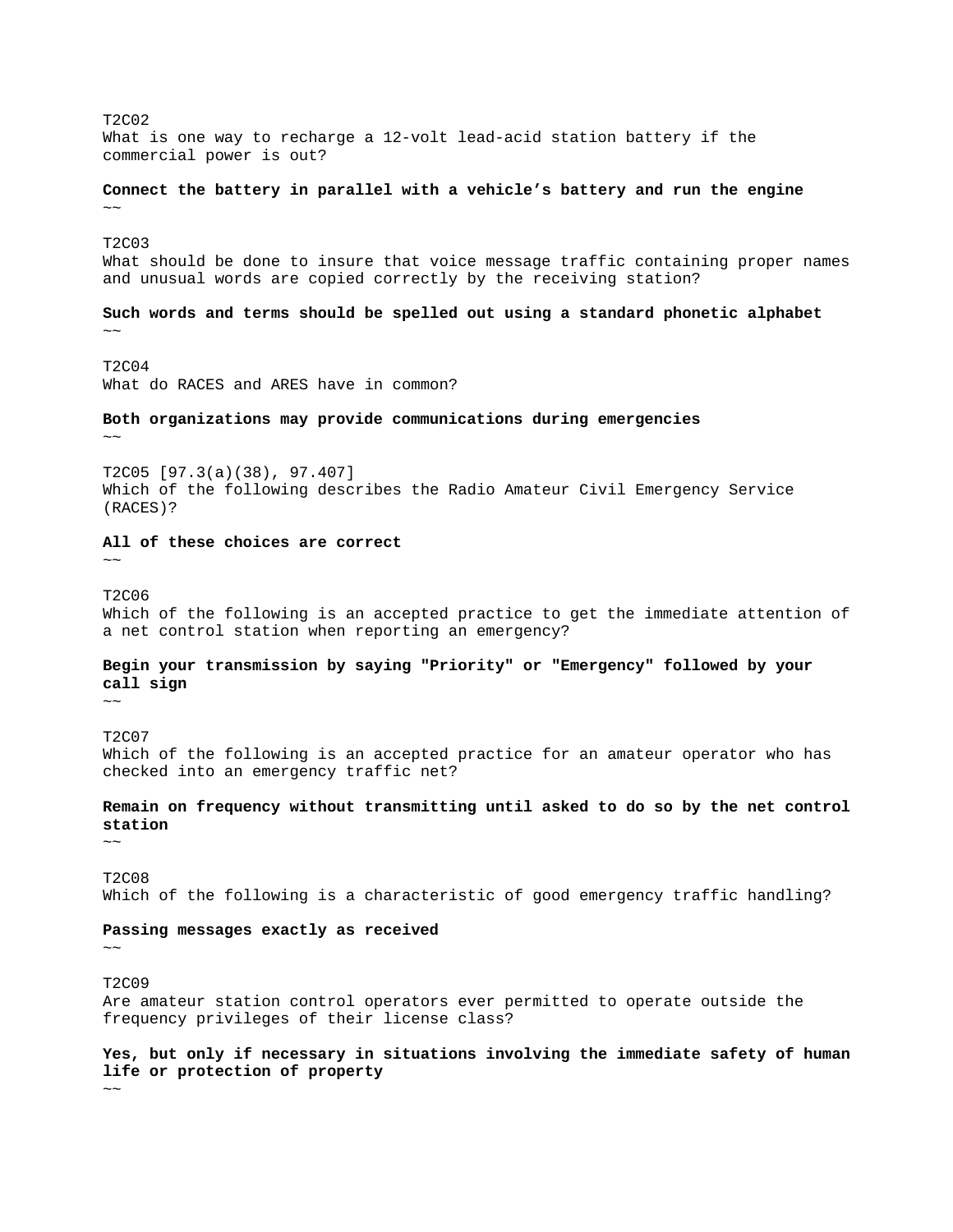T2C10 What is the preamble in a formal traffic message? **The information needed to track the message as it passes through the amateur radio traffic handling system**  $\sim\, \sim$ T2C11 What is meant by the term "check" in reference to a formal traffic message? **The check is a count of the number of words or word equivalents in the text portion of the message**  $\sim\sim$ T2C12 What is the Amateur Radio Emergency Service (ARES)? **Licensed amateurs who have voluntarily registered their qualifications and equipment for communications duty in the public service**  $\sim\,$   $\sim$ *SUBELEMENT T3 – Radio wave characteristics: properties of radio waves; propagation modes – [3 Exam Questions - 3 Groups] T3A - Radio wave characteristics: how a radio signal travels; fading; multipath; wavelength vs. penetration; antenna orientation* T3A01

What should you do if another operator reports that your station's 2 meter signals were strong just a moment ago, but now they are weak or distorted?

**Try moving a few feet or changing the direction of your antenna if possible, as reflections may be causing multi-path distortion**  $\sim\sim$ 

T3A02

Why are UHF signals often more effective from inside buildings than VHF signals?

# **The shorter wavelength allows them to more easily penetrate the structure of buildings**

 $\sim\, \sim$ 

#### T3A03

What antenna polarization is normally used for long-distance weak-signal CW and SSB contacts using the VHF and UHF bands?

#### **Horizontal**

 $\sim\sim$ 

T3A04

What can happen if the antennas at opposite ends of a VHF or UHF line of sight radio link are not using the same polarization?

**Signals could be significantly weaker**

 $\sim\sim$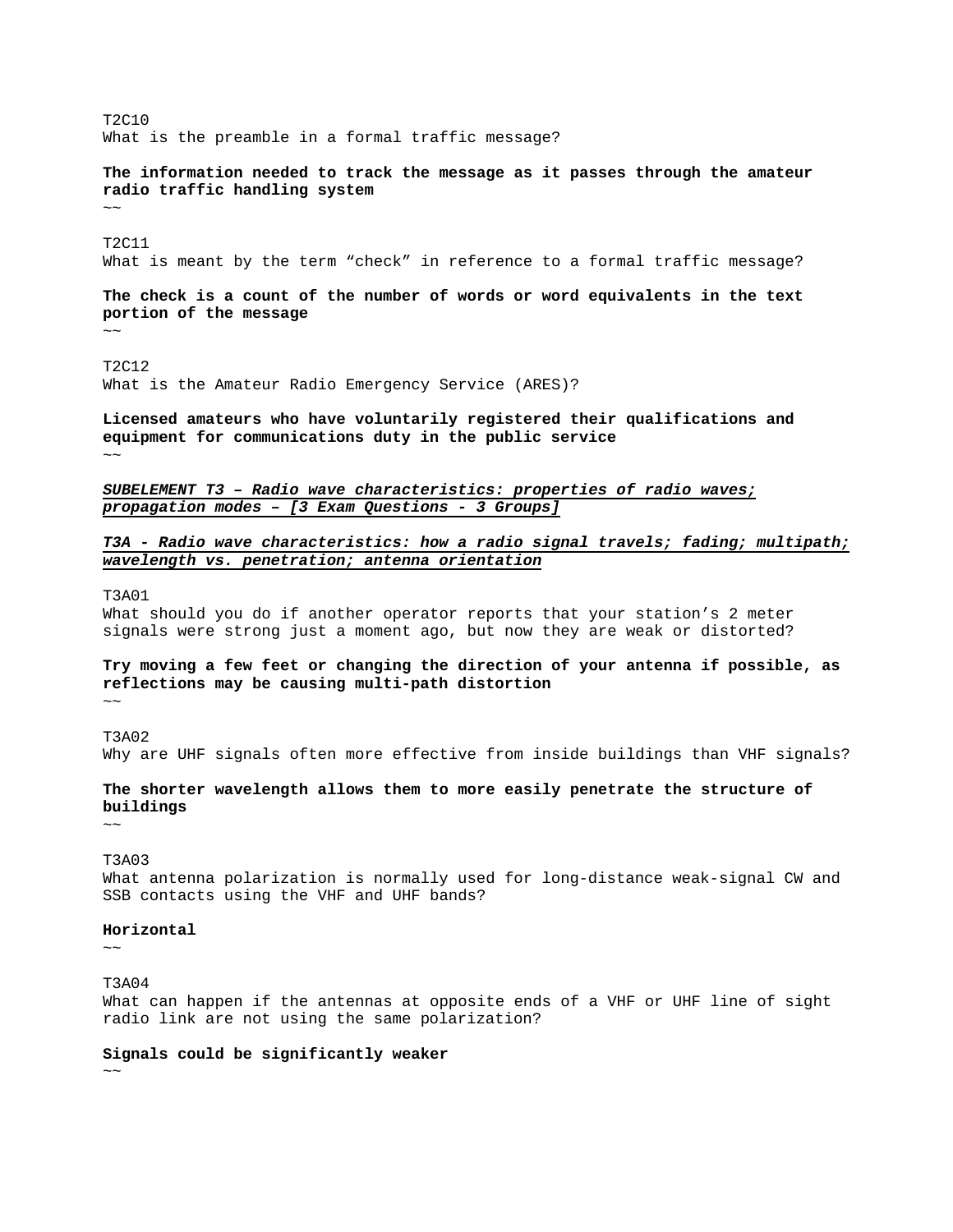T3A05 When using a directional antenna, how might your station be able to access a distant repeater if buildings or obstructions are blocking the direct line of sight path? **Try to find a path that reflects signals to the repeater**  $\sim\sim$ T3A06 What term is commonly used to describe the rapid fluttering sound sometimes heard from mobile stations that are moving while transmitting? **Picket fencing**  $\sim\sim$ T3A07 What type of wave carries radio signals between transmitting and receiving stations? **Electromagnetic**  $\sim$   $\sim$ T3A08 Which of the following is a likely cause of irregular fading of signals received by ionospheric reflection? **Random combining of signals arriving via different** paths  $\sim\sim$ T3A09 Which of the following results from the fact that skip signals refracted from the ionosphere are elliptically polarized? **Either vertically or horizontally polarized antennas may be used for transmission or reception**  $\sim\sim$ T3A10 What may occur if data signals propagate over multiple paths? **Error rates are likely to increase**  $\sim$  ~ T3A11 Which part of the atmosphere enables the propagation of radio signals around the world? **The ionosphere**  $\sim$   $\sim$ *T3B - Radio and electromagnetic wave properties: the electromagnetic spectrum; wavelength vs. frequency; velocity of electromagnetic waves; calculating wavelength*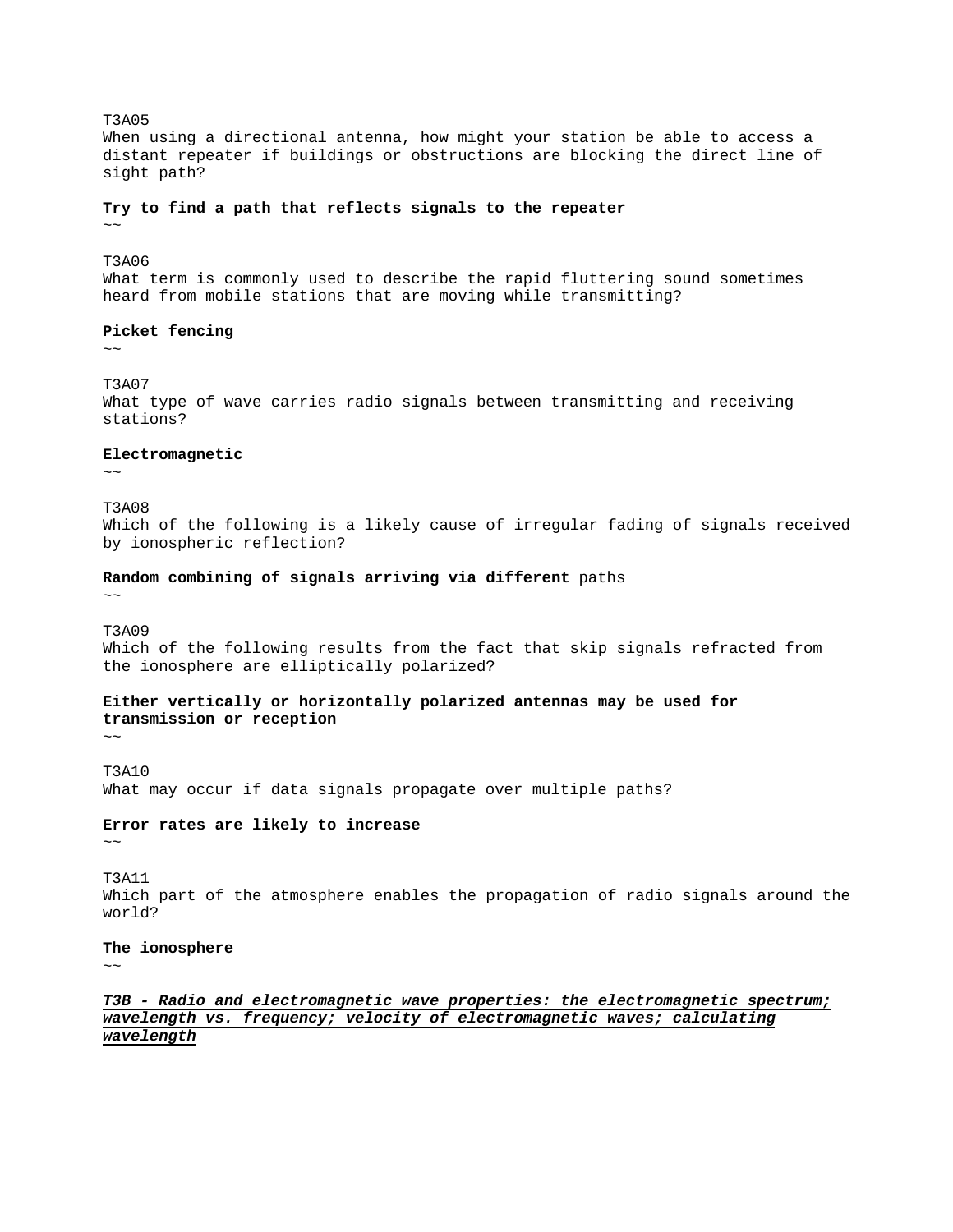T3B01 What is the name for the distance a radio wave travels during one complete cycle? **Wavelength**  $\sim\, \sim$ T3B02 What property of a radio wave is used to describe its polarization? **The orientation of the electric field**  $\sim\sim$ T3B03 (C) What are the two components of a radio wave? **Electric and magnetic fields**  $\sim\sim$ T3B04 How fast does a radio wave travel through free space? **At the speed of light**  $\sim\, \sim$ T3B05 (B) How does the wavelength of a radio wave relate to its frequency? **The wavelength gets shorter as the frequency increases**  $\sim\sim$ T3B06 What is the formula for converting frequency to approximate wavelength in meters? **Wavelength in meters equals 300 divided by frequency in megahertz**  $\sim\, \sim$ T3B07 (A) What property of radio waves is often used to identify the different frequency bands? **The approximate wavelength**  $\sim\!\sim$ T3B08 What are the frequency limits of the VHF spectrum? **30 to 300 MHz**  $\sim$   $\sim$ T3B09 What are the frequency limits of the UHF spectrum? **300 to 3000 MHz**

 $\sim\sim$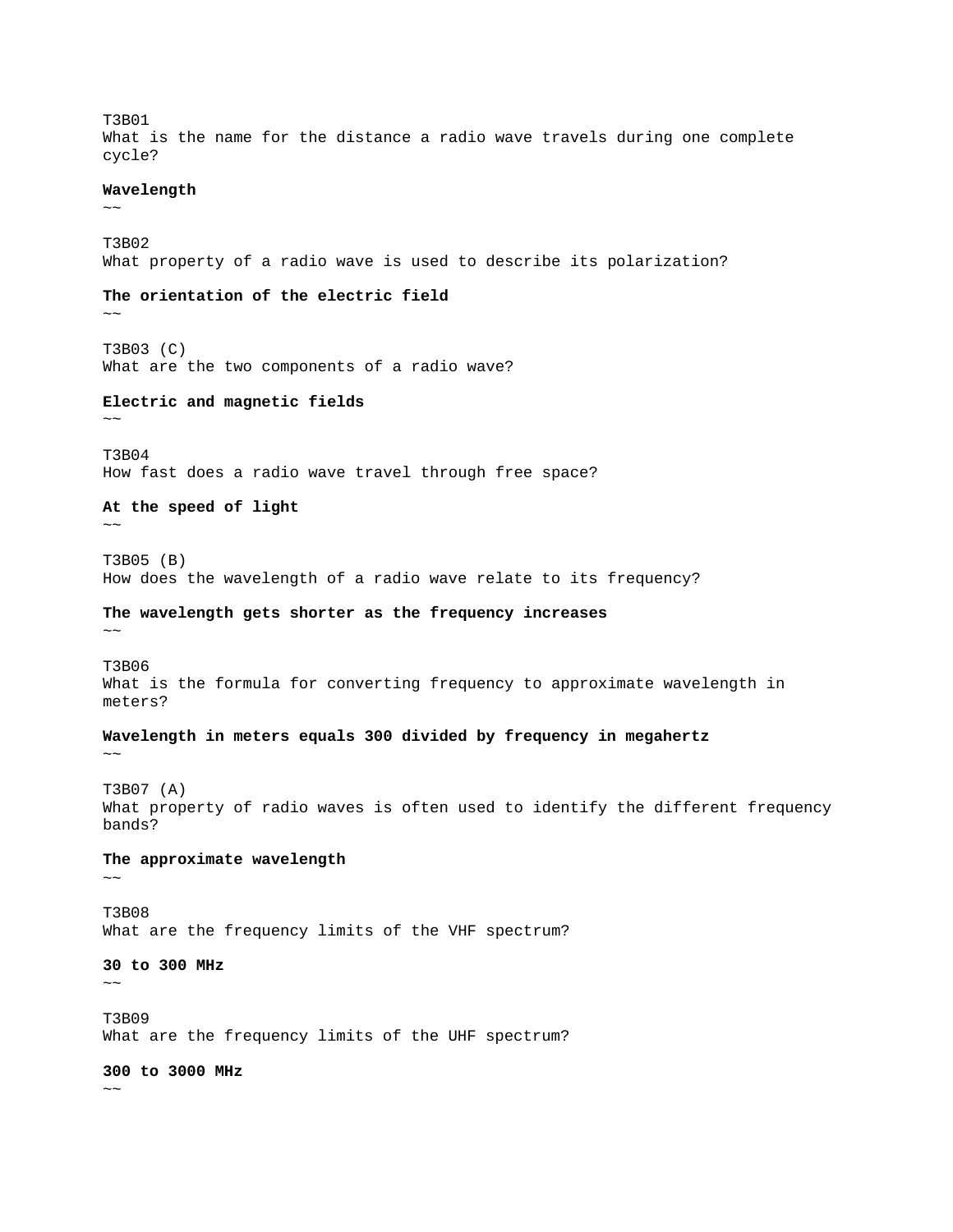T3B10 What frequency range is referred to as HF?

#### **3 to 30 MHz**

 $\sim\!\sim$ 

T3B11

What is the approximate velocity of a radio wave as it travels through free space?

**300,000,000 meters per second**  $\sim\sim$ 

# *T3C - Propagation modes: line of sight; sporadic E; meteor and auroral scatter and reflections; tropospheric ducting; F layer skip; radio horizon*

T3C01

Why are direct (not via a repeater) UHF signals rarely heard from stations outside your local coverage area?

# **UHF signals are usually not reflected by the ionosphere**

 $\sim\sim$ 

#### T3C02

Which of the following might be happening when VHF signals are being received from long distances?

#### **Signals are being refracted from a sporadic E layer**

 $\sim\sim$ 

T3C03 What is a characteristic of VHF signals received via auroral reflection?

# **The signals exhibit rapid fluctuations of strength and often sound distorted**  $\sim\!\sim$

T3C04 Which of the following propagation types is most commonly associated with occasional strong over-the-horizon signals on the 10, 6, and 2 meter bands?

# **Sporadic E**

 $\sim$  ~

T3C05

Which of the following effects might cause radio signals to be heard despite obstructions between the transmitting and receiving stations?

# **Knife-edge diffraction**

 $\sim$   $\sim$ 

T3C06

What mode is responsible for allowing over-the-horizon VHF and UHF communications to ranges of approximately 300 miles on a regular basis?

# **Tropospheric scatter**

 $\sim$   $\sim$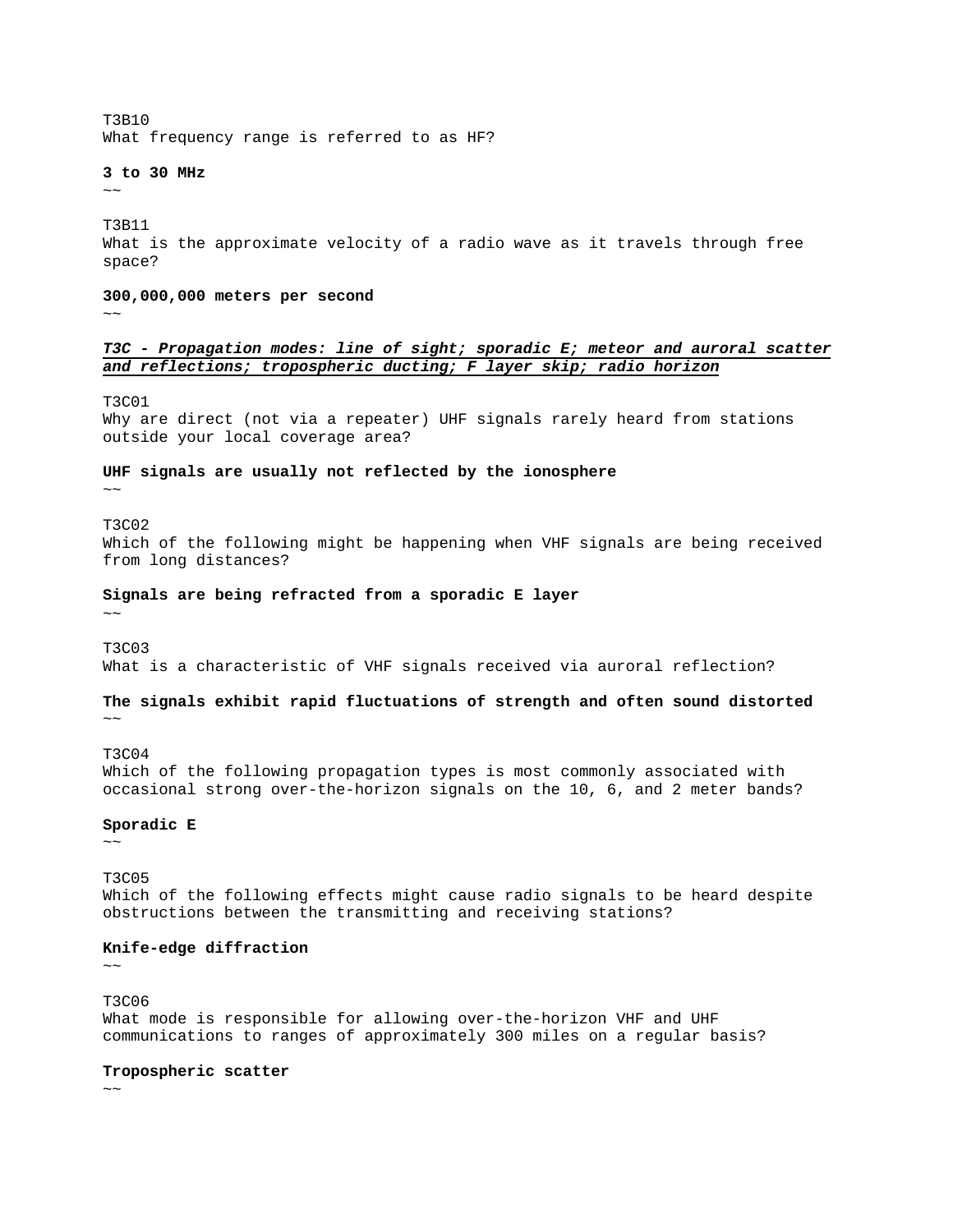T3C07 What band is best suited for communicating via meteor scatter?

### **6 meters**

 $\sim\!\sim$ 

T3C08 (D) What causes tropospheric ducting?

#### **Temperature inversions in the atmosphere**

 $\sim\sim$ 

T3C09 What is generally the best time for long-distance 10 meter band propagation via the F layer?

**From dawn to shortly after sunset during periods of high sunspot activity**  $\sim\, \sim$ 

T3C10 What is the radio horizon?

# **The distance over which two stations can communicate by direct path**  $\sim\sim$

T3C11 Why do VHF and UHF radio signals usually travel somewhat farther than the visual line of sight distance between two stations?

# **The Earth seems less curved to radio waves than to light**

 $\sim\sim$ 

T3C12 (A) Which of the following bands may provide long distance communications during the peak of the sunspot cycle?

# **Six or ten meters**

 $\sim\sim$ 

# *SUBELEMENT T4 - Amateur radio practices and station set up – [2 Exam Questions - 2 Groups]*

# *T4A – Station setup: connecting microphones; reducing unwanted emissions; power source; connecting a computer; RF grounding; connecting digital equipment; connecting an SWR meter*

T4A01

Which of the following is true concerning the microphone connectors on amateur transceivers?

**Some connectors include push-to-talk and voltages for powering the microphone**  $\sim\sim$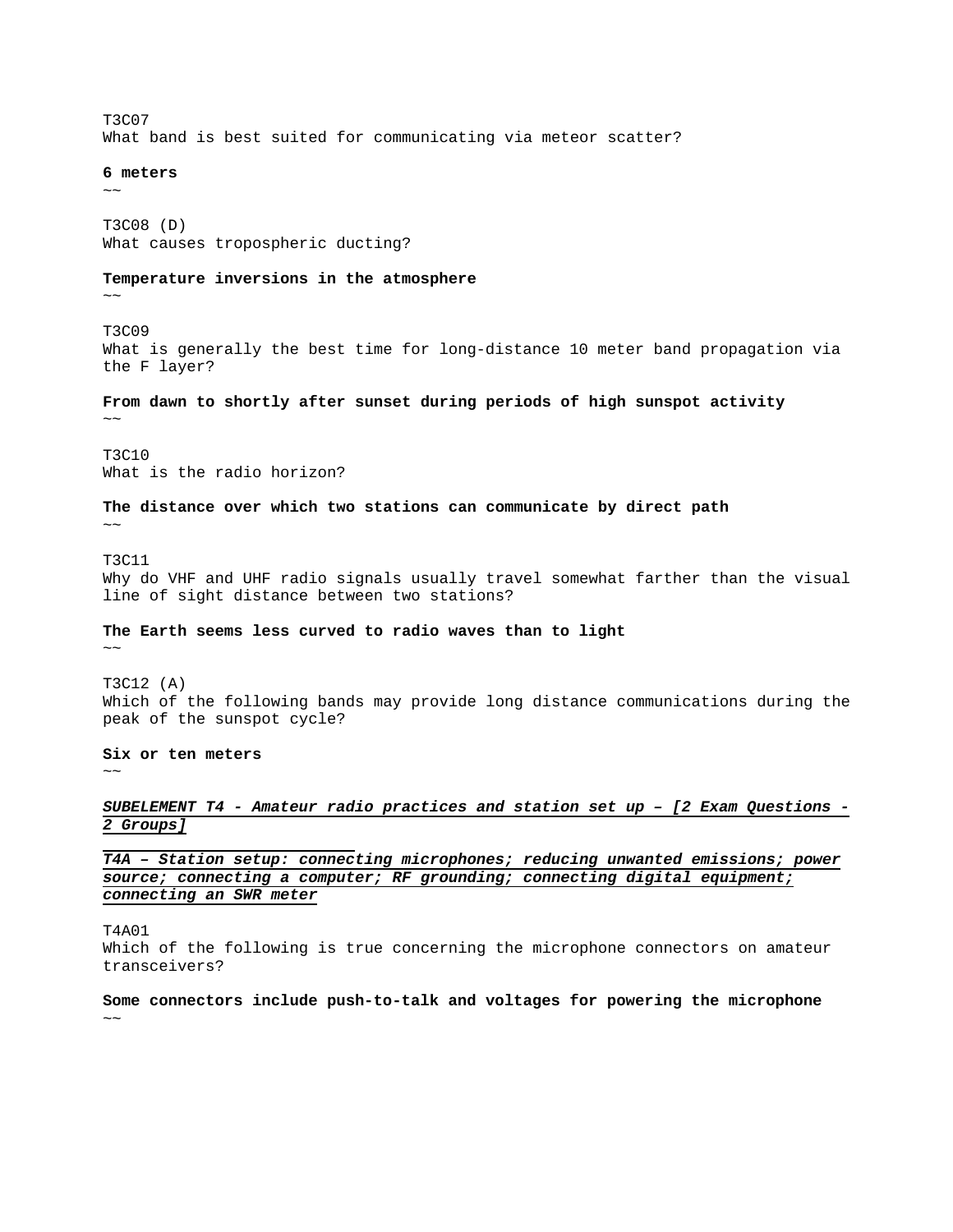T4A02 How might a computer be used as part of an amateur radio station? **All of these choices are correct**  $\sim\sim$ T4A03 Which is a good reason to use a regulated power supply for communications equipment? **It prevents voltage fluctuations from reaching sensitive circuits**  $\sim$  ~ T4A04 Where must a filter be installed to reduce harmonic emissions from your station? **Between the transmitter and the antenna**  $\sim\sim$ T4A05 Where should an in-line SWR meter be connected to monitor the standing wave ratio of the station antenna system? **In series with the feed line, between the transmitter and antenna**  $\sim\sim$ T4A06 Which of the following would be connected between a transceiver and computer in a packet radio station? **Terminal node controller**  $\sim\sim$ T4A07 How is a computer's sound card used when conducting digital communications using a computer? **The sound card provides audio to the microphone input and converts received audio to digital form**  $\sim$   $\sim$ T4A08 Which type of conductor is best to use for RF grounding? **Flat strap**  $\sim\!\sim$ T4A09 Which of the following could you use to cure distorted audio caused by RF current flowing on the shield of a microphone cable? **Ferrite choke**  $\sim\sim$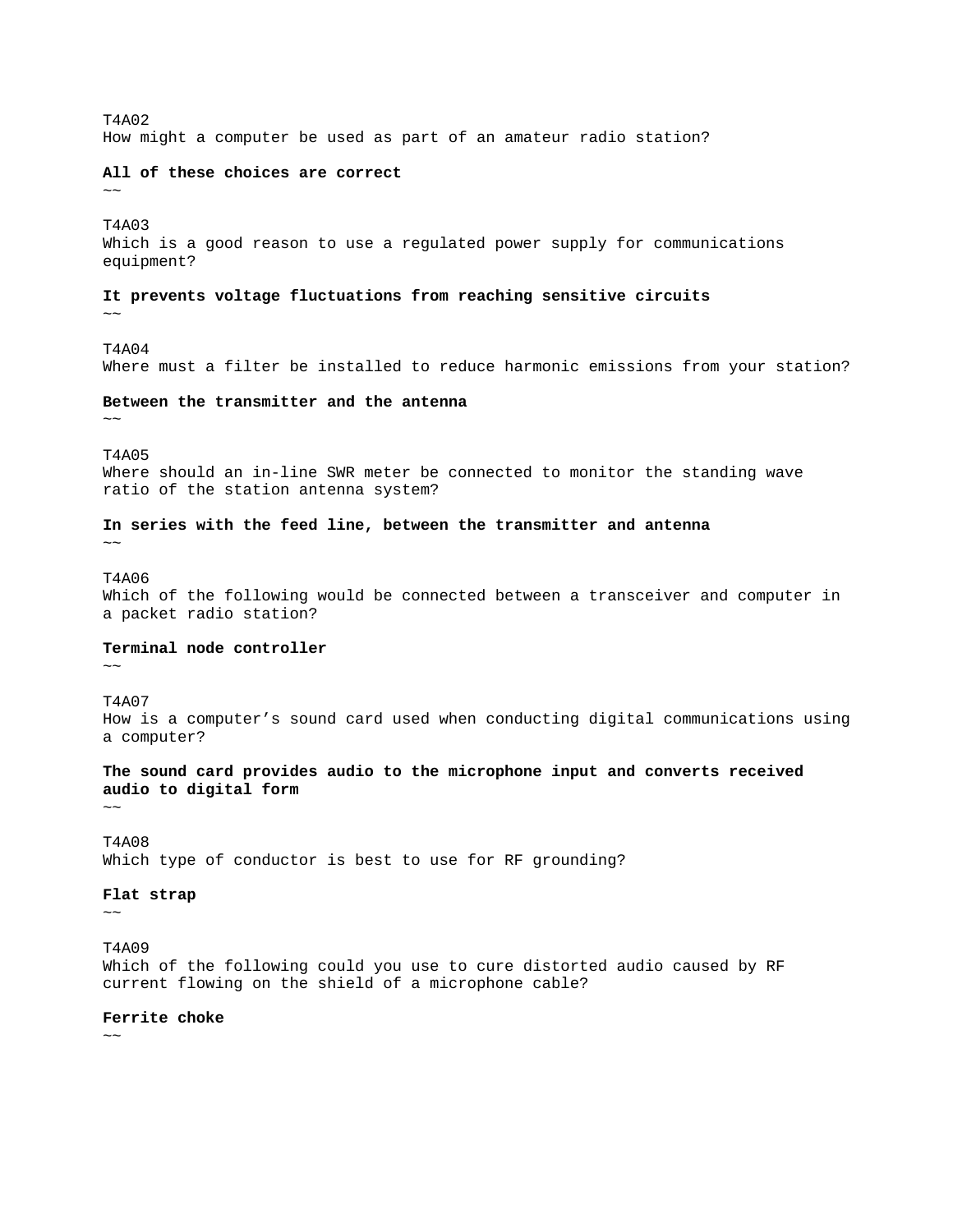T4A10 What is the source of a high-pitched whine that varies with engine speed in a mobile transceiver's receive audio?

### **The alternator**

 $\sim$   $\sim$ 

T4A11 Where should the negative return connection of a mobile transceiver's power cable be connected?

#### **At the battery or engine block ground strap**

 $\sim$   $\sim$ 

T4A12

What could be happening if another operator reports a variable high-pitched whine on the audio from your mobile transmitter?

**Noise on the vehicle's electrical system is being transmitted along with your speech audio**

 $\sim\sim$ 

# *T4B - Operating controls: tuning; use of filters; squelch function; AGC; repeater offset; memory channels*

T4B01 What may happen if a transmitter is operated with the microphone gain set too high?

### **The output signal might become distorted**

 $\sim\sim$ 

T4B02 Which of the following can be used to enter the operating frequency on a modern transceiver?

#### **The keypad or VFO knob**

 $\sim\sim$ 

T4B03 What is the purpose of the squelch control on a transceiver?

**To mute receiver output noise when no signal is being received**  $\sim\!\sim$ 

T4B04 What is a way to enable quick access to a favorite frequency on your transceiver?

**Store the frequency in a memory channel**  $\sim\sim$ 

T4B05 Which of the following would reduce ignition interference to a receiver?

**Turn on the noise blanker**  $\sim$   $\sim$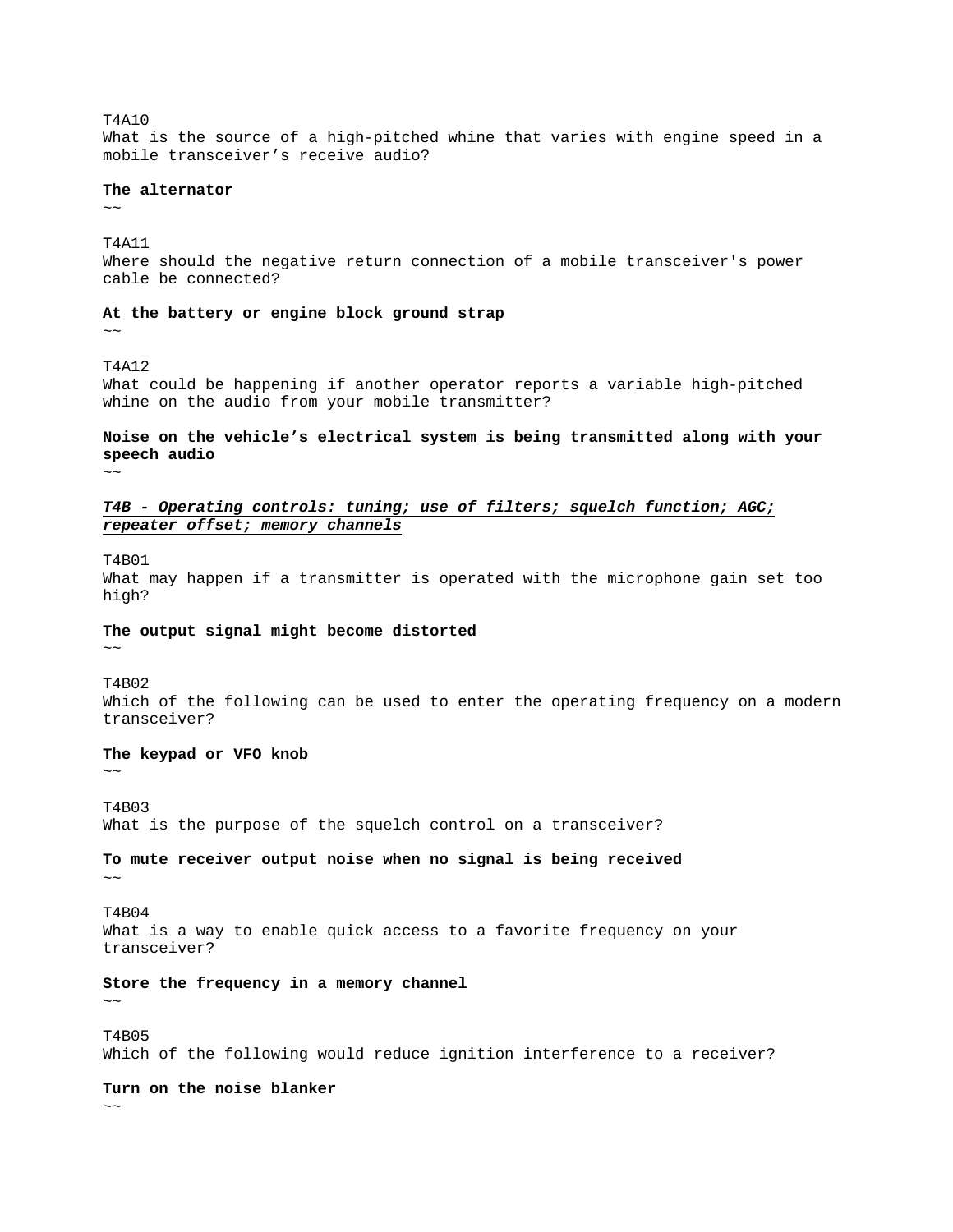T4B06 Which of the following controls could be used if the voice pitch of a singlesideband signal seems too high or low?

#### **The receiver RIT or clarifier**

 $\sim\sim$ 

T4B07 What does the term "RIT" mean?

#### **Receiver Incremental Tuning**

 $\sim\sim$ 

T4B08

What is the advantage of having multiple receive bandwidth choices on a multimode transceiver?

**Permits noise or interference reduction by selecting a bandwidth matching the mode**

 $\sim$   $\sim$ 

T4B09 Which of the following is an appropriate receive filter bandwidth to select in order to minimize noise and interference for SSB reception?

#### **2400 Hz**

 $\sim\sim$ 

T4B10

Which of the following is an appropriate receive filter bandwidth to select in order to minimize noise and interference for CW reception?

#### **500 Hz**

 $\sim\sim$ 

T4B11 Which of the following describes the common meaning of the term "repeater offset"?

**The difference between the repeater's transmit and receive frequencies**  $\sim$   $\sim$ 

T4B12 What is the function of automatic gain control or AGC?

**To keep received audio relatively constant**

 $\sim\sim$ 

*SUBELEMENT T5 – Electrical principles: math for electronics; electronic principles; Ohm's Law – [4 Exam Questions - 4 Groups]*

*T5A - Electrical principles, units, and terms: current and voltage; conductors and insulators; alternating and direct current*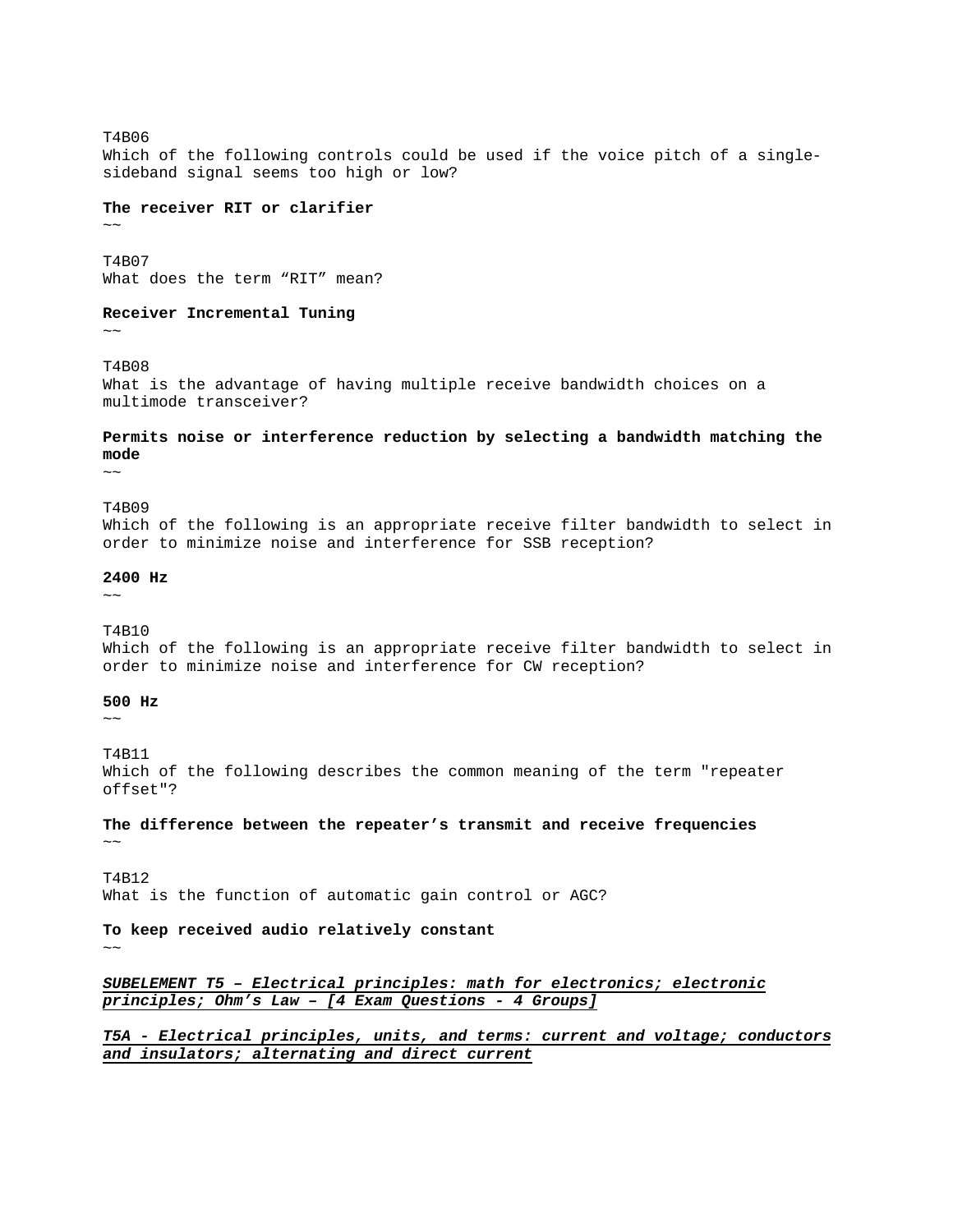T5A01 Electrical current is measured in which of the following units? **Amperes**  $\sim\sim$ T5A02 Electrical power is measured in which of the following units? **Watts**  $\sim\, \sim$ T5A03 What is the name for the flow of electrons in an electric circuit? **Current**   $\sim\, \sim$ T5A04 What is the name for a current that flows only in one direction? **Direct current**  $\sim$   $\sim$ T5A05 What is the electrical term for the electromotive force (EMF) that causes electron flow? **Voltage**  $\sim\, \sim$ T5A06 How much voltage does a mobile transceiver usually require? **About 12 volts**  $\sim$  ~ T5A07 Which of the following is a good electrical conductor? **Copper**  $\sim\sim$ T5A08 Which of the following is a good electrical insulator? **Glass**  $\sim\sim$ T5A09 What is the name for a current that reverses direction on a regular basis? **Alternating current**  $\sim\sim$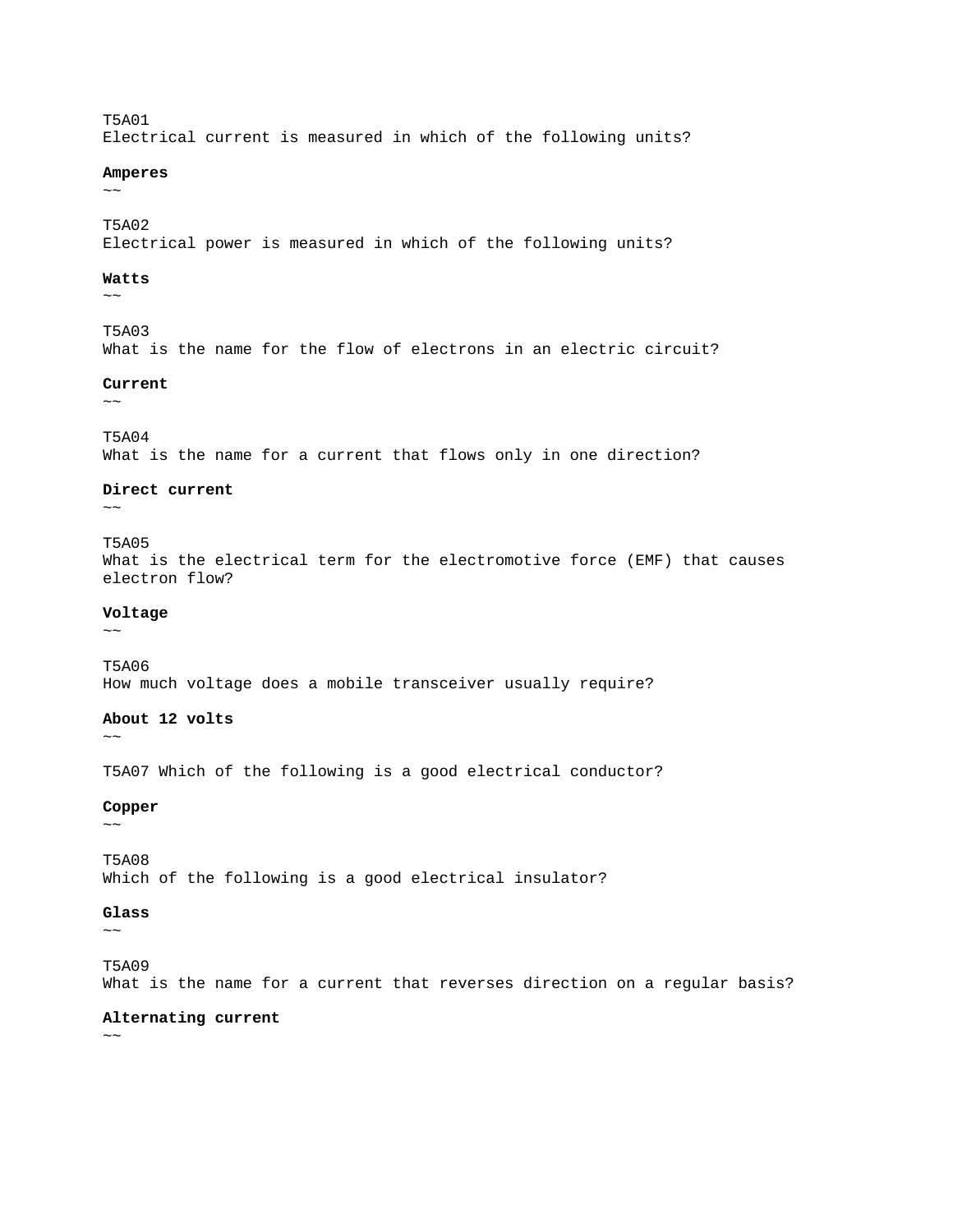T5A10 Which term describes the rate at which electrical energy is used?

# **Power**

 $\sim\, \sim$ 

#### T5A11

What is the basic unit of electromotive force?

# **The volt**

 $\sim\sim$ 

T5A12

What term describes the number of times per second that an alternating current reverses direction?

### **Frequency**

 $\sim\!\sim$ 

# *T5B - Math for electronics: conversion of electrical units; decibels; the metric system*

T5B01 How many milliamperes is 1.5 amperes?

# **1,500 milliamperes**

 $\sim\, \sim$ 

T5B02 What is another way to specify a radio signal frequency of 1,500,000 hertz?

# **1500 kHz**

 $\sim\sim$ 

T5B03 How many volts are equal to one kilovolt?

# **One thousand volts**

 $\sim\sim$ 

T5B04 How many volts are equal to one microvolt?

### **One one-millionth of a volt**

 $\sim$  ~

T5B05 Which of the following is equivalent to 500 milliwatts?

# **0.5 watts**

 $\sim$   $\sim$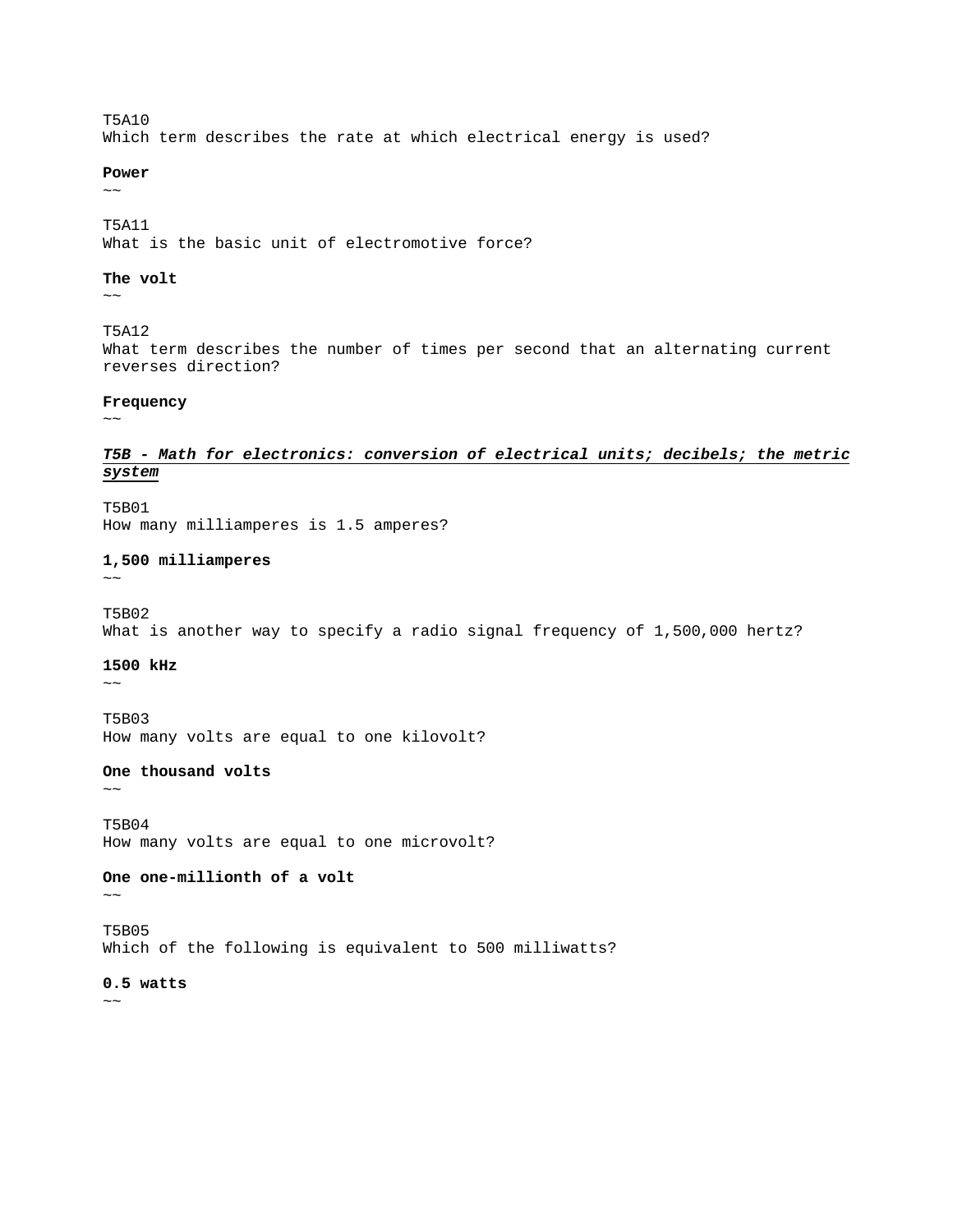T5B06 If an ammeter calibrated in amperes is used to measure a 3000-milliampere current, what reading would it show?

### **3 amperes**

 $\sim\sim$ 

T5B07 If a frequency readout calibrated in megahertz shows a reading of 3.525 MHz, what would it show if it were calibrated in kilohertz?

#### **3525 kHz**

 $\sim\sim$ 

T5B08 How many microfarads are 1,000,000 picofarads?

### **1 microfarad**

 $\sim$  ~

T5B09

What is the approximate amount of change, measured in decibels (dB), of a power increase from 5 watts to 10 watts?

### **3 dB**

 $\sim\sim$ 

```
T5B10
```
What is the approximate amount of change, measured in decibels (dB), of a power decrease from 12 watts to 3 watts?

# **-6 dB**

 $\sim\sim$ 

T5B11 What is the approximate amount of change, measured in decibels (dB), of a power increase from 20 watts to 200 watts?

# **10 dB**

 $\sim\sim$ 

T5B12 Which of the following frequencies is equal to 28,400 kHz?

# **28.400 MHz**

 $\sim\sim$ 

T5B13

If a frequency readout shows a reading of 2425 MHz, what frequency is that in GHz?

### **2.425 GHz**

 $\sim\sim$ 

*T5C - Electronic principles: capacitance; inductance; current flow in circuits; alternating current; definition of RF; DC power calculations; impedance*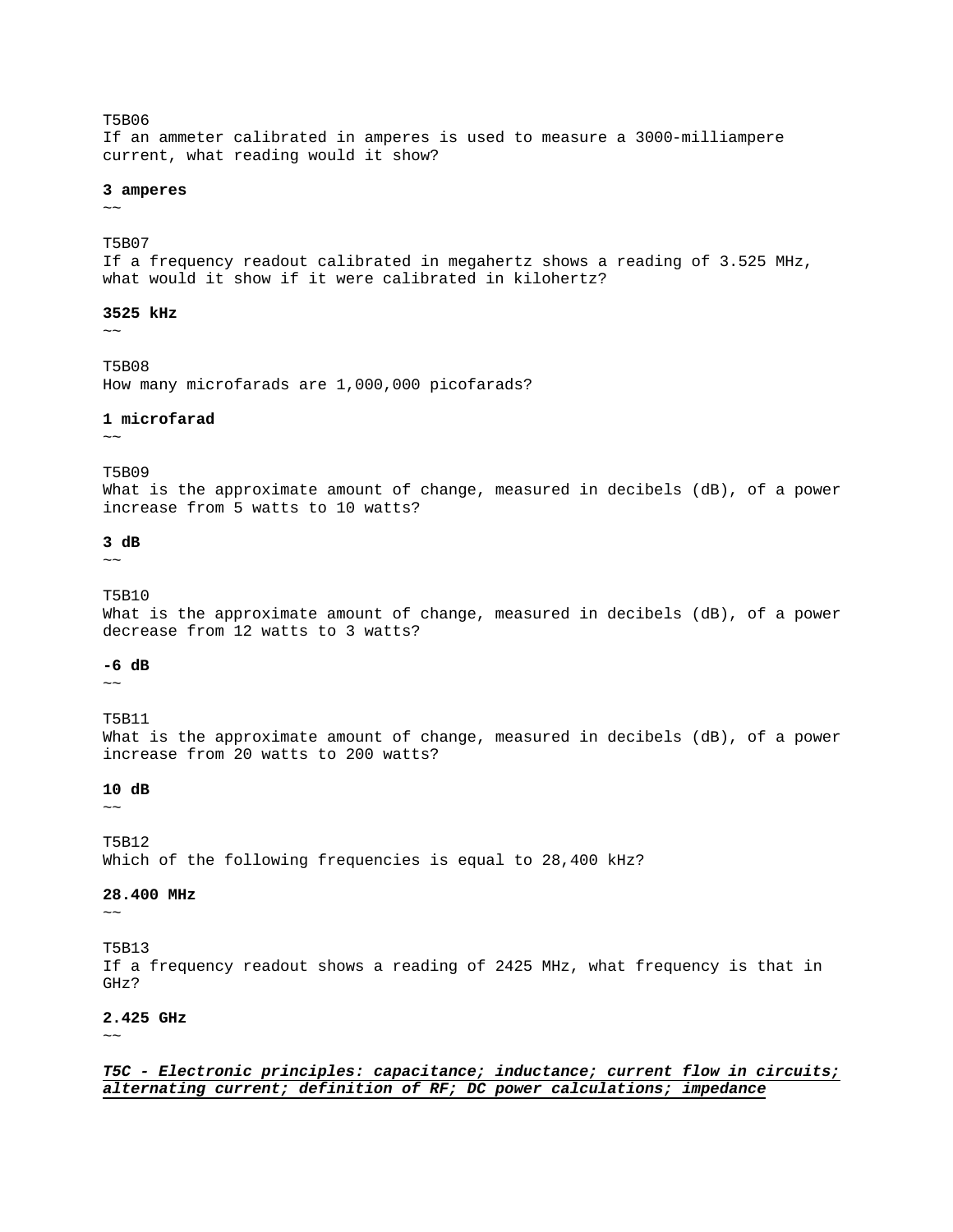T5C01 What is the ability to store energy in an electric field called? **Capacitance**

# $\sim\sim$

T5C02 What is the basic unit of capacitance?

# **The farad**

 $\sim\!\sim$ 

T5C03 What is the ability to store energy in a magnetic field called?

# **Inductance**

 $\sim\sim$ 

T5C04 What is the basic unit of inductance?

# **The henry**

 $\sim\sim$ 

T5C05 What is the unit of frequency?

# **Hertz**

 $\sim\, \sim$ 

T5C06 What does the abbreviation "RF" refer to?

# **Radio frequency signals of all types**

 $\sim\, \sim$ 

T5C07 What is a usual name for electromagnetic waves that travel through space?

# **Radio waves**

 $\sim$   $\sim$ 

T5C08 What is the formula used to calculate electrical power in a DC circuit?

# **Power (P) equals voltage (E) multiplied by current (I)**

 $\sim\sim$ 

T5C09 How much power is being used in a circuit when the applied voltage is 13.8 volts DC and the current is 10 amperes?

# **138 watts**

 $\sim\sim$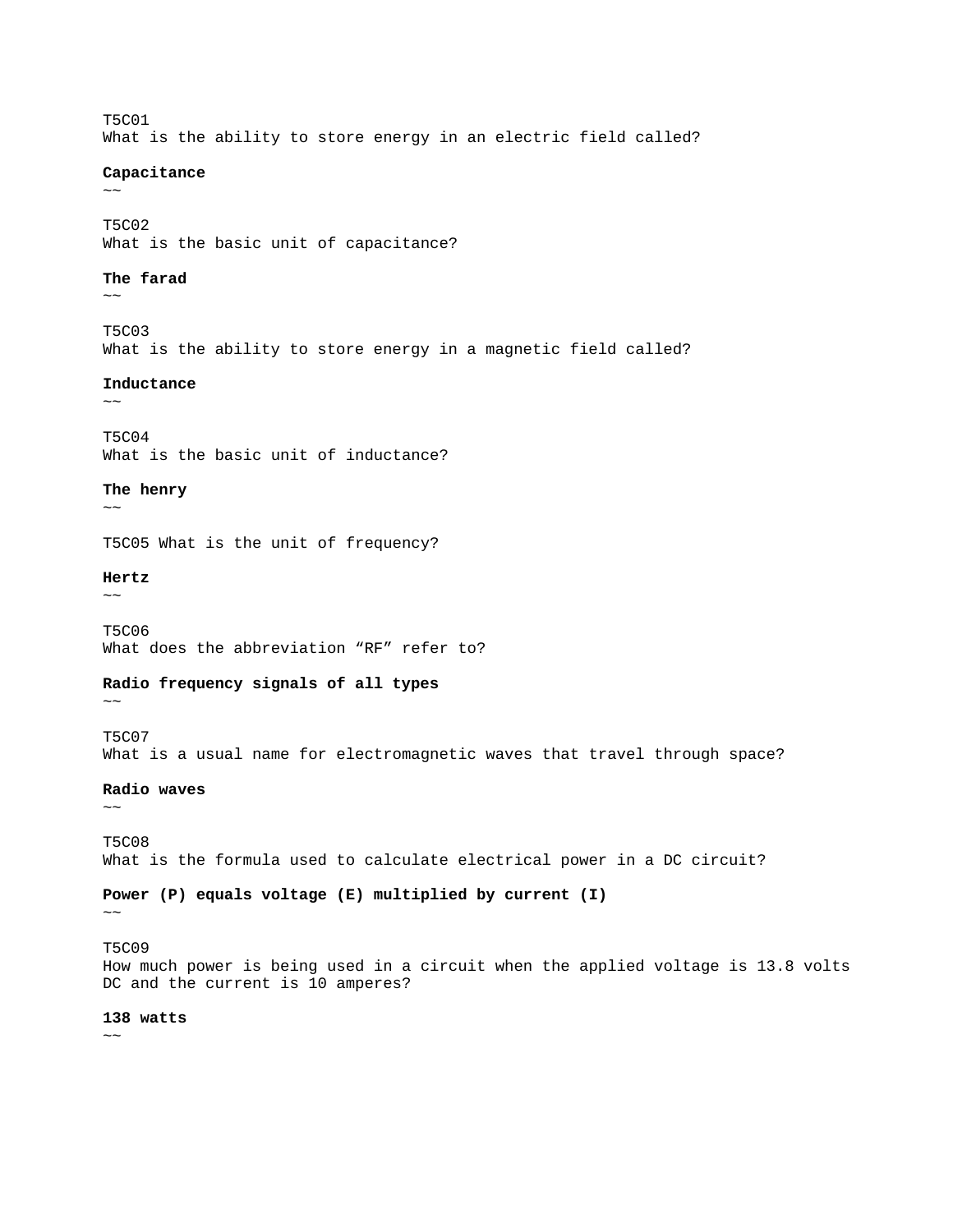T5C10 How much power is being used in a circuit when the applied voltage is 12 volts DC and the current is 2.5 amperes? **30 watts**  $\sim\,$ T5C11 How many amperes are flowing in a circuit when the applied voltage is 12 volts DC and the load is 120 watts? **10 amperes**  $\sim\sim$ T5C12 What is meant by the term impedance? **It is a measure of the opposition to AC current flow in a circuit**  $\sim\!\sim$ T5C13 What are the units of impedance? **Ohms**  $\sim\,$   $\sim$ *T5D – Ohm's Law: formulas and usage*  T5D01 What formula is used to calculate current in a circuit? **Current (I) equals voltage (E) divided by resistance (R)**  $\sim$   $\sim$ T5D02 What formula is used to calculate voltage in a circuit? **Voltage (E) equals current (I) multiplied by resistance (R)**  $\sim\sim$ T5D03 What formula is used to calculate resistance in a circuit? **Resistance (R) equals voltage (E) divided by current (I)**  $\sim\sim$ T5D04 What is the resistance of a circuit in which a current of 3 amperes flows through a resistor connected to 90 volts? **30 ohms** ~~~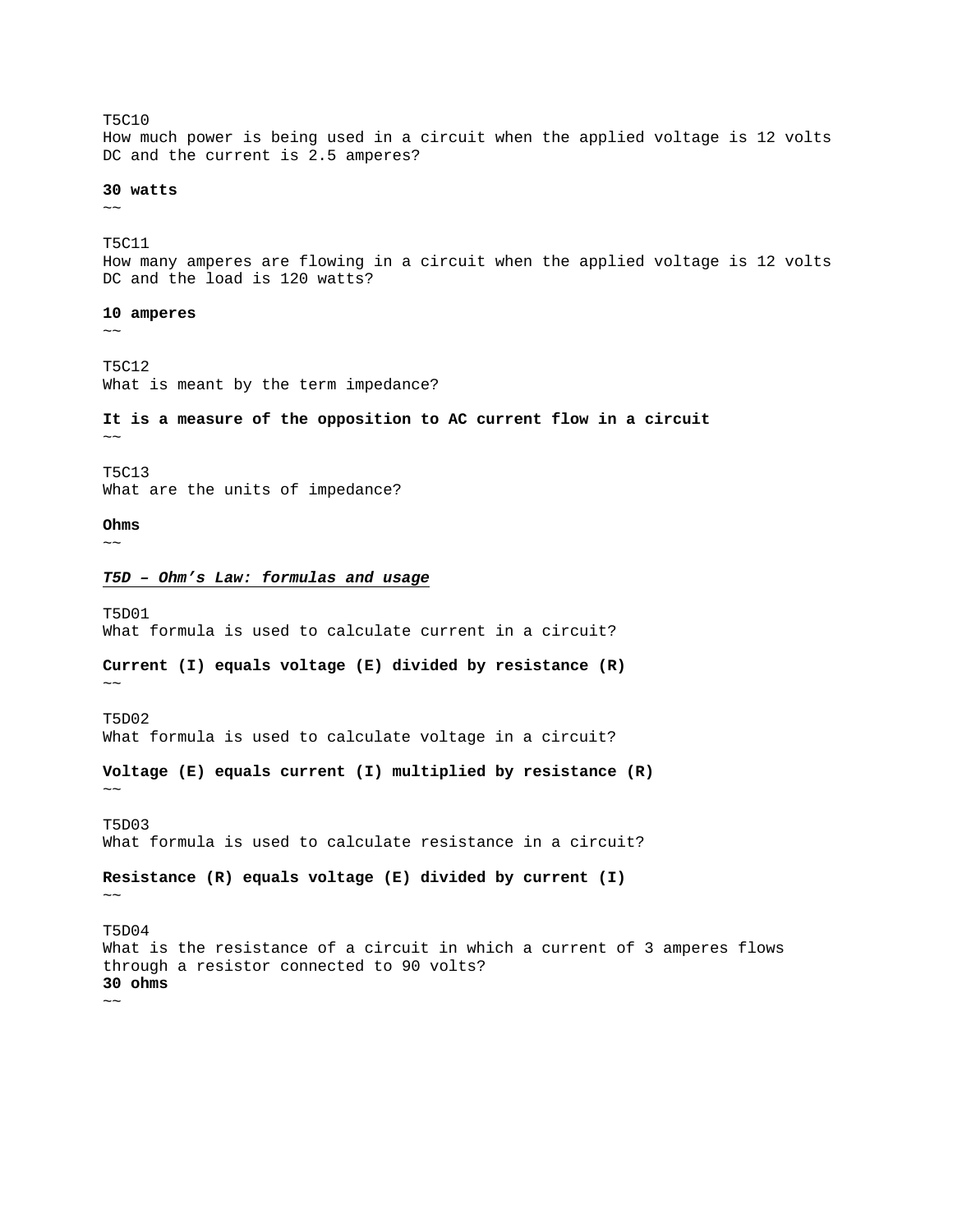What is the resistance in a circuit for which the applied voltage is 12 volts and the current flow is 1.5 amperes?

### **8 ohms**

 $\sim\, \sim$ 

# T5D06

What is the resistance of a circuit that draws 4 amperes from a 12-volt source?

#### **3 ohms**

 $\sim\sim$ 

T5D07

What is the current flow in a circuit with an applied voltage of 120 volts and a resistance of 80 ohms?

#### **1.5 amperes**

 $\sim\sim$ 

T5D08

What is the current flowing through a 100-ohm resistor connected across 200 volts?

### **2 amperes**

 $\sim\sim$ 

T5D09

What is the current flowing through a 24-ohm resistor connected across 240 volts?

# **10 amperes**

 $\sim$   $\sim$ 

T5D10 What is the voltage across a 2-ohm resistor if a current of 0.5 amperes flows through it?

#### **1 volt**

 $\sim\sim$ 

# T5D11

What is the voltage across a 10-ohm resistor if a current of 1 ampere flows through it?

#### **10 volts**

 $\sim\sim$ 

T5D12

What is the voltage across a 10-ohm resistor if a current of 2 amperes flows through it?

#### **20 volts**

 $\sim\sim$ 

*SUBELEMENT T6 – Electrical components: semiconductors; circuit diagrams; component functions – [4 Exam Questions - 4 Groups]*

T5D05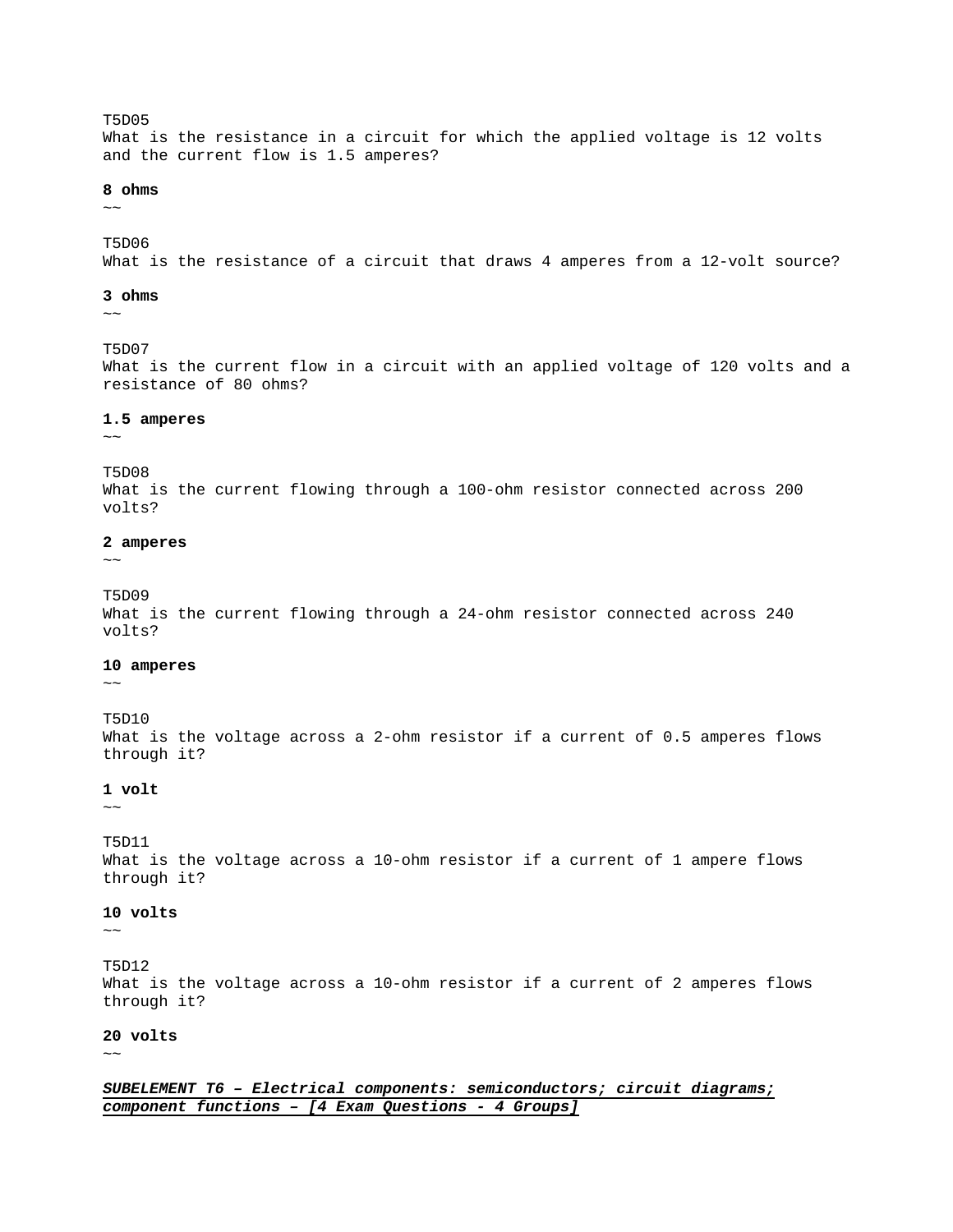# *T6A - Electrical components: fixed and variable resistors; capacitors and inductors; fuses; switches; batteries*

#### T6A01

What electrical component is used to oppose the flow of current in a DC circuit?

#### **Resistor**

 $\sim\sim$ 

T6A02

What type of component is often used as an adjustable volume control?

### **Potentiometer**

 $\sim\sim$ 

T6A03

What electrical parameter is controlled by a potentiometer?

#### **Resistance**

 $\sim$  ~

# T6A04

What electrical component stores energy in an electric field?

#### **Capacitor**

 $\sim\, \sim$ 

```
T6A05
```
What type of electrical component consists of two or more conductive surfaces separated by an insulator?

#### **Capacitor**

 $\sim\sim$ 

T6A06 What type of electrical component stores energy in a magnetic field?

#### **Inductor**

 $\sim$   $\sim$ 

T6A07 What electrical component is usually composed of a coil of wire?

### **Inductor**

 $\sim\sim$ 

T6A08 What electrical component is used to connect or disconnect electrical circuits?

# **Switch**

 $\sim\sim$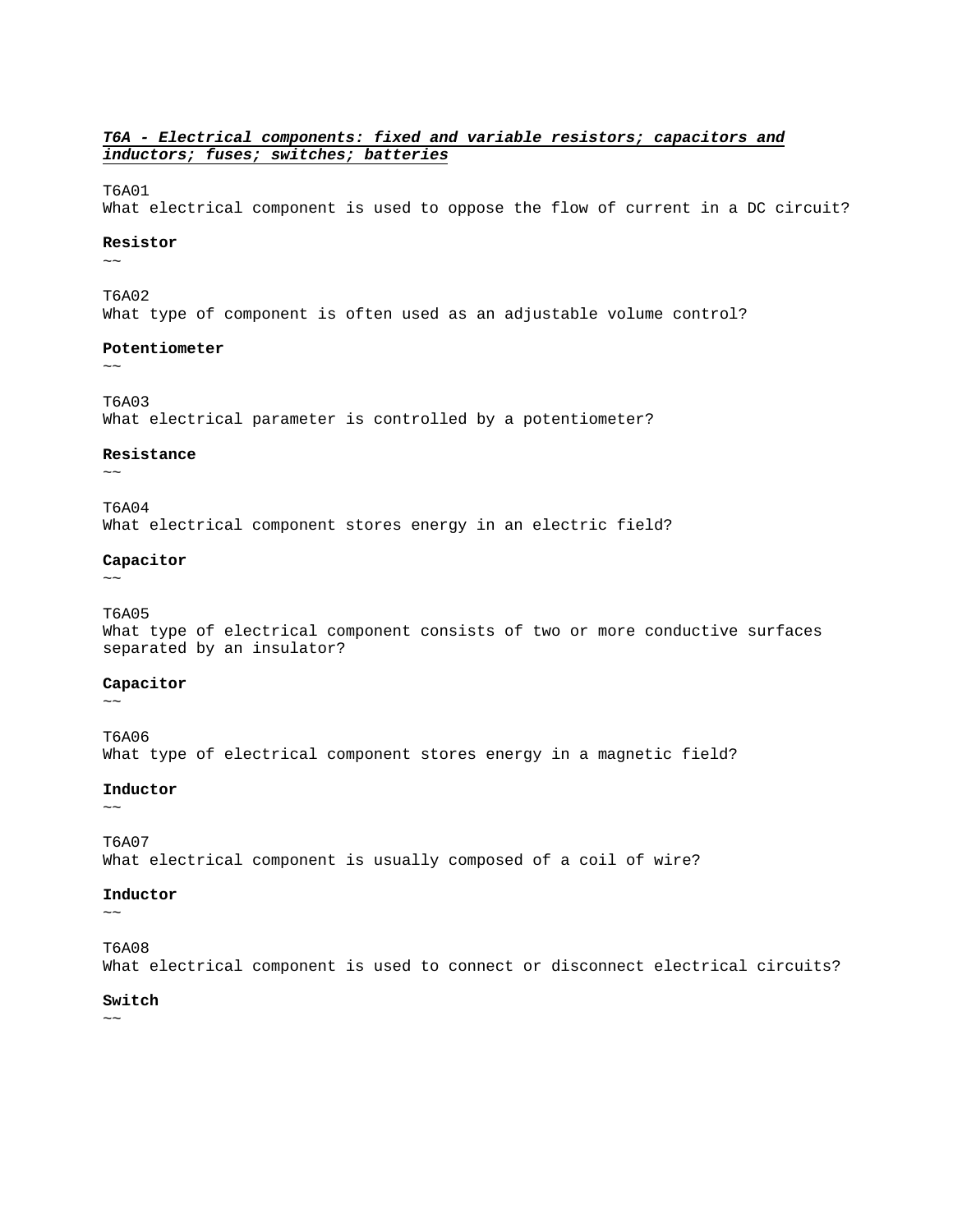T6A09

What electrical component is used to protect other circuit components from current overloads?

# **Fuse**

 $\sim\,$ 

# T6A10

Which of the following battery types is rechargeable?

#### **All of these choices are correct**

 $\sim$   $\sim$ 

T6A11

Which of the following battery types is not rechargeable?

#### **Carbon-zinc**

 $\sim\sim$ 

# *T6B – Semiconductors: basic principles and applications of solid state devices; diodes and transistors*

T6B01

What class of electronic components is capable of using a voltage or current signal to control current flow?

#### **Transistors**

 $\sim\sim$ 

T6B02 What electronic component allows current to flow in only one direction?

#### **Diode**

 $\sim\sim$ 

T6B03

Which of these components can be used as an electronic switch or amplifier?

### **Transistor**

 $\sim$   $\sim$ 

```
T6B04
```
Which of the following components can be made of three layers of semiconductor material?

# **Transistor**

 $\sim\sim$ 

T6B05 (A)

Which of the following electronic components can amplify signals?

# **Transistor**

 $\sim$   $\sim$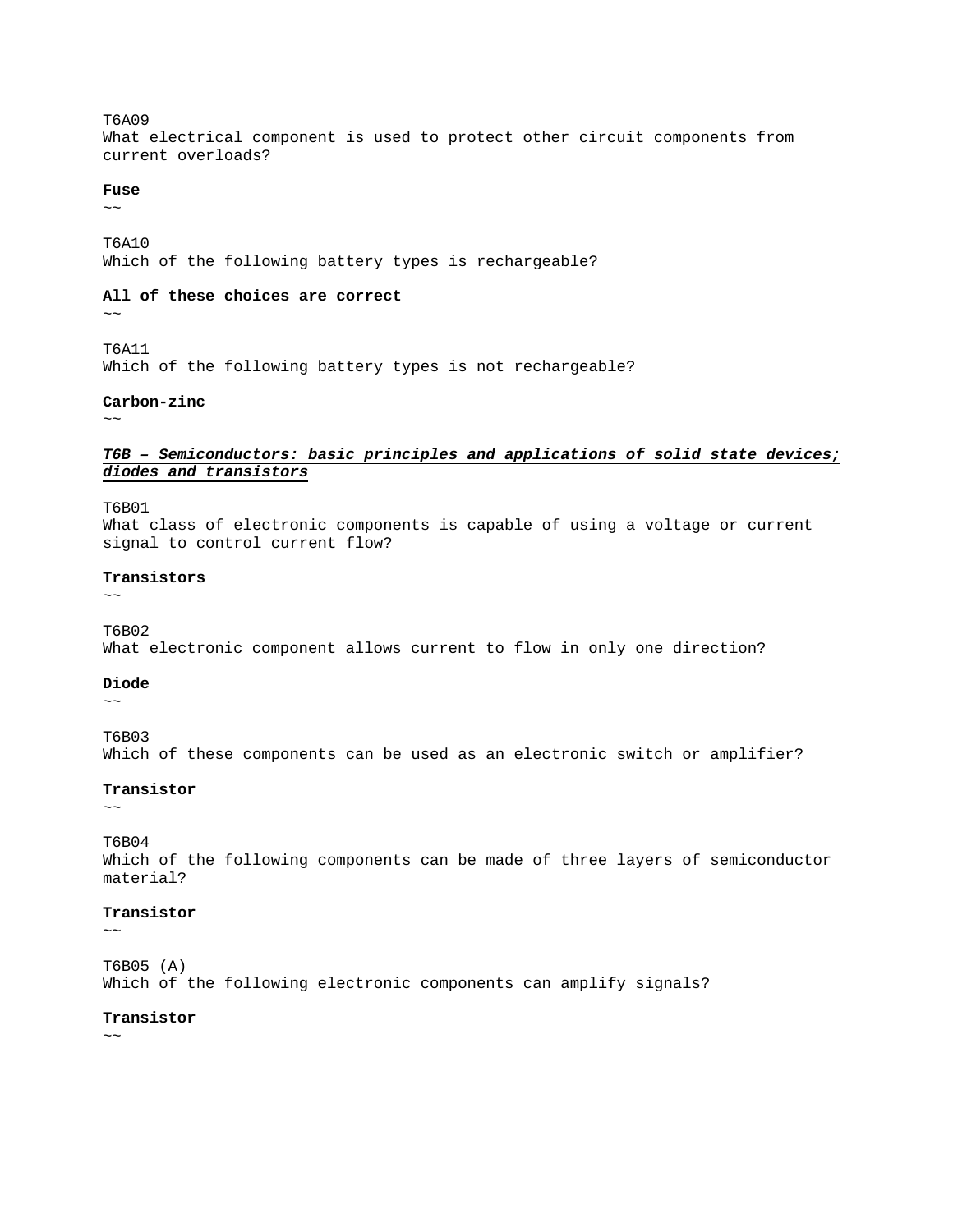How is the cathode lead of a semiconductor diode usually identified? **With a stripe**  $\sim\!\sim$ T6B07 What does the abbreviation LED stand for? **Light Emitting Diode**  $\sim\sim$ T6B08 What does the abbreviation FET stand for? **Field Effect Transistor**  $\sim$   $\sim$ T6B09 What are the names of the two electrodes of a diode? **Anode and cathode**  $\sim\, \sim$ T6B10 What are the three electrodes of a PNP or NPN transistor? **Emitter, base, and collector**  $\sim\sim$ T6B11 What at are the three electrodes of a field effect transistor? **Source, gate, and drain**  $\sim\,$   $\sim$ T6B12 What is the term that describes a transistor's ability to amplify a signal? **Gain**  $\sim$   $\sim$ *T6C - Circuit diagrams; schematic symbols*  T6C01 What is the name for standardized representations of components in an electrical wiring diagram? **Schematic symbols**  $\sim\sim$ T6C02 What is component 1 in figure T1? **Resistor**  $\sim\sim$ 

T6B06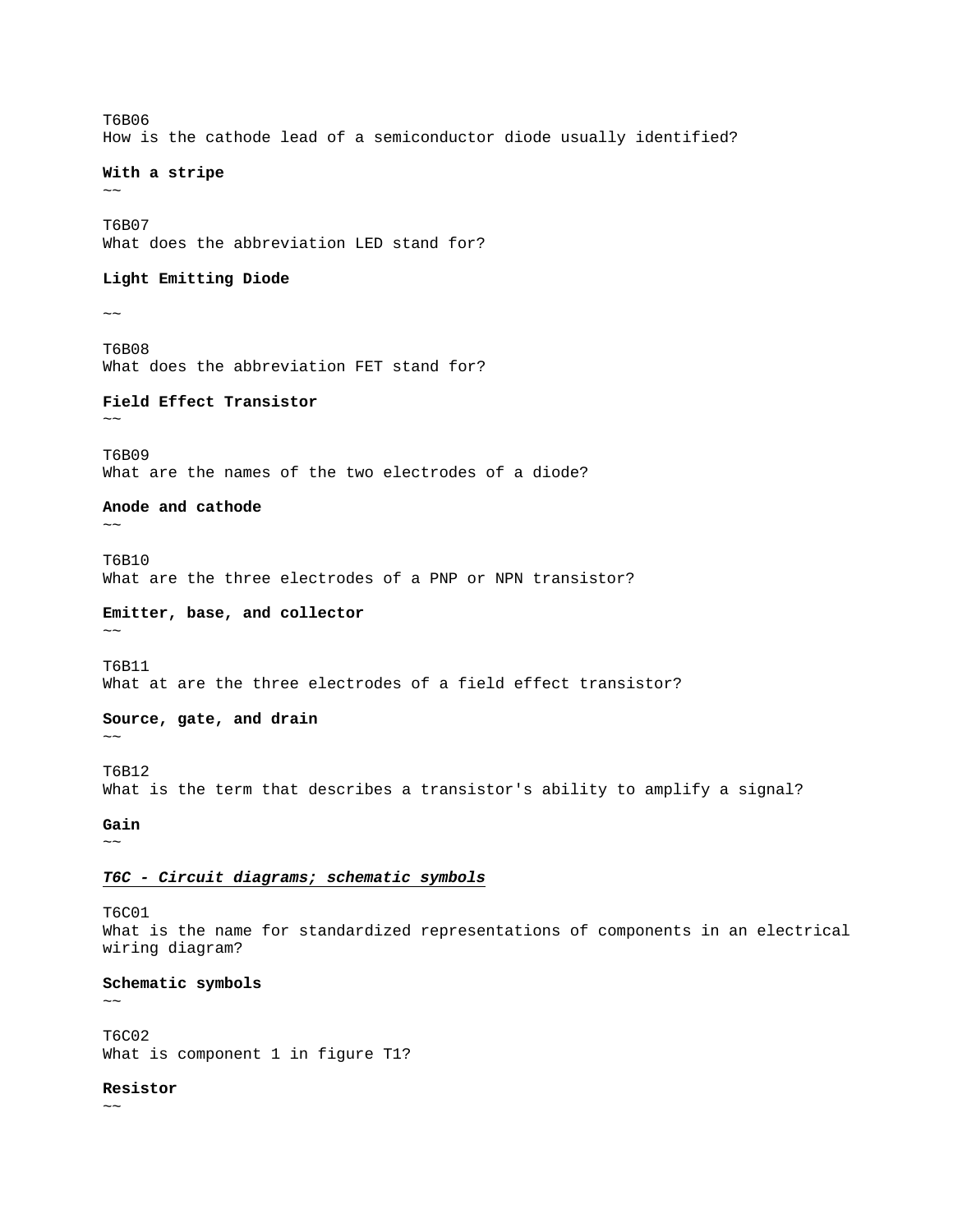T6C03 What is component 2 in figure T1?

# **Transistor**

 $\sim\,$ 

T6C04 What is component 3 in figure T1?

### **Lamp**

 $\sim$   $\sim$ 

T6C05 What is component 4 in figure T1?

# **Battery**

 $\sim\, \sim$ 

T6C06 What is component 6 in figure T2?

# **Capacitor**

 $\sim\!\sim$ 

T6C07 What is component 8 in figure T2?

### **Light emitting diode**

 $\sim$   $\sim$ 

T6C08 What is component 9 in figure T2?

# **Variable resistor**

 $\sim\sim$ 

T6C09 What is component 4 in figure T2?

# **Transformer**

 $\sim\, \sim$ 

T6C10 What is component 3 in figure T3?

# **Variable inductor**

 $\sim$   $\sim$ 

T6C11 What is component 4 in figure T3?

### **Antenna**

 $\sim\, \sim$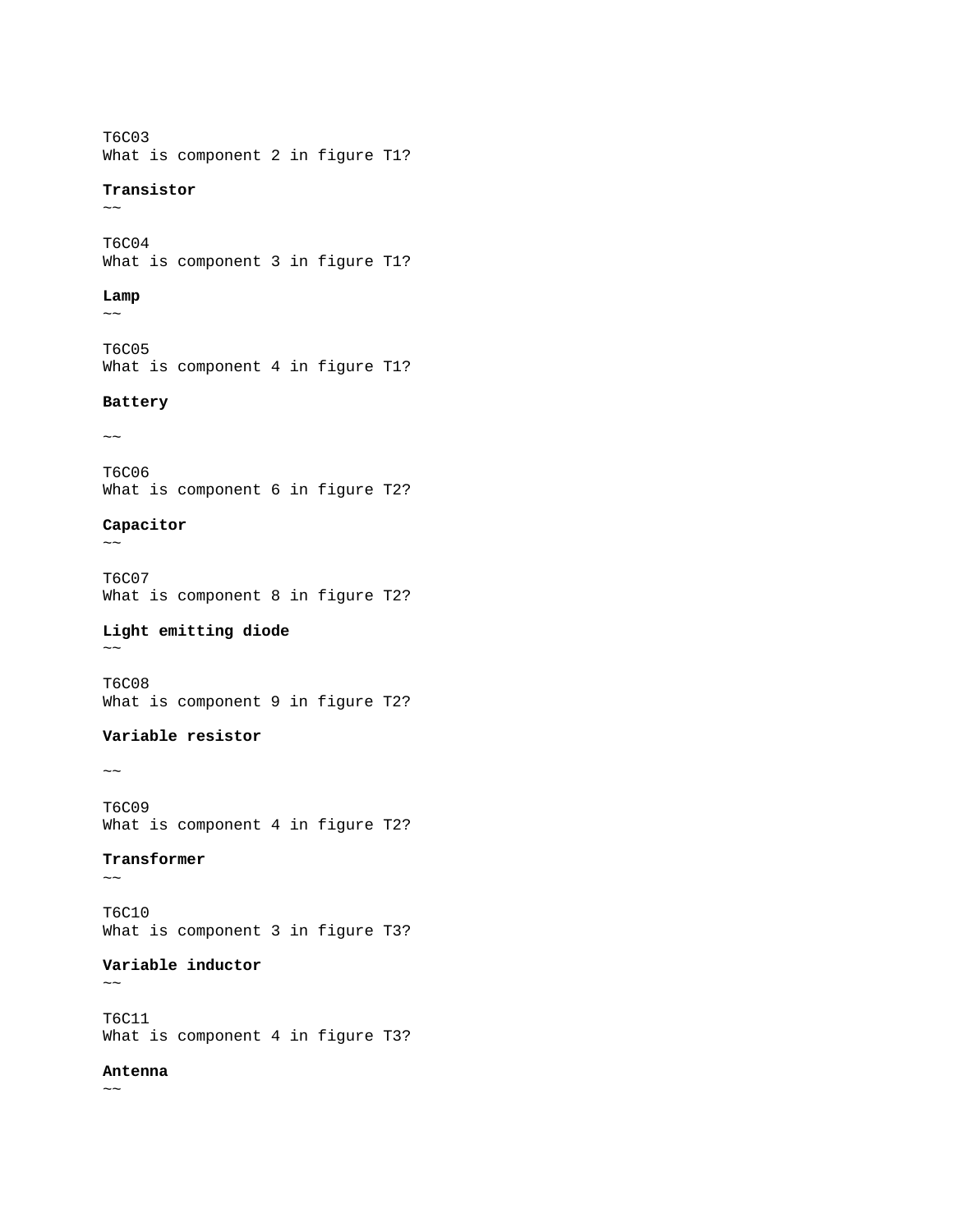T6C12

What do the symbols on an electrical circuit schematic diagram represent?

# **Electrical components**

 $\sim\!\sim$ 

T6C13

Which of the following is accurately represented in electrical circuit schematic diagrams?

# **The way components are interconnected**

 $\sim\sim$ 

# *T6D - Component functions: rectification; switches; indicators; power supply components; resonant circuit; shielding; power transformers; integrated circuits*

T6D01

Which of the following devices or circuits changes an alternating current into a varying direct current signal?

### **Rectifier**

 $\sim$   $\sim$ 

T6D02 What best describes a relay?

#### **A switch controlled by an electromagnet**

 $\sim\sim$ 

T6D03 What type of switch is represented by component 3 in figure T2?

### **Single-pole single-throw**

 $\sim\sim$ 

T6D04 Which of the following can be used to display signal strength on a numeric scale?

#### **Meter**

 $\sim\sim$ 

#### T6D05

What type of circuit controls the amount of voltage from a power supply?

#### **Regulator**

 $\sim\sim$ 

T6D06

What component is commonly used to change 120V AC house current to a lower AC voltage for other uses?

# **Transformer**

 $\sim\sim$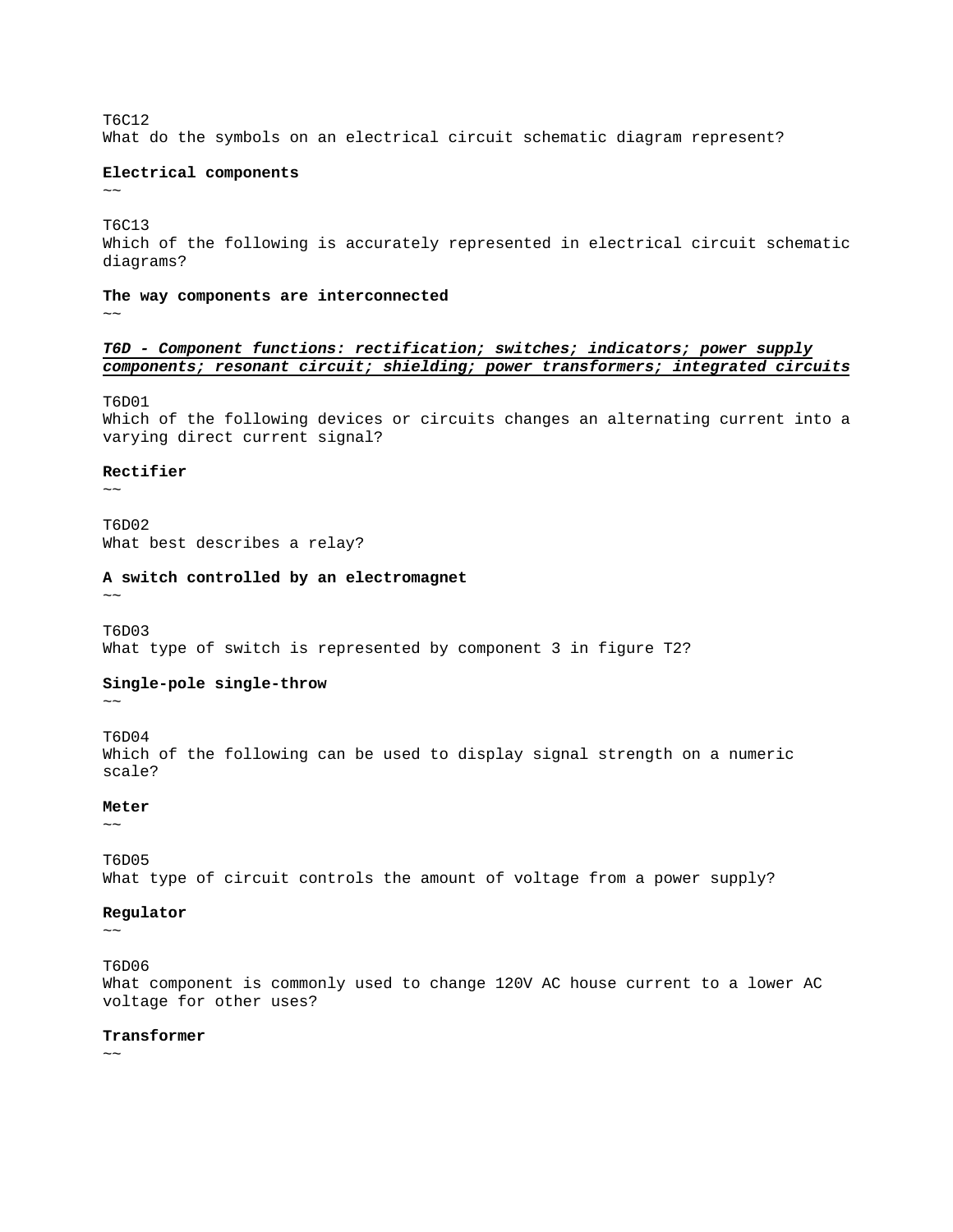T6D07 Which of the following is commonly used as a visual indicator?

**LED**

 $\sim\sim$ 

T6D08 Which of the following is used together with an inductor to make a tuned circuit?

#### **Capacitor**

 $\sim$   $\sim$ 

T6D09 What is the name of a device that combines several semiconductors and other components into one package?

### **Integrated circuit**

 $\sim\!\sim$ 

T6D10 What is the function of component 2 in Figure T1?

#### **Control the flow of current**

 $\sim\sim$ 

T6D11 What is a simple resonant or tuned circuit?

**An inductor and a capacitor connected in series or parallel to form a filter**  $\sim\sim$ 

T6D12 Which of the following is a common reason to use shielded wire?

**To prevent coupling of unwanted signals to or from the wire**  $\sim\sim$ 

*SUBELEMENT T7 – Station equipment: common transmitter and receiver problems; antenna measurements; troubleshooting; basic repair and testing – [4 Exam Questions - 4 Groups]*

# *T7A – Station equipment: receivers; transmitters; transceivers; modulation; transverters; low power and weak signal operation; transmit and receive amplifiers*

T7A01

Which term describes the ability of a receiver to detect the presence of a signal?

#### **Sensitivity**

 $\sim\sim$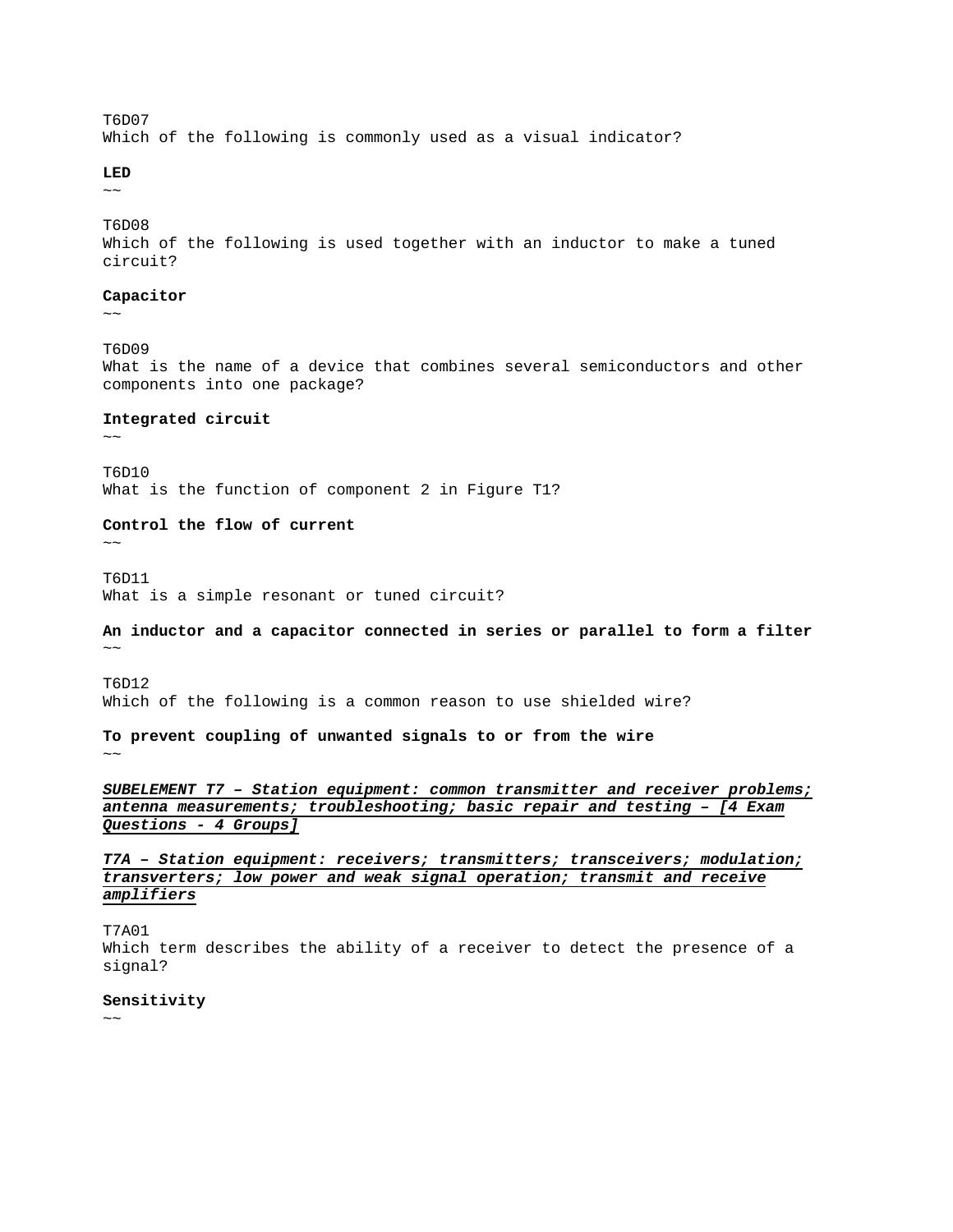T7A02 What is a transceiver?

# **A unit combining the functions of a transmitter and a receiver**

 $\sim\!\sim$ 

T7A03 Which of the following is used to convert a radio signal from one frequency to another?

#### **Mixer**

 $\sim$   $\sim$ 

T7A04

Which term describes the ability of a receiver to discriminate between multiple signals?

### **Selectivity**

 $\sim\!\sim$ 

T7A05

What is the name of a circuit that generates a signal of a desired frequency?

#### **Oscillator**

 $\sim\,$   $\sim$ 

#### T7A06

What device takes the output of a low-powered 28 MHz SSB exciter and produces a 222 MHz output signal?

#### **Transverter**

 $\sim$   $\sim$ 

T7A07 What is meant by term "PTT"?

**The push to talk function which switches between receive and transmit**  $\sim\,$   $\sim$ 

T7A08 Which of the following describes combining speech with an RF carrier signal?-

#### **Modulation**

 $\sim\sim$ 

T7A09 Which of the following devices is most useful for VHF weak-signal communication?

# **A multi-mode VHF transceiver**

 $\sim$   $\sim$ 

T7A10 What device increases the low-power output from a handheld transceiver?

**An RF power amplifier**  $\sim$   $\sim$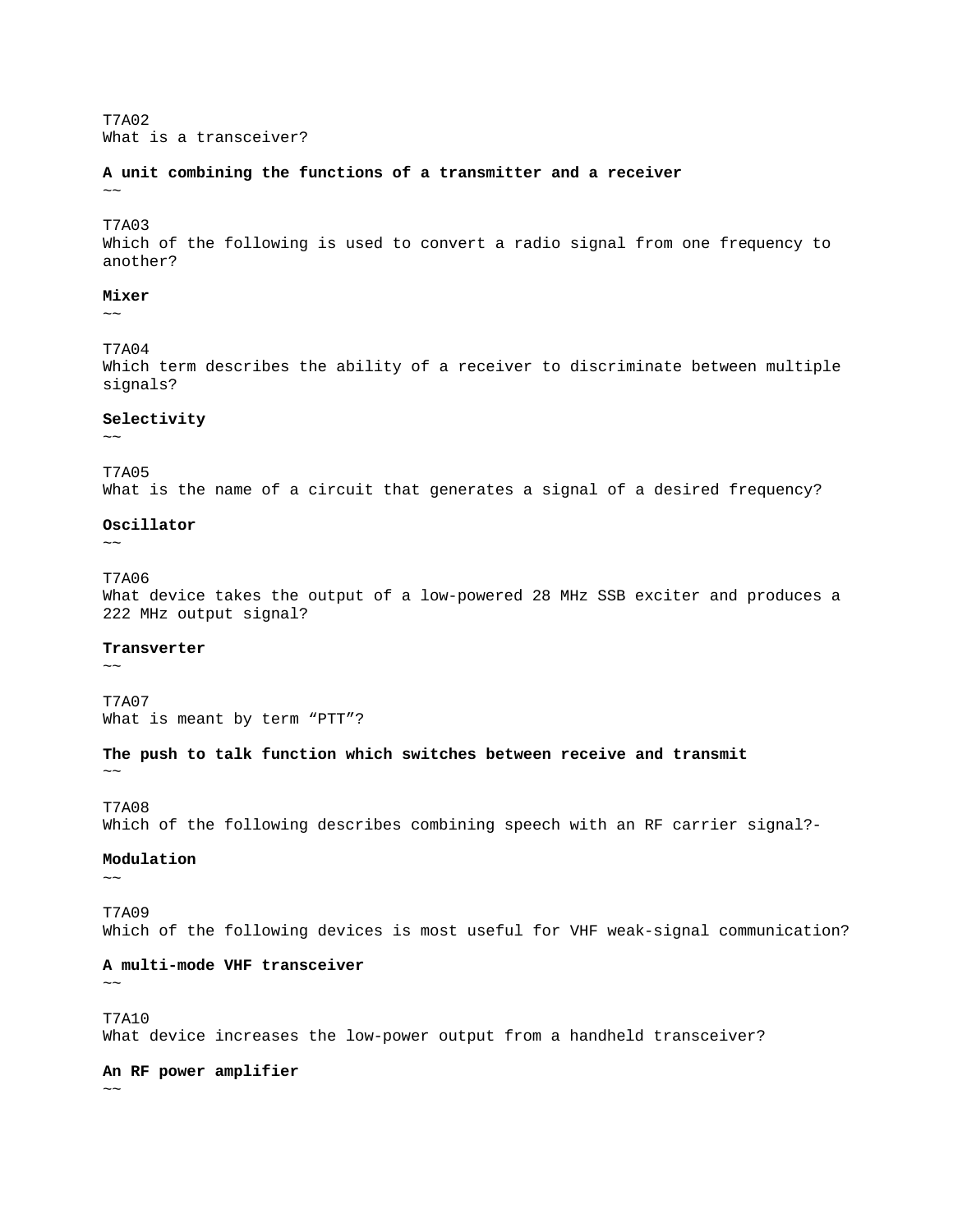T7A11 Where is an RF preamplifier installed?

**Between the antenna and receiver**  $\sim\sim$ 

*T7B – Common transmitter and receiver problems: symptoms of overload and overdrive; distortion; causes of interference; interference and consumer electronics; part 15 devices; over and under modulation; RF feedback; off frequency signals; fading and noise; problems with digital communications interfaces* 

T7B01

What can you do if you are told your FM handheld or mobile transceiver is overdeviating?

#### **Talk farther away from the microphone**

 $\sim\sim$ 

T7B02

What would cause a broadcast AM or FM radio to receive an amateur radio transmission unintentionally?

**The receiver is unable to reject strong signals outside the AM or FM band**  $\sim\sim$ 

T7B03

Which of the following may be a cause of radio frequency interference?

#### **All of these choices are correct**

 $\sim\sim$ 

T7B04 Which of the following is a way to reduce or eliminate interference by an amateur transmitter to a nearby telephone?

#### **Put a RF filter on the telephone**

 $\sim\sim$ 

T7B05

How can overload of a non-amateur radio or TV receiver by an amateur signal be reduced or eliminated?

# **Block the amateur signal with a filter at the antenna input of the affected receiver**

 $\sim$  ~

T7B06 Which of the following actions should you take if a neighbor tells you that your station's transmissions are interfering with their radio or TV reception?

**Make sure that your station is functioning properly and that it does not cause interference to your own radio or television when it is tuned to the same channel** 

 $\sim\!\sim$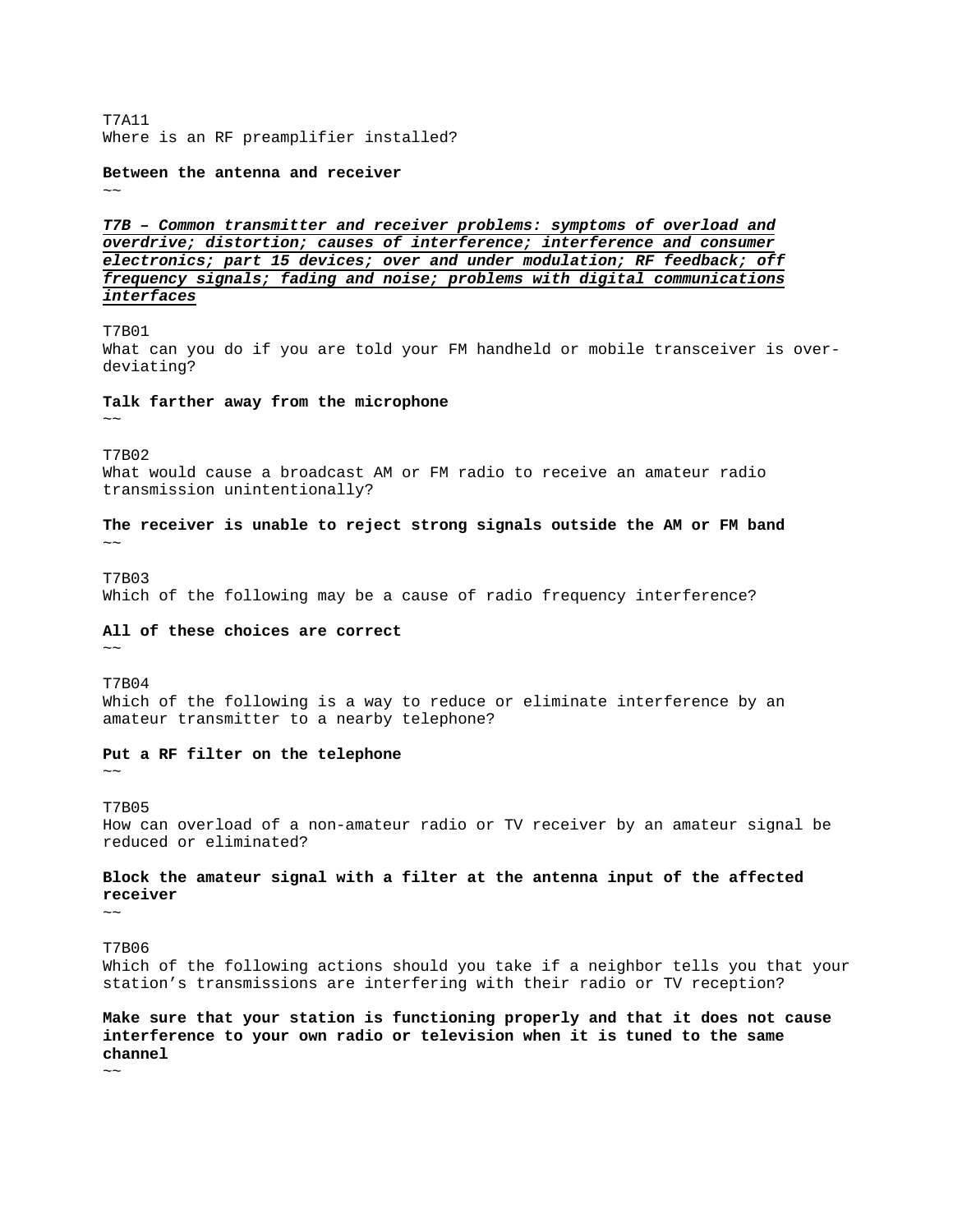T7B07 Which of the following may be useful in correcting a radio frequency interference problem? **All of these choices are correct**  $\sim\sim$ T7B08 What should you do if something in a neighbor's home is causing harmful interference to your amateur station? **All of these choices are correct**  $\sim$   $\sim$ T7B09 What is a Part 15 device? **An unlicensed device that may emit low powered radio signals on frequencies used by a licensed service**  $\sim\, \sim$ T7B10 What might be the problem if you receive a report that your audio signal through the repeater is distorted or unintelligible? **All of these choices are correct**  $\sim\sim$ T7B11 What is a symptom of RF feedback in a transmitter or transceiver? **Reports of garbled, distorted, or unintelligible transmissions**  $\sim$   $\sim$ T7B12 What might be the first step to resolve cable TV interference from your ham radio transmission? **Be sure all TV coaxial connectors are installed properly**  $\sim$   $\sim$ *T7C – Antenna measurements and troubleshooting: measuring SWR; dummy loads; coaxial cables; feed line failure modes*  T7C01 What is the primary purpose of a dummy load? **To prevent the radiation of signals when making tests**  $\sim$  ~ T7C02 Which of the following instruments can be used to determine if an antenna is resonant at the desired operating frequency? **An antenna analyzer**  $\sim$   $\sim$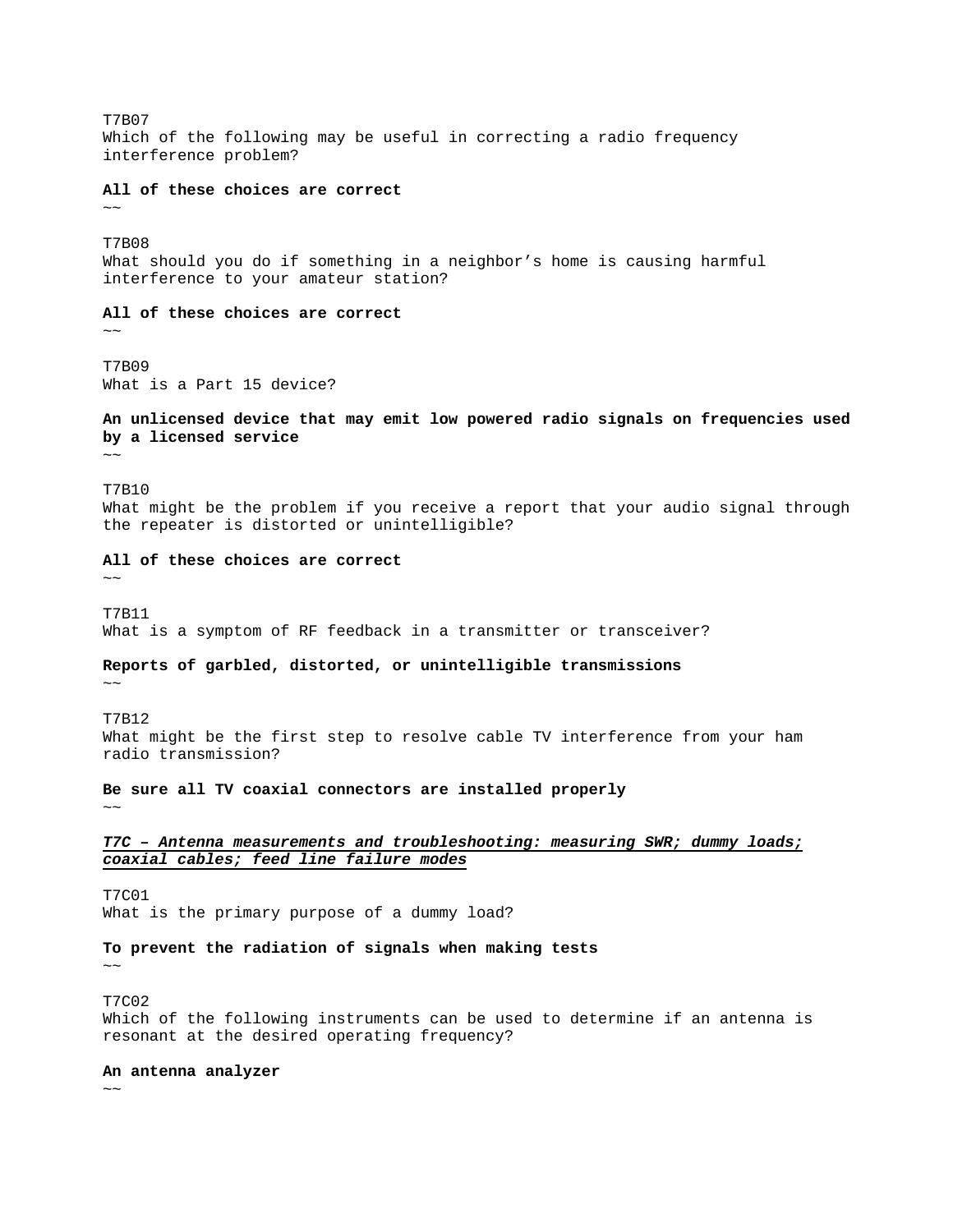T7C03 What, in general terms, is standing wave ratio (SWR)? **A measure of how well a load is matched to a transmission line**  $\sim$   $\sim$ T7C04 What reading on an SWR meter indicates a perfect impedance match between the antenna and the feed line? **1 to 1**  $\sim$   $\sim$ T7C05 What is the approximate SWR value above which the protection circuits in most solid-state transmitters begin to reduce transmitter power? **2 to 1**  $\sim\sim$ T7C06 What does an SWR reading of 4:1 indicate? **Impedance mismatch**  $\sim\,$   $\sim$ T7C07 What happens to power lost in a feed line? **It is converted into heat**  $\sim\sim$ T7C08 What instrument other than an SWR meter could you use to determine if a feed line and antenna are properly matched? **Directional wattmeter**  $\sim\sim$ T7C09 Which of the following is the most common cause for failure of coaxial cables? **Moisture contamination**  $\sim\!\sim$ T7C10 Why should the outer jacket of coaxial cable be resistant to ultraviolet light? **Ultraviolet light can damage the jacket and allow water to enter the cable**  $\sim$   $\sim$ T7C11 What is a disadvantage of air core coaxial cable when compared to foam or solid dielectric types? **It requires special techniques to prevent water absorption**  $\sim$   $\sim$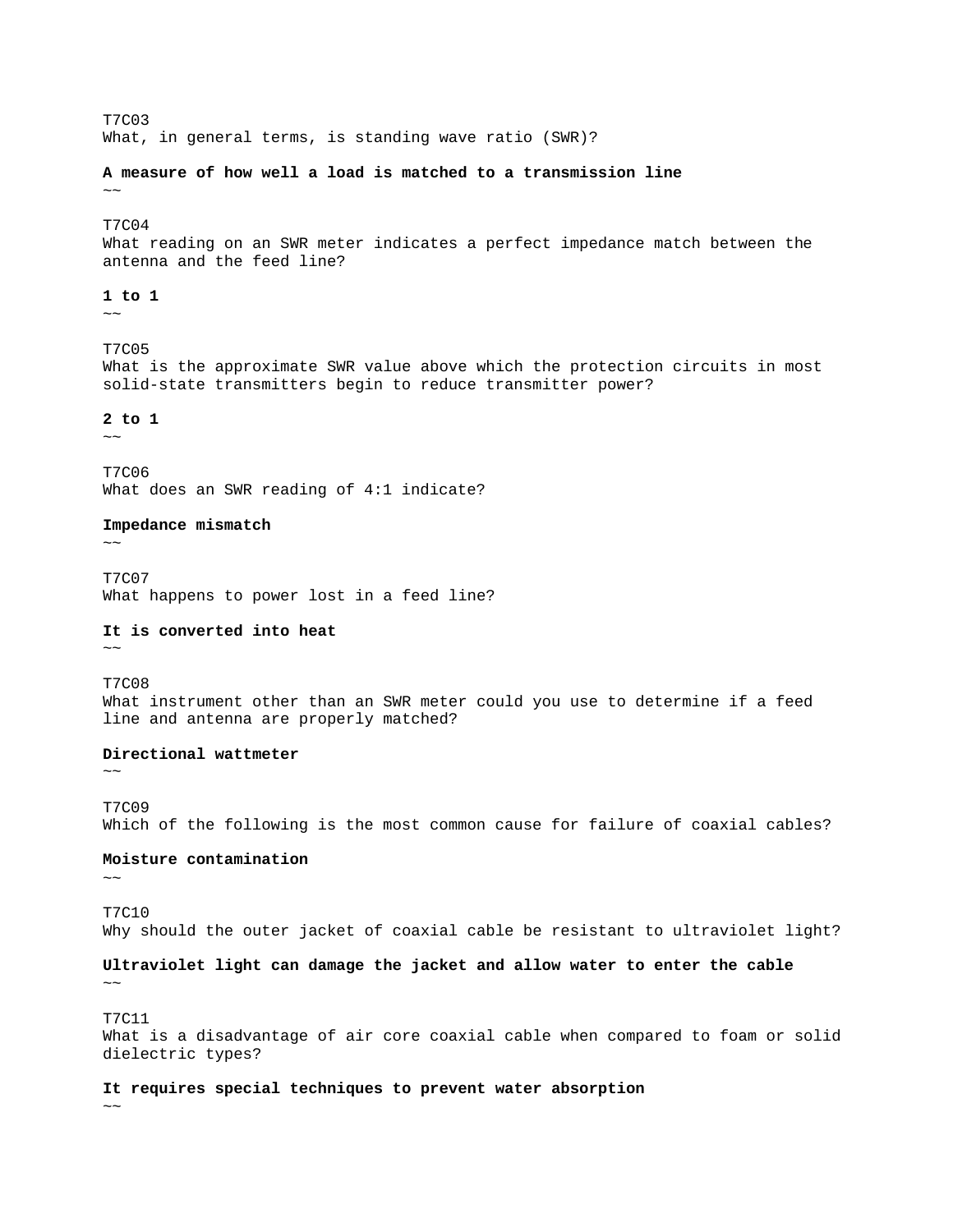T7C12 Which of the following is a common use of coaxial cable?

**Carrying RF signals between a radio and antenna**

T7C13 What does a dummy load consist of?

# **A non-inductive resistor and a heat sink**

 $\sim\sim$ 

 $\sim\, \sim$ 

# *T7D – Basic repair and testing: soldering; using basic test instruments; connecting a voltmeter, ammeter, or ohmmeter*

#### T7D01

Which instrument would you use to measure electric potential or electromotive force?

#### **A voltmeter**

 $\sim\sim$ 

T7D02 What is the correct way to connect a voltmeter to a circuit?

#### **In parallel with the circuit**

 $\sim\sim$ 

T7D03 How is an ammeter usually connected to a circuit?

# **In series with the circuit**

 $\sim\sim$ 

T7D04 Which instrument is used to measure electric current?

### **An ammeter**

 $\sim$   $\sim$ 

T7D05 What instrument is used to measure resistance?

#### **An ohmmeter**

 $\sim\sim$ 

T7D06 Which of the following might damage a multimeter?

**Attempting to measure voltage when using the resistance setting**  $\sim\sim$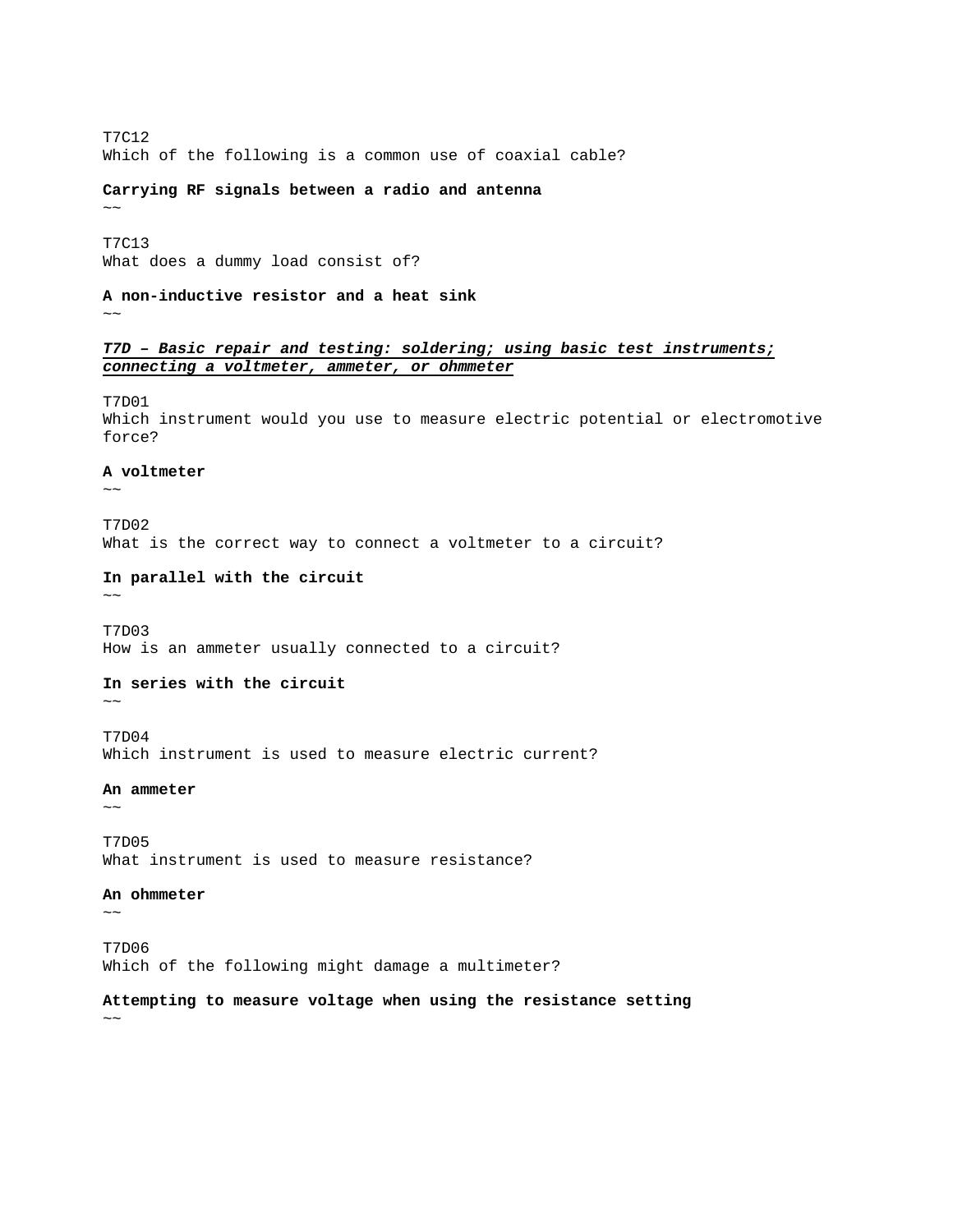T7D07

Which of the following measurements are commonly made using a multimeter?

### **Voltage and resistance**

 $\sim\!\sim$ 

T7D08

Which of the following types of solder is best for radio and electronic use?

#### **Rosin-core solder**

 $\sim\sim$ 

T7D09

What is the characteristic appearance of a cold solder joint?

# **A grainy or dull surface**

 $\sim\, \sim$ 

T7D10

What is probably happening when an ohmmeter, connected across an unpowered circuit, initially indicates a low resistance and then shows increasing resistance with time?

#### **The circuit contains a large capacitor**

 $\sim\, \sim$ 

T7D11 Which of the following precautions should be taken when measuring circuit resistance with an ohmmeter?

#### **Ensure that the circuit is not powered**

 $\sim\sim$ 

T7D12 Which of the following precautions should be taken when measuring high voltages with a voltmeter?

**Ensure that the voltmeter and leads are rated for use at the voltages to be measured**

 $\sim\sim$ 

*SUBELEMENT T8 – Modulation modes: amateur satellite operation; operating activities; non-voice communications – [4 Exam Questions - 4 Groups]*

# *T8A – Modulation modes: bandwidth of various signals; choice of emission type*

T8A01

Which of the following is a form of amplitude modulation?

#### **Single sideband**

 $\sim$   $\sim$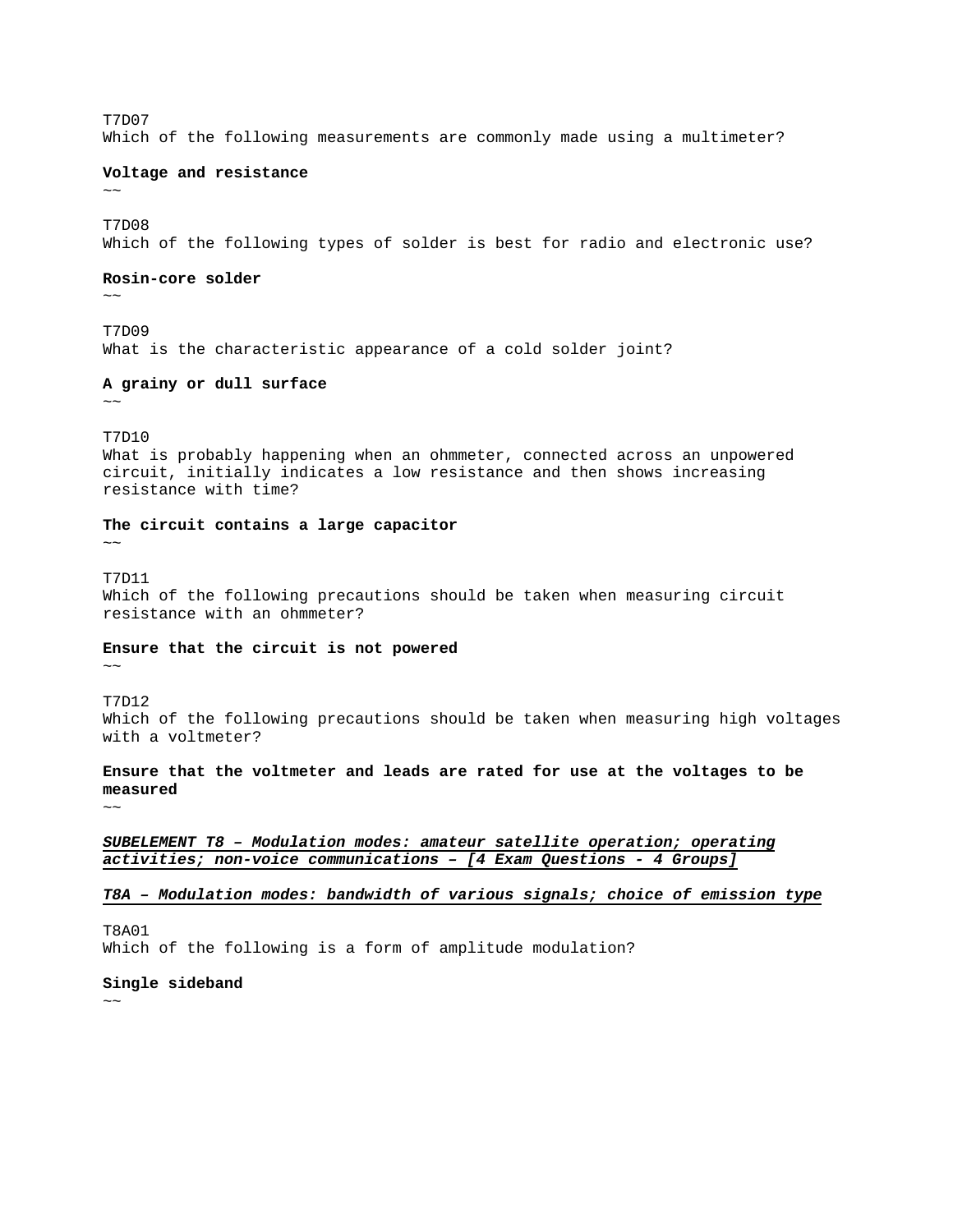What type of modulation is most commonly used for VHF packet radio transmissions? **FM**  $\sim\, \sim$ T8A03 Which type of voice mode is most often used for long-distance (weak signal) contacts on the VHF and UHF bands? **SSB**  $\sim\sim$ T8A04 Which type of modulation is most commonly used for VHF and UHF voice repeaters? **FM**  $\sim\sim$ T8A05 Which of the following types of emission has the narrowest bandwidth? **CW**  $\sim\, \sim$ T8A06 Which sideband is normally used for 10 meter HF, VHF and UHF single-sideband communications? **Upper sideband**  $\sim\sim$ T8A07 What is the primary advantage of single sideband over FM for voice transmissions?

# **SSB signals have narrower bandwidth**

 $\sim\!\sim$ 

T8A08 What is the approximate bandwidth of a single sideband voice signal?

#### **3 kHz**

 $\sim\sim$ 

T8A09 What is the approximate bandwidth of a VHF repeater FM phone signal?

# **Between 10 and 15 kHz**

 $\sim$   $\sim$ 

# T8A02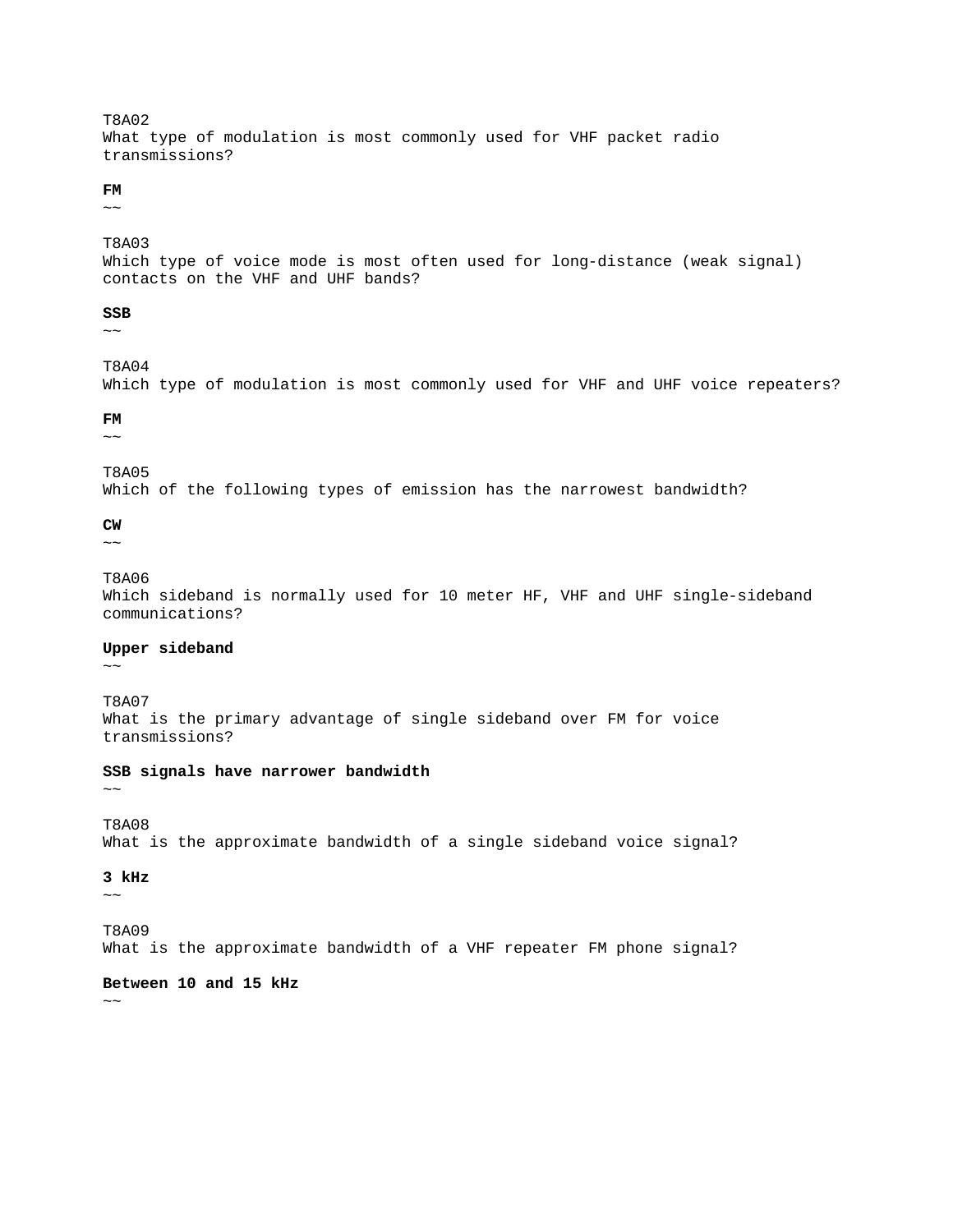T8A10

What is the typical bandwidth of analog fast-scan TV transmissions on the 70 cm band?

### **About 6 MHz**

 $\sim\,$ 

T8A11

What is the approximate maximum bandwidth required to transmit a CW signal?

#### **150 Hz**

 $\sim\sim$ 

# *T8B - Amateur satellite operation; Doppler shift, basic orbits, operating protocols; control operator, transmitter power considerations; satellite tracking; digital modes*

T8B01 [97.301, 97.207(c)] Who may be the control operator of a station communicating through an amateur satellite or space station?

**Any amateur whose license privileges allow them to transmit on the satellite uplink frequency**

 $\sim\, \sim$ 

T8B02 [97.313] How much transmitter power should be used on the uplink frequency of an amateur satellite or space station?

#### **The minimum amount of power needed to complete the contact**

 $\sim\sim$ 

T8B03 Which of the following are provided by satellite tracking programs?

### **All of these answers are correct**

 $\sim\sim$ 

T8B04 [97.301, 97.207(c)] Which amateur stations may make contact with an amateur station on the International Space Station using 2 meter and 70 cm band amateur radio frequencies?

**Any amateur holding a Technician or higher class license**  $\sim\sim$ 

T8B05 What is a satellite beacon?

**A transmission from a space station that contains information about a satellite**  $\sim\sim$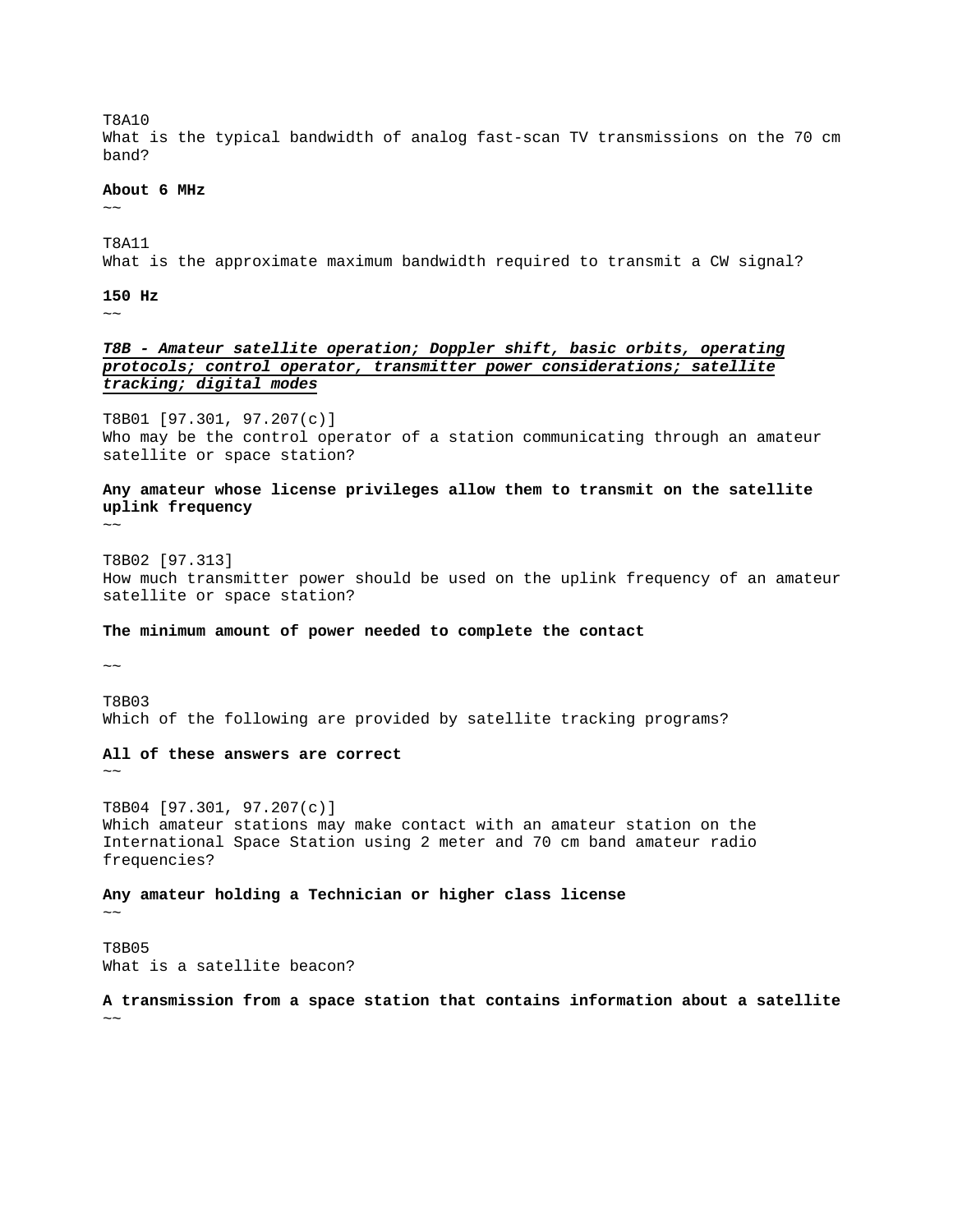T8B06 Which of the following are inputs to a satellite tracking program? **The Keplerian elements**  $\sim$   $\sim$ T8B07 With regard to satellite communications, what is Doppler shift? **An observed change in signal frequency caused by relative motion between the satellite and the earth station**  $\sim\sim$ T8B08 What is meant by the statement that a satellite is operating in mode U/V? **The satellite uplink is in the 70 cm band and the downlink is in the 2 meter band**  $\sim$   $\sim$ T8B09 What causes spin fading when referring to satellite signals? **Rotation of the satellite and its antennas**  $\sim\sim$ T8B10 What do the initials LEO tell you about an amateur satellite? **The satellite is in a Low Earth Orbit**  $\sim\sim$ T8B11 What is a commonly used method of sending signals to and from a digital satellite? **FM Packet**  $\sim\sim$ *T8C – Operating activities: radio direction finding; radio control; contests; linking over the Internet; grid locators*  T8C01 Which of the following methods is used to locate sources of noise interference or jamming? **Radio direction finding**  $\sim\sim$ T8C02 Which of these items would be useful for a hidden transmitter hunt? **A directional antenna**  $\sim\sim$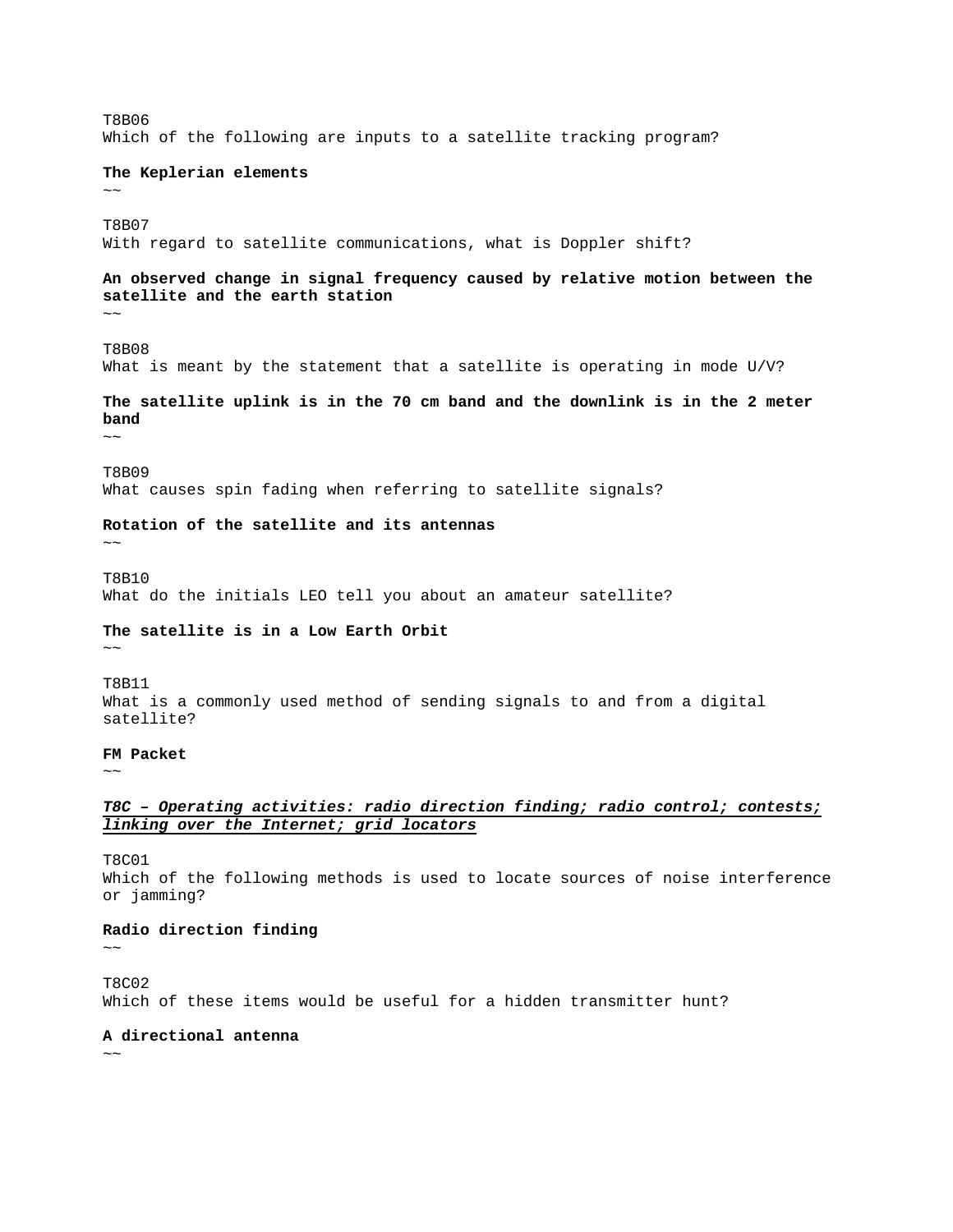T8C03 What popular operating activity involves contacting as many stations as possible during a specified period of time?

#### **Contesting**

 $\sim\, \sim$ 

 $\sim$   $\sim$ 

T8C04 Which of the following is good procedure when contacting another station in a radio contest?

**Send only the minimum information needed for proper identification and the contest exchange**

T8C05

What is a grid locator?

**A letter-number designator assigned to a geographic location**

```
\sim\, \sim
```
T8C06 How is access to an IRLP node accomplished?

# **By using DTMF signals**

 $\sim\, \sim$ 

T8C07 [97.215(c)] What is the maximum power allowed when transmitting telecommand signals to radio controlled models?

#### **1 watt**

 $\sim$   $\sim$ 

T8C08 [97.215(a)] What is required in place of on-air station identification when sending signals to a radio control model using amateur frequencies?

**A label indicating the licensee's name, call sign and address must be affixed to the transmitter**  $\sim$   $\sim$ 

T8C09 How might you obtain a list of active nodes that use VoIP?

# **From a repeater directory**

 $\sim\sim$ 

T8C10 How do you select a specific IRLP node when using a portable transceiver?

**Use the keypad to transmit the IRLP node ID**

 $\sim$   $\sim$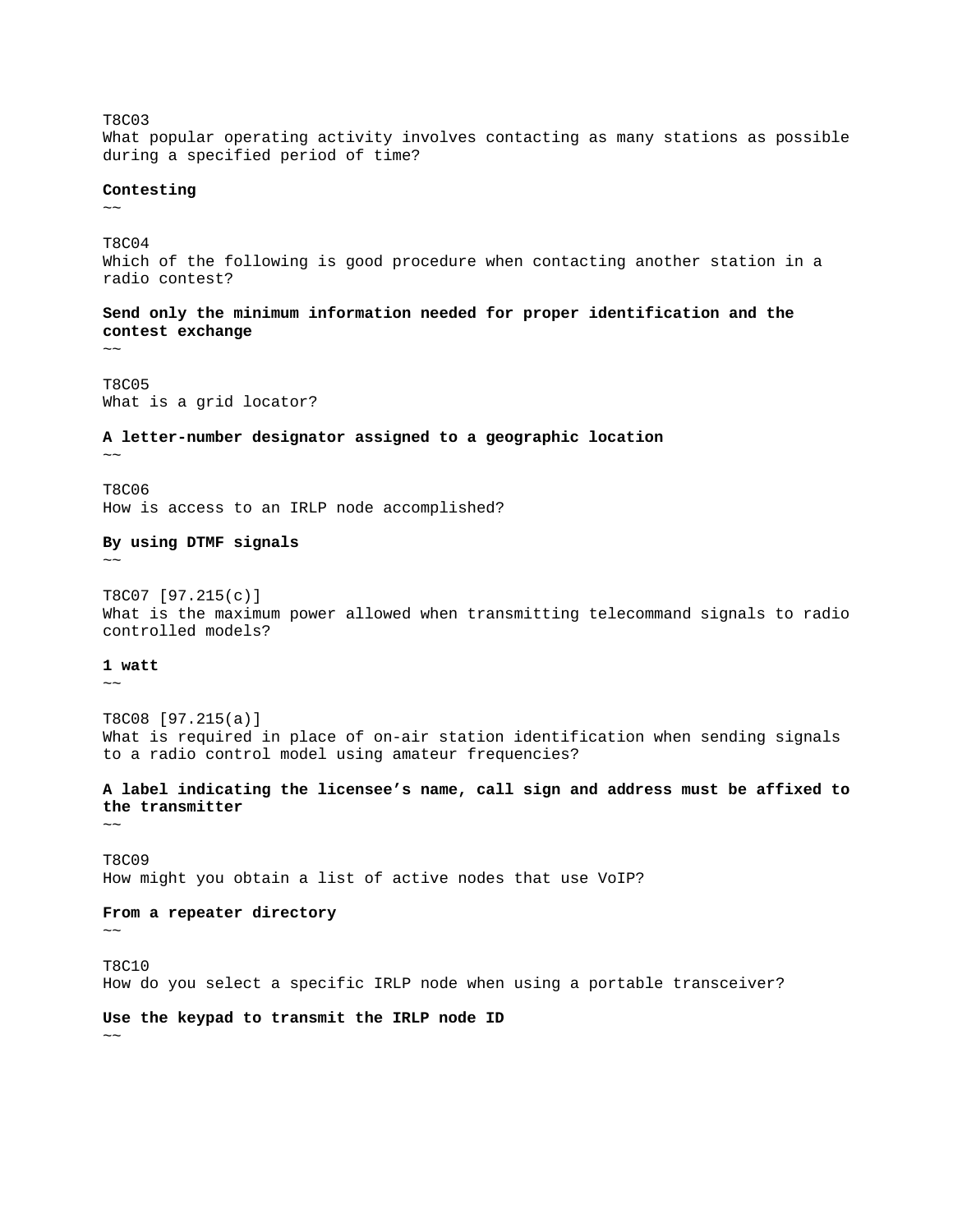What name is given to an amateur radio station that is used to connect other amateur stations to the Internet?

#### **A gateway**

 $\sim\, \sim$ 

T8C12 What is meant by Voice Over Internet Protocol (VoIP) as used in amateur radio?

# **A method of delivering voice communications over the Internet using digital techniques**

 $\sim$   $\sim$ 

T8C13 What is the Internet Radio Linking Project (IRLP)?

**A technique to connect amateur radio systems, such as repeaters, via the Internet using Voice Over Internet Protocol**  $\sim\,$   $\sim$ 

*T8D – Non-voice communications: image signals; digital modes; CW; packet; PSK31; APRS; error detection and correction; NTSC*

T8D01 Which of the following is an example of a digital communications method?

# **All of these choices are correct**

~~~~

T8D02 What does the term "APRS" mean?

### **Automatic Packet Reporting System**

 $\sim\sim$ 

T8D03 Which of the following devices provides data to the transmitter when sending automatic position reports from a mobile amateur radio station?

#### **A Global Positioning System receiver**

 $\sim\sim$ 

 $\sim$   $\sim$ 

T8D04 What type of transmission is indicated by the term NTSC?

# **An analog fast scan color TV signal**

T8D05 Which of the following is an application of APRS (Automatic Packet Reporting System)?

**Providing real time tactical digital communications in conjunction with a map showing the locations of stations**  $\sim$   $\sim$ 

T8C11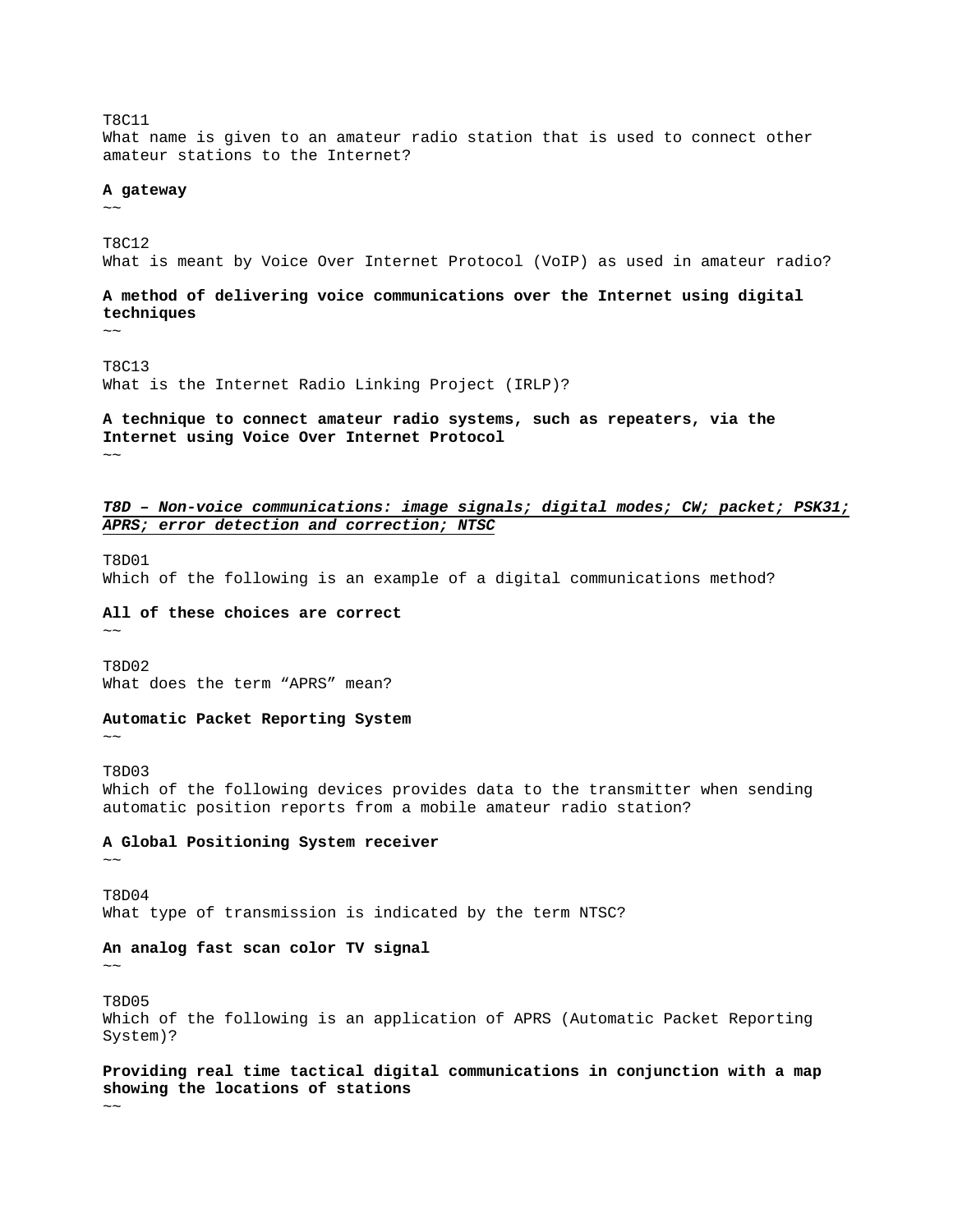T8D06 What does the abbreviation PSK mean?

# **Phase Shift Keying**

 $\sim\, \sim$ 

T8D07 What is PSK31?

# **A low-rate data transmission mode**

 $\sim$   $\sim$ 

T8D08 Which of the following may be included in packet transmissions?

# **All of these choices are correct**

 $\sim\sim$ 

T8D09

What code is used when sending CW in the amateur bands?

#### **International Morse**

 $\sim\, \sim$ 

~~~~

T8D10 Which of the following can be used to transmit CW in the amateur bands?

# **All of these choices are correct**

T8D11 What is an ARQ transmission system?

**A digital scheme whereby the receiving station detects errors and sends a request to the sending station to retransmit the information**   $\sim\sim$ 

*SUBELEMENT T9 – Antennas and feed lines - [2 Exam Questions - 2 Groups]*

# *T9A – Antennas: vertical and horizontal polarization; concept of gain; common portable and mobile antennas; relationships between antenna length and frequency*

T9A01 What is a beam antenna?

**An antenna that concentrates signals in one direction**  $\sim\sim$ 

T9A02 Which of the following is true regarding vertical antennas?

**The electric field is perpendicular to the Earth**  $\sim\sim$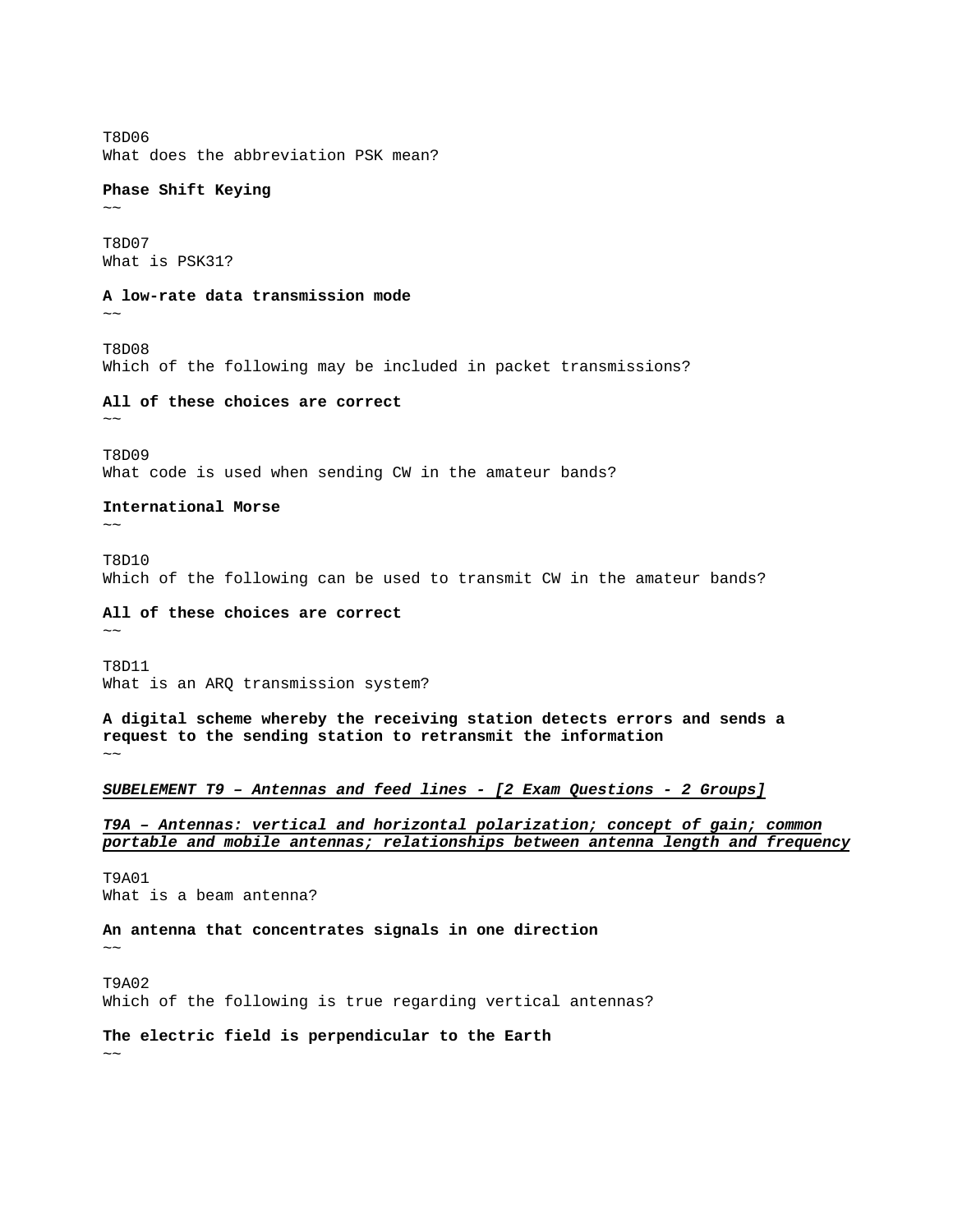T9A03 Which of the following describes a simple dipole mounted so the conductor is parallel to the Earth's surface? **A horizontally polarized antenna**  $\sim\, \sim$ T9A04 What is a disadvantage of the "rubber duck" antenna supplied with most handheld radio transceivers? **It does not transmit or receive as effectively as a full-sized antenna**  $\sim\sim$ T9A05 How would you change a dipole antenna to make it resonant on a higher frequency? **Shorten it**  $\sim\!\sim$ T9A06 What type of antennas are the quad, Yagi, and dish? **Directional antennas**  $\sim\sim$ T9A07 What is a good reason not to use a "rubber duck" antenna inside your car? **Signals can be significantly weaker than when it is outside of the vehicle**  $\sim\sim$ T9A08 What is the approximate length, in inches, of a quarter-wavelength vertical antenna for 146 MHz? **19**  $\sim\,$   $\sim$ T9A09 What is the approximate length, in inches, of a 6 meter 1/2-wavelength wire dipole antenna? **112**  $\sim$  ~ T9A10 In which direction is the radiation strongest from a half-wave dipole antenna in free space? **Broadside to the antenna**  $\sim\sim$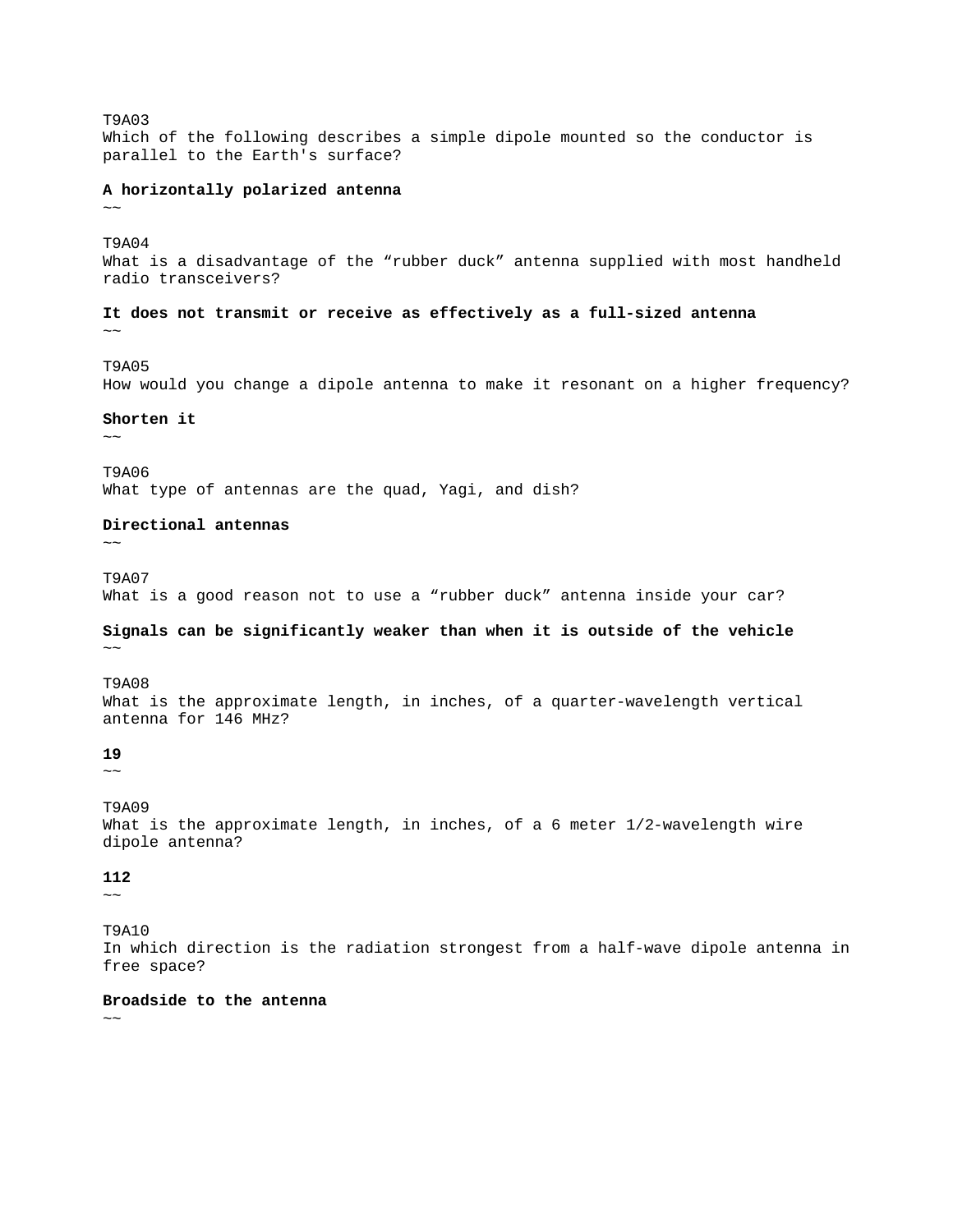T9A11 What is meant by the gain of an antenna?

**The increase in signal strength in a specified direction when compared to a reference antenna**  $\sim\sim$ T9A12 What is a reason to use a properly mounted 5/8 wavelength antenna for VHF or UHF mobile service? **It offers a lower angle of radiation and more gain than a 1/4 wavelength antenna and usually provides improved coverage**  $\sim$  ~ T9A13 Why are VHF or UHF mobile antennas often mounted in the center of the vehicle roof? **A roof mounted antenna normally provides the most uniform radiation pattern**   $\sim\sim$ T9A14 Which of the following terms describes a type of loading when referring to an antenna? **Inserting an inductor in the radiating portion of the antenna to make it electrically longer**  $\sim\sim$ *T9B – Feed lines: types of feed lines; attenuation vs. frequency; SWR concepts; matching; weather protection; choosing RF connectors and feed lines*  T9B01 Why is it important to have a low SWR in an antenna system that uses coaxial cable feed line? **To allow the efficient transfer of power and reduce losses**  $\sim$   $\sim$ T9B02 What is the impedance of the most commonly used coaxial cable in typical amateur radio installations? **50 ohms**  $\sim\sim$ T9B03 Why is coaxial cable used more often than any other feed line for amateur radio antenna systems?

**It is easy to use and requires few special installation considerations**  $\sim$   $\sim$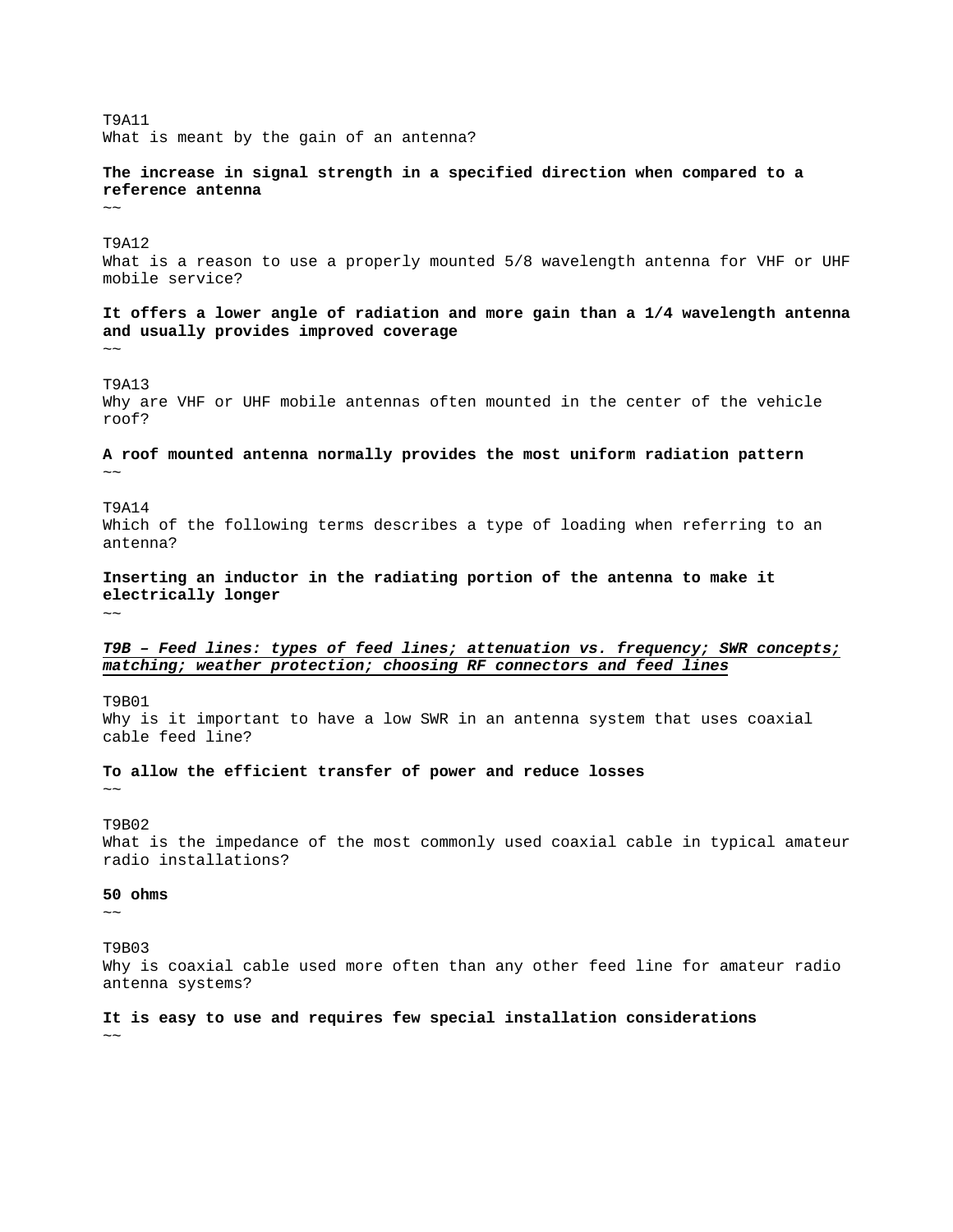T9B04 What does an antenna tuner do?

**It matches the antenna system impedance to the transceiver's output impedance**  $\sim\sim$ 

T9B05

What generally happens as the frequency of a signal passing through coaxial cable is increased?

### **The loss increases**

 $\sim$   $\sim$ 

T9B06

Which of the following connectors is most suitable for frequencies above 400 MHz?

### **A Type N connector**

 $\sim\!\sim$ 

T9B07 Which of the following is true of PL-259 type coax connectors?

### **They are commonly used at HF frequencies**

 $\sim\,$   $\sim$ 

 $\sim\sim$ 

T9B08 Why should coax connectors exposed to the weather be sealed against water intrusion?

### **To prevent an increase in feed line loss**

T9B09 What might cause erratic changes in SWR readings?

**A loose connection in an antenna or a feed line**  $\sim\sim$ 

T9B10 What electrical difference exists between the smaller RG-58 and larger RG-8 coaxial cables?

**RG-8 cable has less loss at a given frequency**

 $\sim\sim$ 

T9B11 Which of the following types of feed line has the lowest loss at VHF and UHF?

**Air-insulated hard line**  $\sim\sim$ 

*SUBELEMENT T0 – Electrical safety: AC and DC power circuits; antenna installation; RF hazards – [3 Exam Questions - 3 Groups]*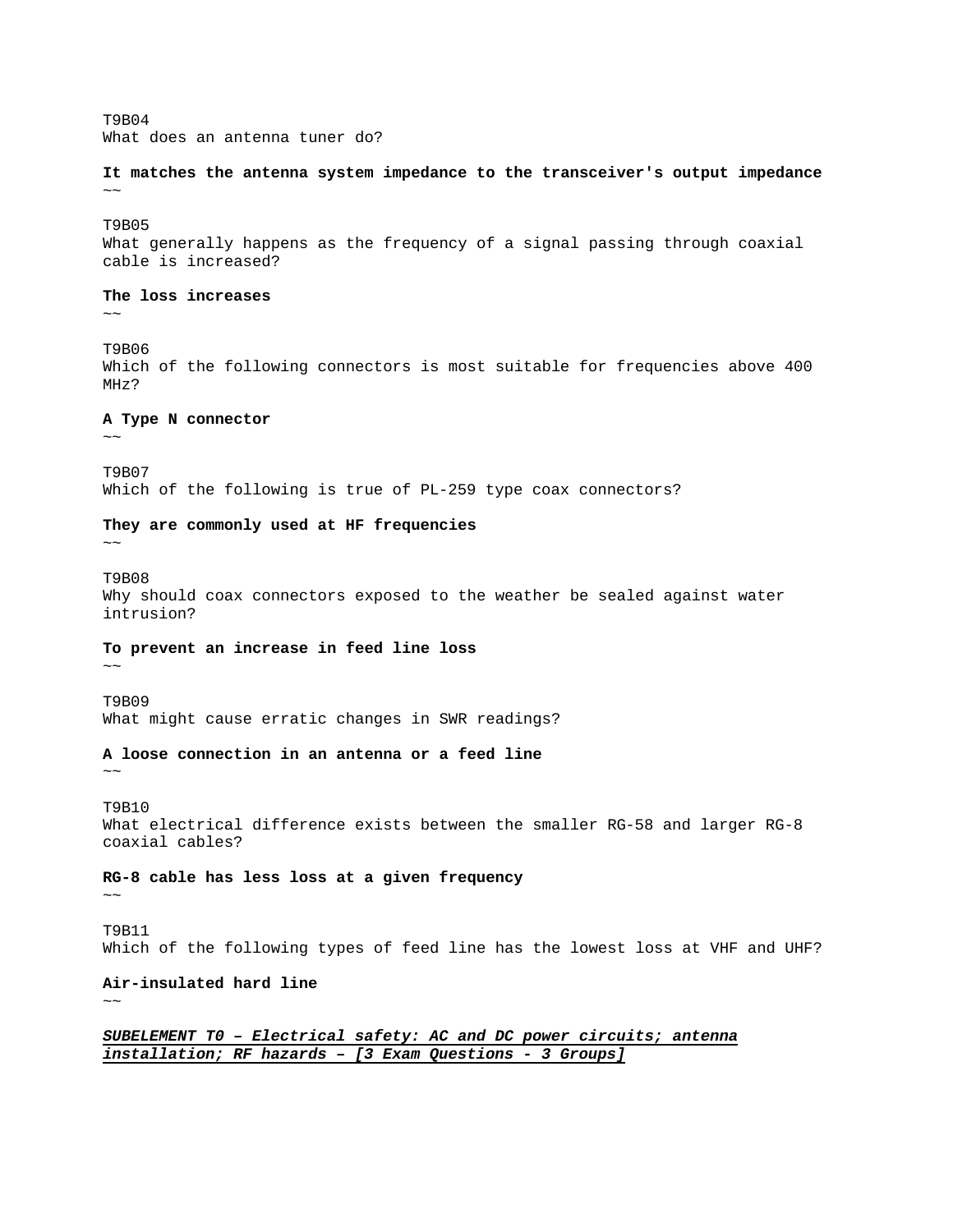# *T0A – Power circuits and hazards: hazardous voltages; fuses and circuit breakers; grounding; lightning protection; battery safety; electrical code compliance*

T0A01

Which of the following is a safety hazard of a 12-volt storage battery?

**Shorting the terminals can cause burns, fire, or an explosion**

 $\sim\sim$ 

T0A02 How does current flowing through the body cause a health hazard?

# **All of these choices are correct**

 $\sim\,$ 

T0A03 What is connected to the green wire in a three-wire electrical AC plug?

### **Safety ground**

 $\sim$  ~

T0A04 What is the purpose of a fuse in an electrical circuit?

# **To interrupt power in case of overload**

 $\sim\, \sim$ 

T0A05 Why is it unwise to install a 20-ampere fuse in the place of a 5-ampere fuse?

### **Excessive current could cause a fire**

~~

T0A06 What is a good way to guard against electrical shock at your station?

# **All of these choices are correct**

 $\sim$   $\sim$ 

T0A07 Which of these precautions should be taken when installing devices for lightning protection in a coaxial cable feed line?

**Ground all of the protectors to a common plate which is in turn connected to an external ground**

 $\sim\, \sim$ 

T0A08 What safety equipment should always be included in home-built equipment that is powered from 120V AC power circuits?

**A fuse or circuit breaker in series with the AC hot conductor**  $\sim\sim$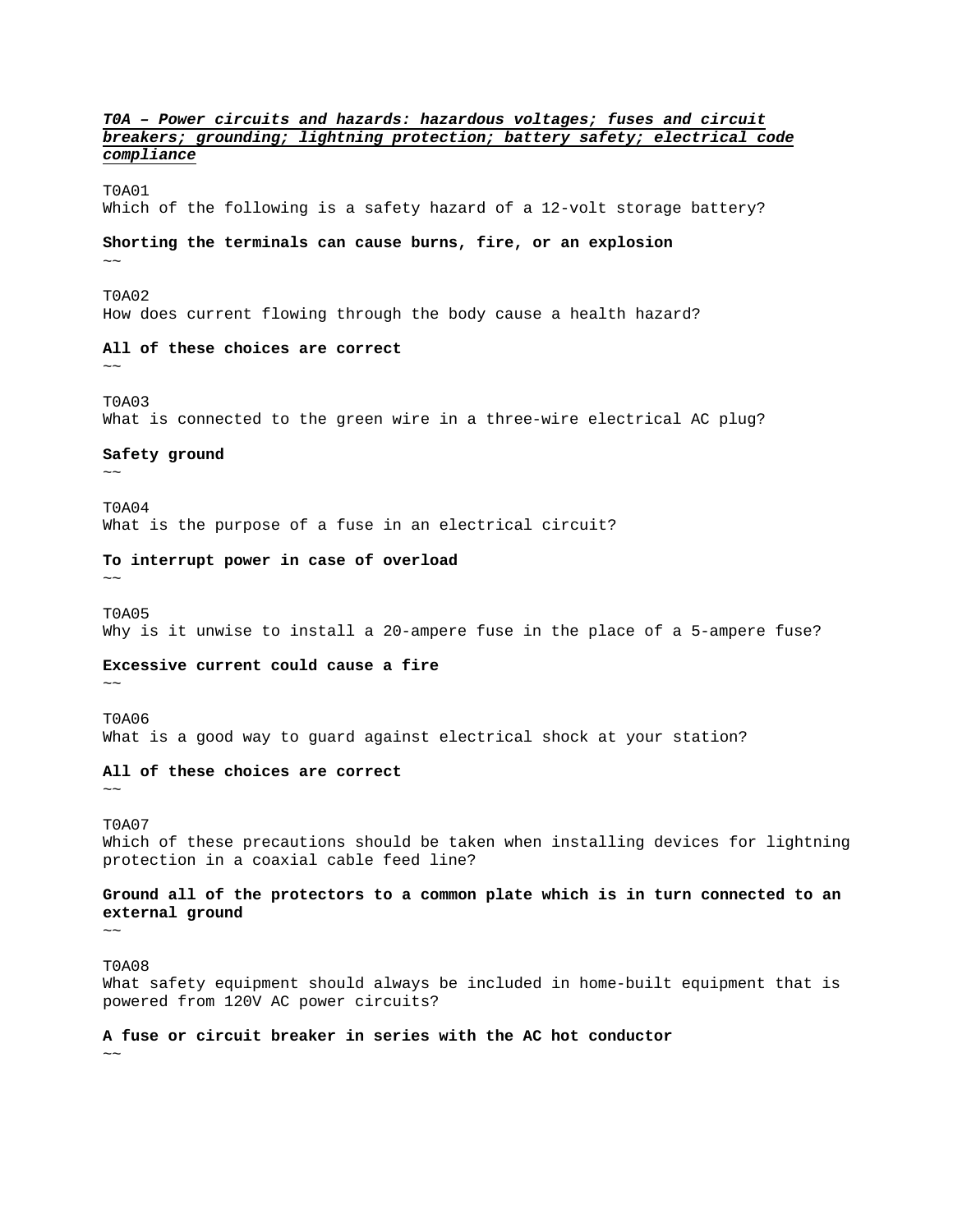T0A09 What kind of hazard is presented by a conventional 12-volt storage battery? **Explosive gas can collect if not properly vented**  $\sim\!\sim$ T0A10 What can happen if a lead-acid storage battery is charged or discharged too quickly? **The battery could overheat and give off flammable gas or explode**  $\sim\sim$ T0A11 What kind of hazard might exist in a power supply when it is turned off and disconnected? **You might receive an electric shock from the charged stored in large capacitors**  $\sim$   $\sim$ *T0B – Antenna safety: tower safety; erecting an antenna support; overhead power lines; installing an antenna* T0B01 When should members of a tower work team wear a hard hat and safety glasses? **At all times when any work is being done on the tower**  $\sim\sim$ T0B02 What is a good precaution to observe before climbing an antenna tower? **Put on a climbing harness and safety glasses**  $\sim\, \sim$ T0B03 Under what circumstances is it safe to climb a tower without a helper or observer? **Never**  $\sim\sim$ T0B04 Which of the following is an important safety precaution to observe when putting up an antenna tower? **Look for and stay clear of any overhead electrical wires**  $\sim$   $\sim$ T0B05 What is the purpose of a gin pole? **To lift tower sections or antennas**  $\sim\sim$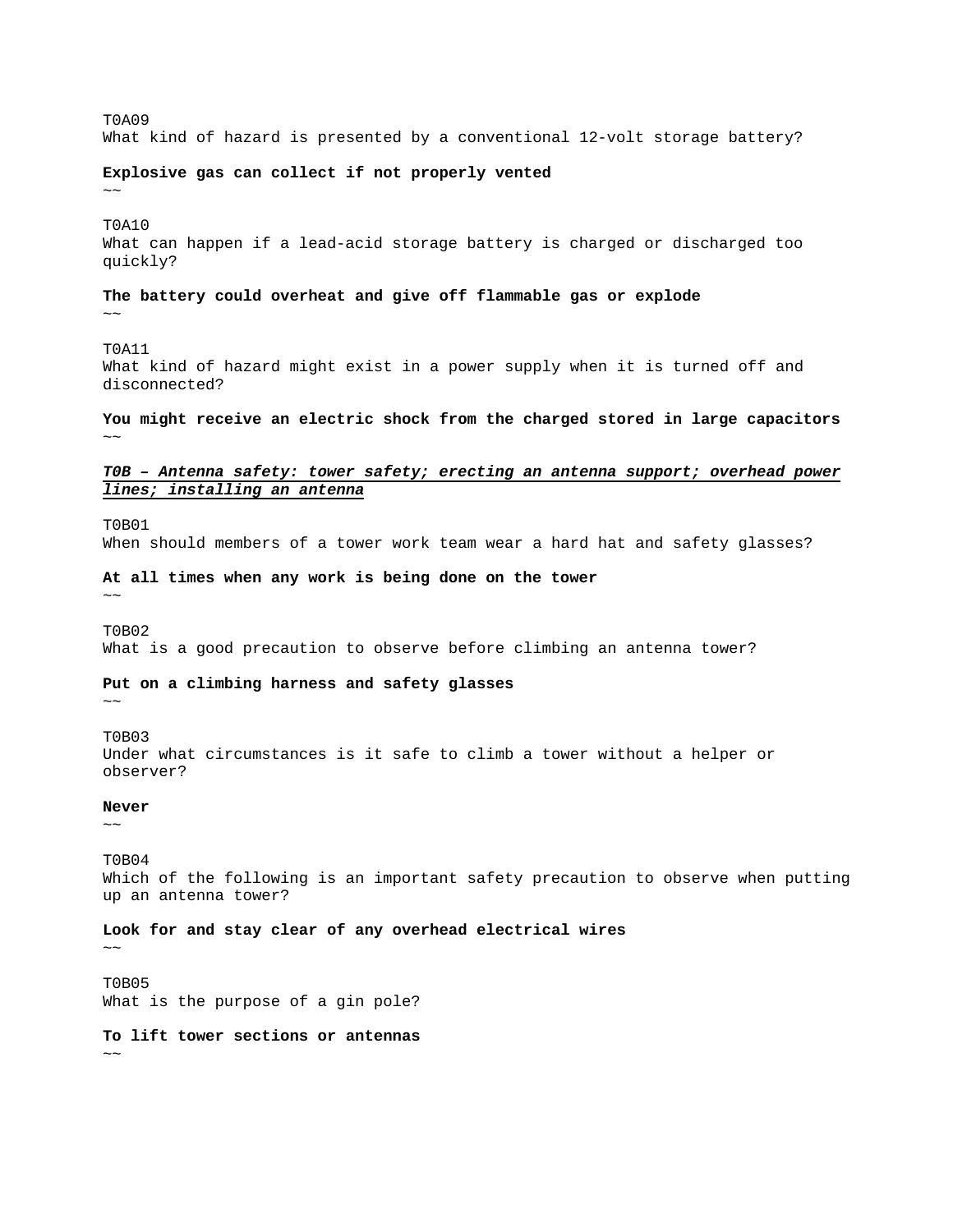T0B06 What is the minimum safe distance from a power line to allow when installing an antenna? **So that if the antenna falls unexpectedly, no part of it can come closer than 10 feet to the power wires**  $\sim\sim$ T0B07 Which of the following is an important safety rule to remember when using a crank-up tower? **This type of tower must never be climbed unless it is in the fully retracted position**  $\sim$   $\sim$ T0B08 What is considered to be a proper grounding method for a tower? **Separate eight-foot long ground rods for each tower leg, bonded to the tower and each other**  $\sim\sim$ T0B09 Why should you avoid attaching an antenna to a utility pole? **The antenna could contact high-voltage power wires**  $\sim\sim$ T0B10 Which of the following is true concerning grounding conductors used for lightning protection? **Sharp bends must be avoided**  $\sim\sim$ T0B11 Which of the following establishes grounding requirements for an amateur radio tower or antenna? **Local electrical codes**  $\sim$   $\sim$ T0B12 Which of the following is good practice when installing ground wires on a tower for lightning protection? **Ensure that connections are short and direct**  $\sim\sim$ *T0C - RF hazards: radiation exposure; proximity to antennas; recognized safe power levels; exposure to others; radiation types; duty cycle*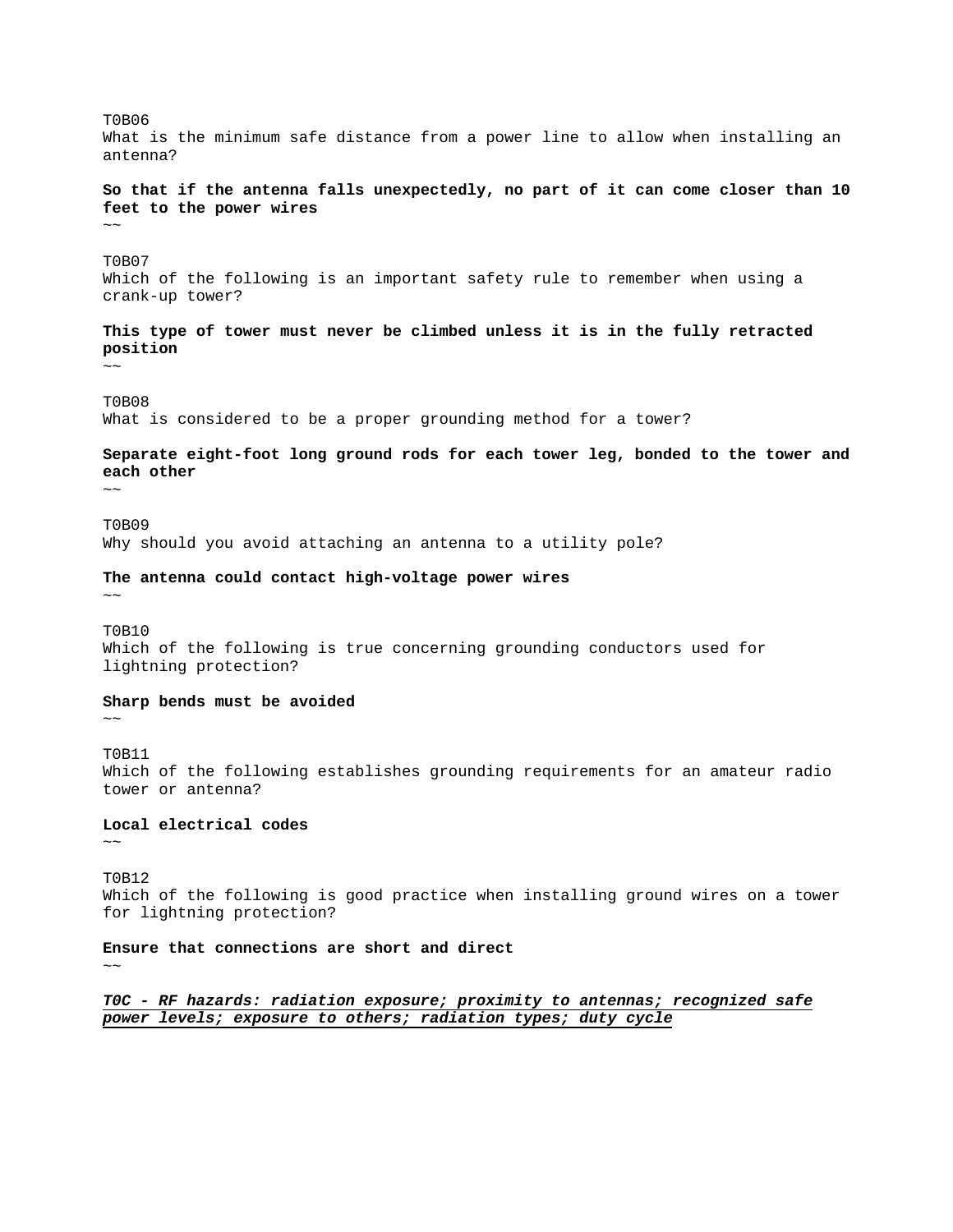T0C01 What type of radiation are VHF and UHF radio signals?

# **Non-ionizing radiation**

 $\sim\sim$ 

T0C02

Which of the following frequencies has the lowest value for Maximum Permissible Exposure limit?

#### **50 MHz**

 $\sim\sim$ 

T0C03 What is the maximum power level that an amateur radio station may use at VHF frequencies before an RF exposure evaluation is required?

#### **50 watts PEP at the antenna**

 $\sim\sim$ 

T0C04

What factors affect the RF exposure of people near an amateur station antenna?

#### **All of these choices are correct**

 $\sim\sim$ 

T0C05 Why do exposure limits vary with frequency?

# **The human body absorbs more RF energy at some frequencies than at others**  $\sim\sim$

T0C06

Which of the following is an acceptable method to determine that your station complies with FCC RF exposure regulations?

#### **All of these choices are correct**

 $\sim\sim$ 

T0C07 What could happen if a person accidentally touched your antenna while you were transmitting?

#### **They might receive a painful RF burn**

 $\sim\sim$ 

T0C08 Which of the following actions might amateur operators take to prevent exposure to RF radiation in excess of FCC-supplied limits?

# **Relocate antennas**

 $\sim\sim$